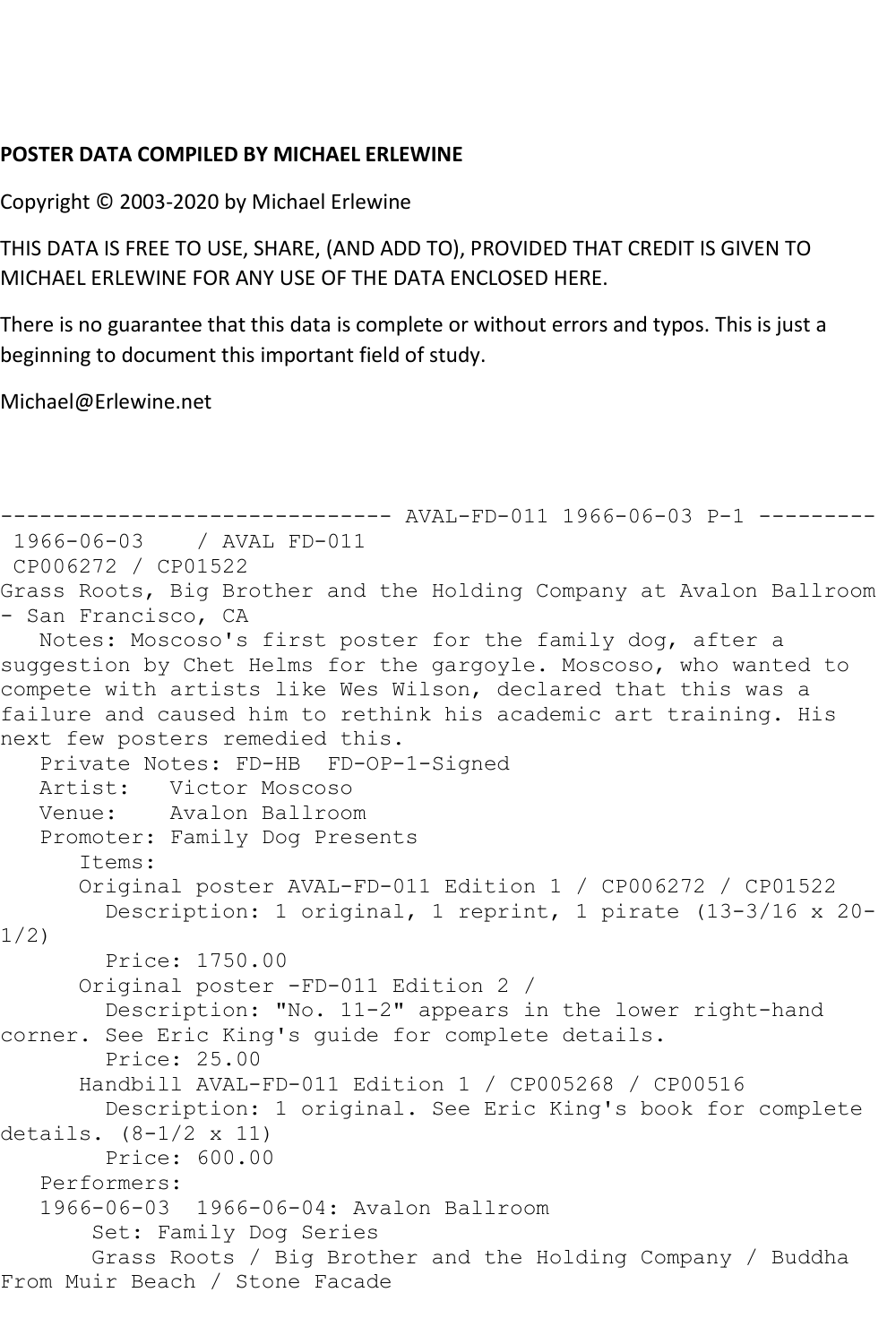------------------------------ 1966-10-20 P --------- 1966-10-20 / CP060044 / CP060044 San Francisco Mime Troupe at Town Hall Benefit: Civil rights in a cracker barrel / Minstrel show Artist: Victor Moscoso Venue: Town Hall Promoter: Dick Gregory Items: Original poster / CP060044 / CP060044 (4-1/4 x 6-1/8) Performers: 1966-10-20: Town Hall San Francisco Mime Troupe ------------------------------ 1966-10-20 P --------- 1966-10-20 / CP060803 / CP060803 San Francisco Mime Troupe at Town Hall Benefit: Minstrel Show / Civil Rights in a Barrel Artist: Victor Moscoso Venue: Town Hall Promoter: DIck Gregory Items: Original poster / CP060803 / CP060803 (4-1/4 x 6-1/8) Performers: 1966-10-20: Town Hall San Francisco Mime Troupe ------------------------------ AVAL-FD-032 1966-10-28 P-1 --------- 1966-10-28 / AVAL FD-032 CP006296 / CP01546 Quicksilver Messenger Service, Blackburn and Snow at Avalon Ballroom - San Francisco, CA Notes: Mosocos's second concert poster was, he declares, still not what he was after, but an improvement. Private Notes: FD-HB FD-OP-1-Signed-Moscoso Artist: Victor Moscoso Venue: Avalon Ballroom Promoter: Family Dog Presents Items: Original poster AVAL-FD-032 Edition 1 / CP006296 / CP01546 Description: 1 original (14-2/8 x 20) Price: 500.00 Handbill AVAL-FD-032 Edition 1 / CP005307 / CP00555 Description: 1 original with postal variants. See Eric King's guide for complete details. (8-1/2 x 11)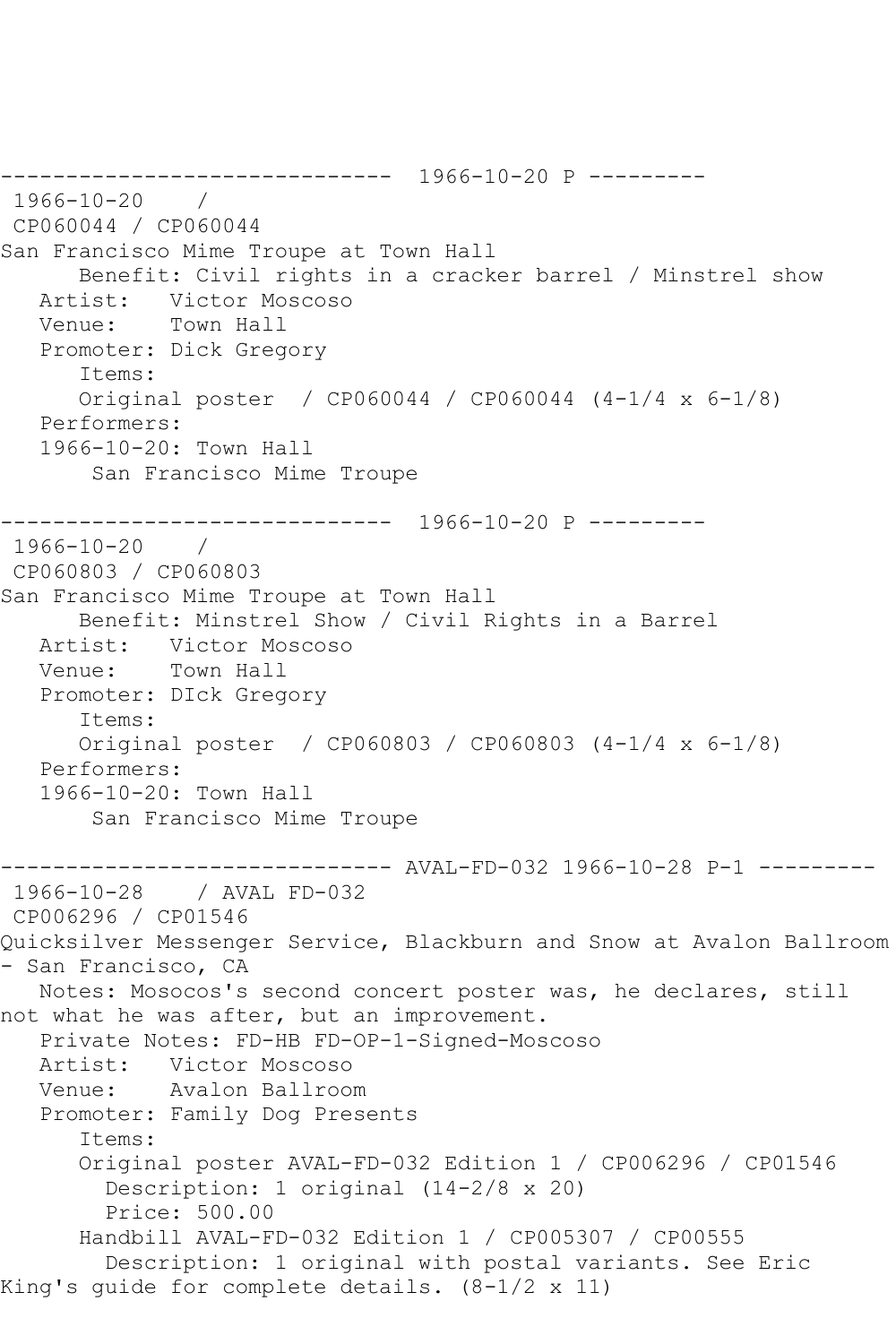Price: 300.00 Performers: 1966-10-28 1966-10-29: Avalon Ballroom Set: Family Dog Series Quicksilver Messenger Service / Blackburn and Show / Sons of Champlin ------------------------------ AVAL-FD-036 1966-11-25 P-1 --------- 1966-11-25 / AVAL FD-036 CP006300 / CP01550 Quicksilver Messenger Service, Big Brother and the Holding Compan at Avalon Ballroom - San Francisco, CA Notes: Moscoso's third poster, where he feels he is geting into his stride. Private Notes: FD-HB FD-OP-1-Moscoso Artist: Victor Moscoso Venue: Avalon Ballroom Promoter: Family Dog Presents Items: Original poster AVAL-FD-036 Edition 1 / CP006300 / CP01550 Description: 1 original with 2 variant, 1 reprint (15 x 20) Price: 250.00 Original poster -FD-036 Edition 3 / Description: "36-3 in lower right-hand corner. See Eric King's guide for complete details. Price: 35.00 Handbill AVAL-FD-036 Edition 1 / CP005294 / CP00542 Var. A Description: 3 variations of original. See Eric King's guide for complete details.  $(8-1/2 \times 11)$  Price: 375.00 Performers: 1966-11-25 1966-11-26: Avalon Ballroom Set: Family Dog Series Quicksilver Messenger Service / Big Brother and the Holding Company / Country Joe and the Fish ------------------------------ AVAL-FD-038 1966-12-09 P-1 --------- 1966-12-09 / AVAL FD-038 CP006302 / CP01552 Big Brother and the Holding Company, Oxford Circle at Avalon Ballroom - San Francisco, CA Notes: Moscoso's 4th poster and the first one the the artist embraces as a real success and in the same league as those of fellow artists Wes Wilson, Stanley Mouse, and Alton Kelly. This is one of the classic posters of the era. Private Notes: FD-HB FD-OP-1-Signed-Moscoso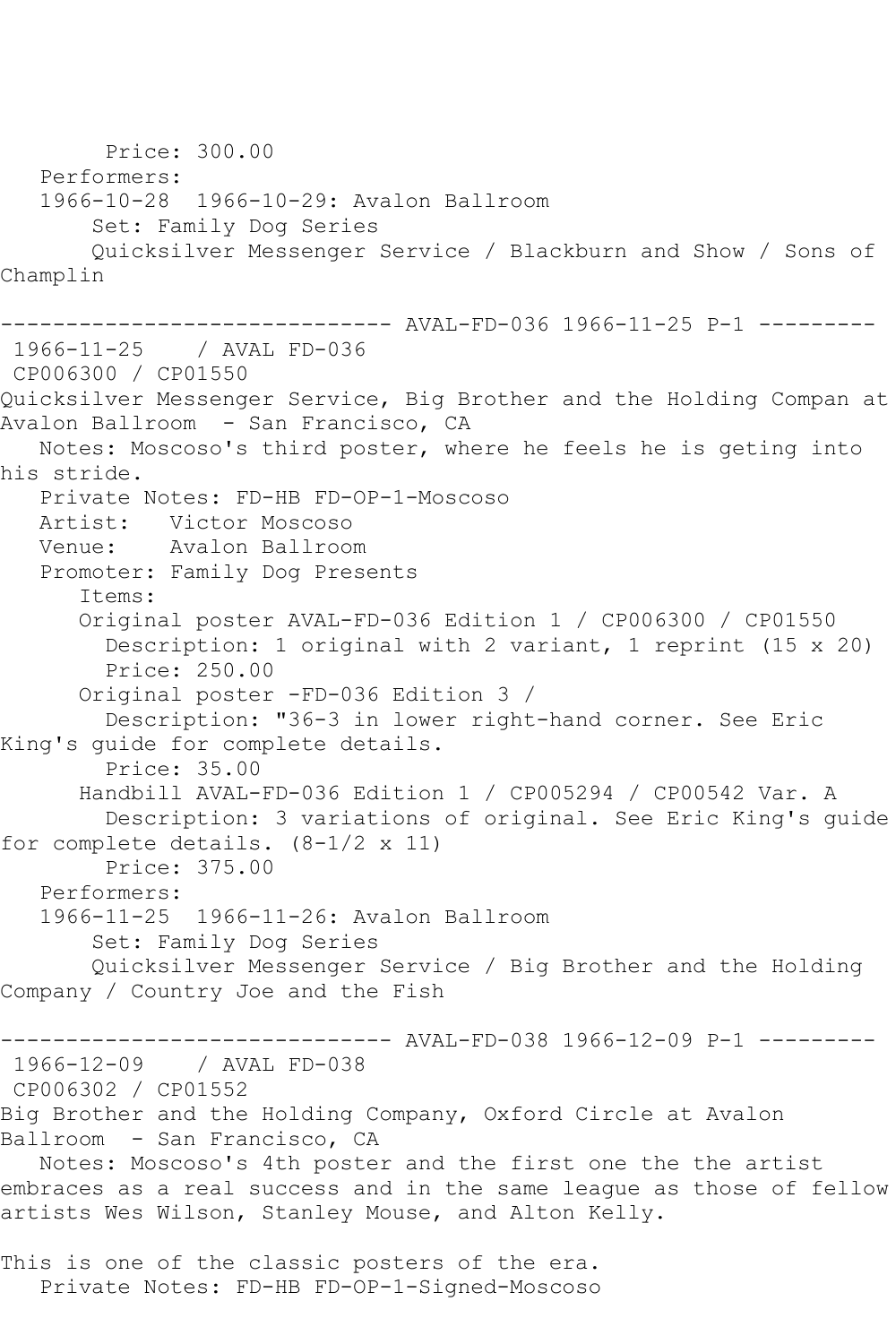```
 Artist: Victor Moscoso
   Venue: Avalon Ballroom
   Promoter: Family Dog Presents
       Items:
       Original poster AVAL-FD-038 Edition 1 / CP006302 / CP01552
         Description: 1 original, 2 reprints (14 x 20-1/2)
         Price: 300.00
       Original poster Edition 2 / 
         Description: See Eric King's guide for complete details.
         Price: 75.00
       Original poster Edition 3 / 
         Description: "38-4" in lower left-hand corner. See Eric 
King's guide for complete details.
        Price: 50.00
       Handbill AVAL-FD-038 Edition 1 / CP005296 / CP00544
         Description: 1 original (8-1/2 x 11)
         Price: 160.00
   Performers:
   1966-12-09 1966-12-10: Avalon Ballroom
        Set: Family Dog Series
        Big Brother and the Holding Company / Oxford Circle / Lee 
Michaels
------------------------------ MAT-NR-00 1966-12-20 P-1 ---------
1966-12-20 / MAT NR-00
CP007067 / CP02317
Steve Miller Blues Band, Congress of Wonders at Matrix [San 
Francisco, CA]
   Notes: The first in the Neon Rose series.
   Private Notes: NR-OP-1 * A- 400
  Artist: Victor Moscoso<br>Venue: Matrix
          Matrix
       Items:
       Original poster MAT-NR-00 Edition 1 / CP007067 / CP02317
         Description: First poster in the series, 1 original (14-1/8 
x 19-7/8)
         Price: 500.00
   Performers:
   1966-12-20 1966-12-23: Matrix
        Set: Neon Rose
        Steve Miller Blues Band / Congress of Wonders
------------------------------ AVAL-FD-040 1966-12-23 P-1 ---------
              / AVAL FD-040
CP006304 / CP01554
Grateful Dead, Steve Miller Blues Band at Avalon Ballroom - San 
Francisco, CA
```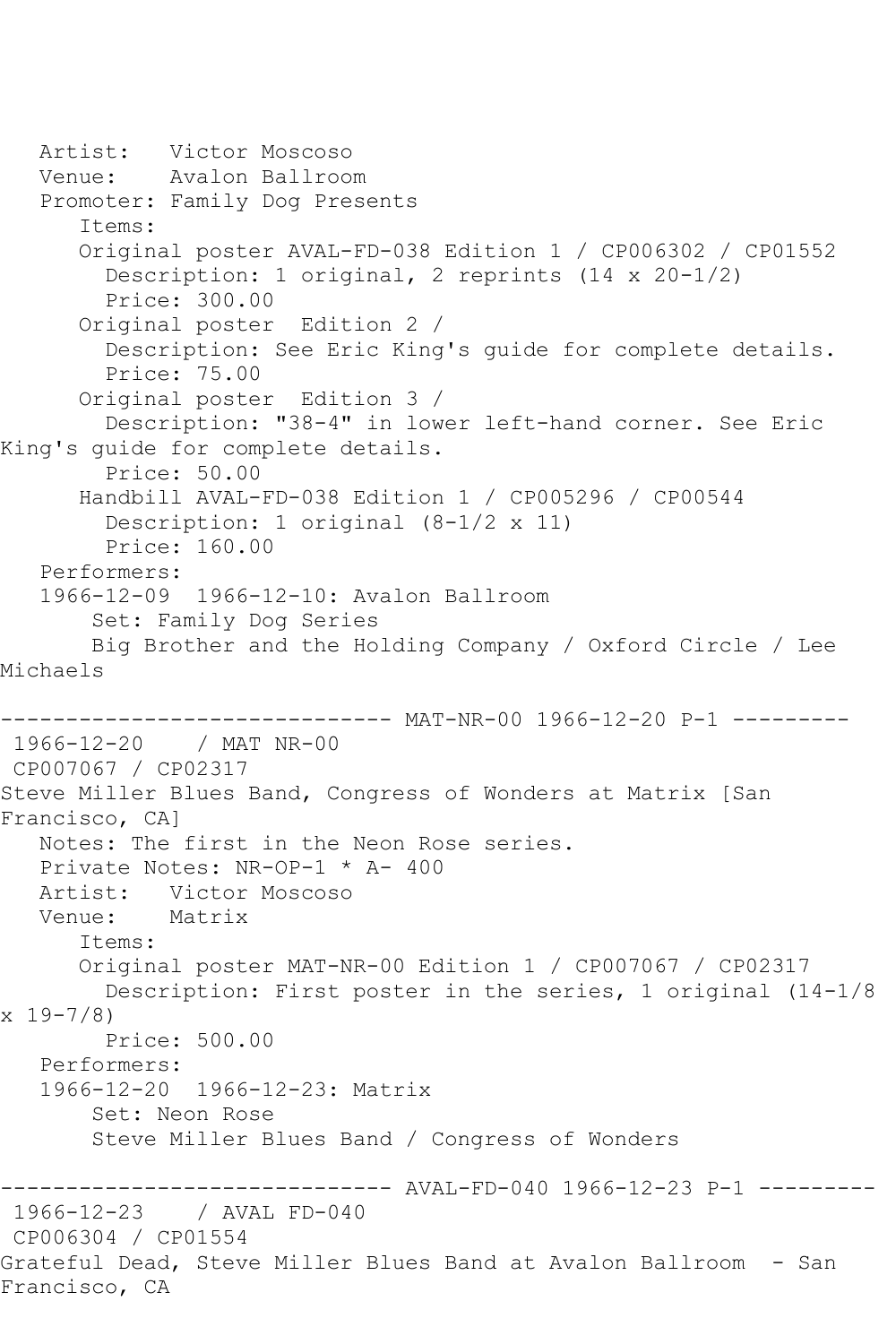```
 Private Notes: FD-HB FD-OP-1-Signed Moscoso
   Artist: Victor Moscoso
   Venue: Avalon Ballroom
   Promoter: Family Dog Presents
       Items:
       Original poster AVAL-FD-040 Edition 1 / CP006304 / CP01554
         Description: 1 original (14-3/16 x 20)
         Price: 500.00
      Handbill AVAL-FD-040 Edition 1 / CP005298 / CP00546
         Description: 1 original (8-1/2 x 11)
         Price: 250.00
   Performers:
   1966-12-23 1966-12-24: Avalon Ballroom
        Set: Family Dog Series
        Grateful Dead / Steve Miller Blues Band / Moby Grape
------------------------------ MAT-NR-01 1966-12-27 P-2 ---------
1966-12-27 / MAT NR-01
CP007066 / CP02316
Junior Wells, Steve Mann at Matrix [San Francisco, CA]
   Private Notes: NR-P-2-Signed * 200 A-
   Artist: Victor Moscoso
   Venue: Matrix
       Items:
      Original poster (Original) MAT-NR-01 Edition 1 / CP007066 / 
CP02316
         Description: 1 original, 1 reprint (14 x 19-6/8)
         Price: 500.00
       Original poster (Reprint) MAT-NR-01 Edition 2 / CP007066
         Description: 20" and tall, light green Jr. Wells, 
glossier/plated stock. (14 x 19-6/8)
         Price: 75.00
   Performers:
   1966-12-27 1967-01-08: Matrix
        Set: Neon Rose
        Junior Wells / Steve Mann
------------------------------ NR-NR-17 1967 P-1 ---------
              / NR NR-17
CP007083 / CP02333
Blushng Peony at Blushing Peony
   Private Notes: NR-OP-1-signed * A- 75
      Event: An Exension of Your Skin
   Artist: Victor Moscoso
   Venue: Blushing Peony
       Items:
       Original poster NR-NR-17 Edition 1 / CP007083 / CP02333
```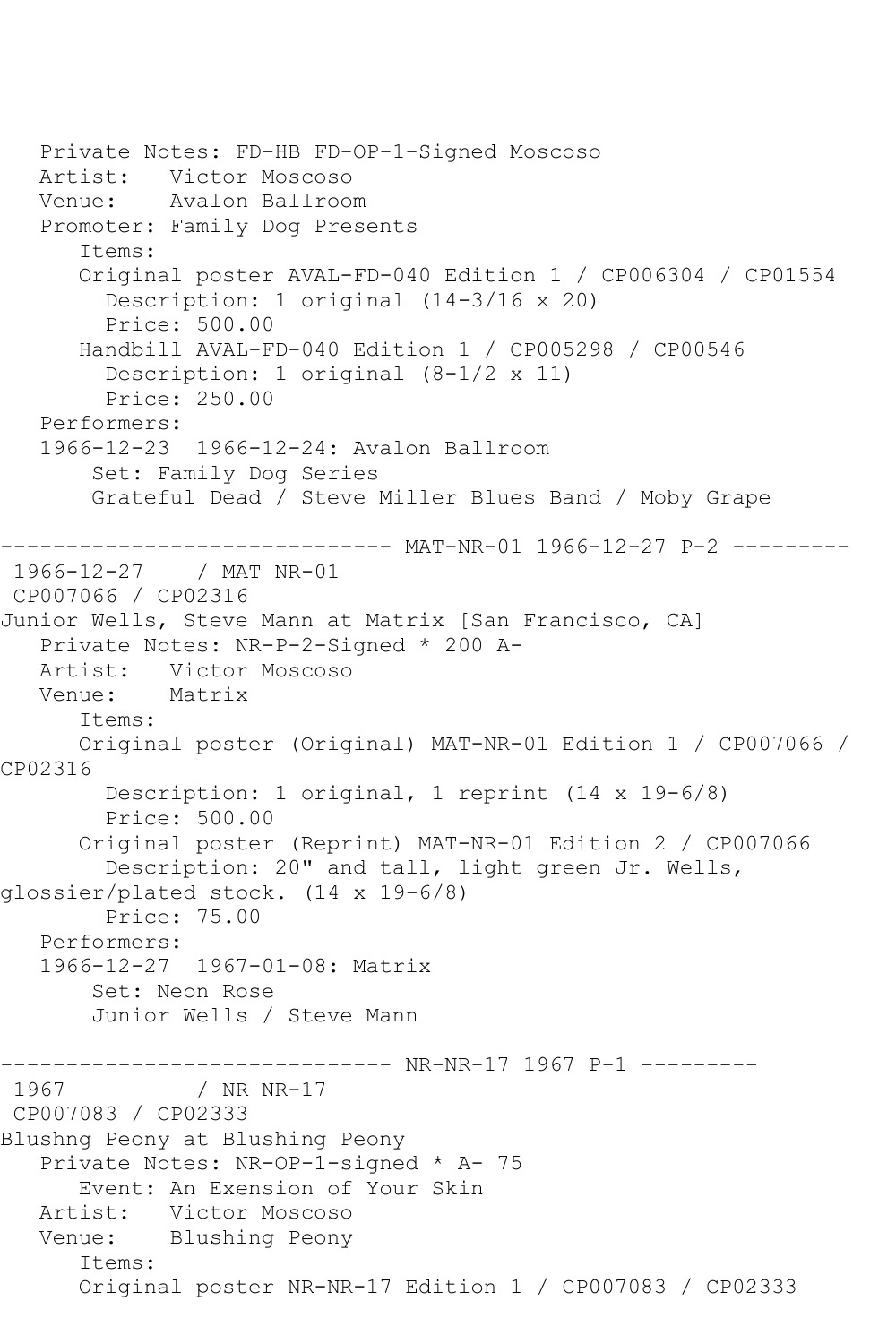```
 Description: 1 original in 3 variations. See Eric King's 
guide for details. (14 x 20)
        Price: 25.00
   Performers:
   1967: Blushing Peony
        Set: Neon Rose
        Blushng Peony
               ------------------------------ 1967 P-1 ---------
1967 / 
CP000139 / 0142
Lucifer Rising and Oracle Overprint, in Berkeley, CA
      Event: The Oracle / Lucifer Rising Overprint
   Artist: Victor Moscoso
       Items:
       Original poster Edition 1 / CP000139 / 0142 (28-3/16 x 20)
   Performers:
   1967: Kenneth Anger
------------------------------ SFAI-NR-18 1967 P-1 ---------
1967 / SFAI NR-18
CP007084 / CP02334
Printmaking Class at San Francisco Art Institute - San Francisco, CA
   Notes: Mosocos's poster for a printmaking class in San Francisco, 
and #18 in the famous Neon Rose series. This piece is difficult if 
not almost impossible to find. It is frequently a set breaker for 
Neon Rose collectors. - Michael Erlewine
   Private Notes: NR-OP-1-Signed * A- 1500
  Artist: Victor Moscoso<br>Venue: San Francisco l
           San Francisco Art Institute
       Items:
       Original poster SFAI-NR-18 Edition 1 / CP007084 / CP02334
         Description: 1 original (14 x -19-7/8)
         Price: 1400.00
   Performers:
   1967: San Francisco Art Institute
        Set: Neon Rose
------------------------------ 1967 P ---------
1967 / 
CP060446 / CP060446
Graduate Program in Printmaking
   Artist: Victor Moscoso
   Venue: San Francisco Art Institute
       Items:
       Original poster / CP060446 / CP060446 (14 x 19-7/8)
```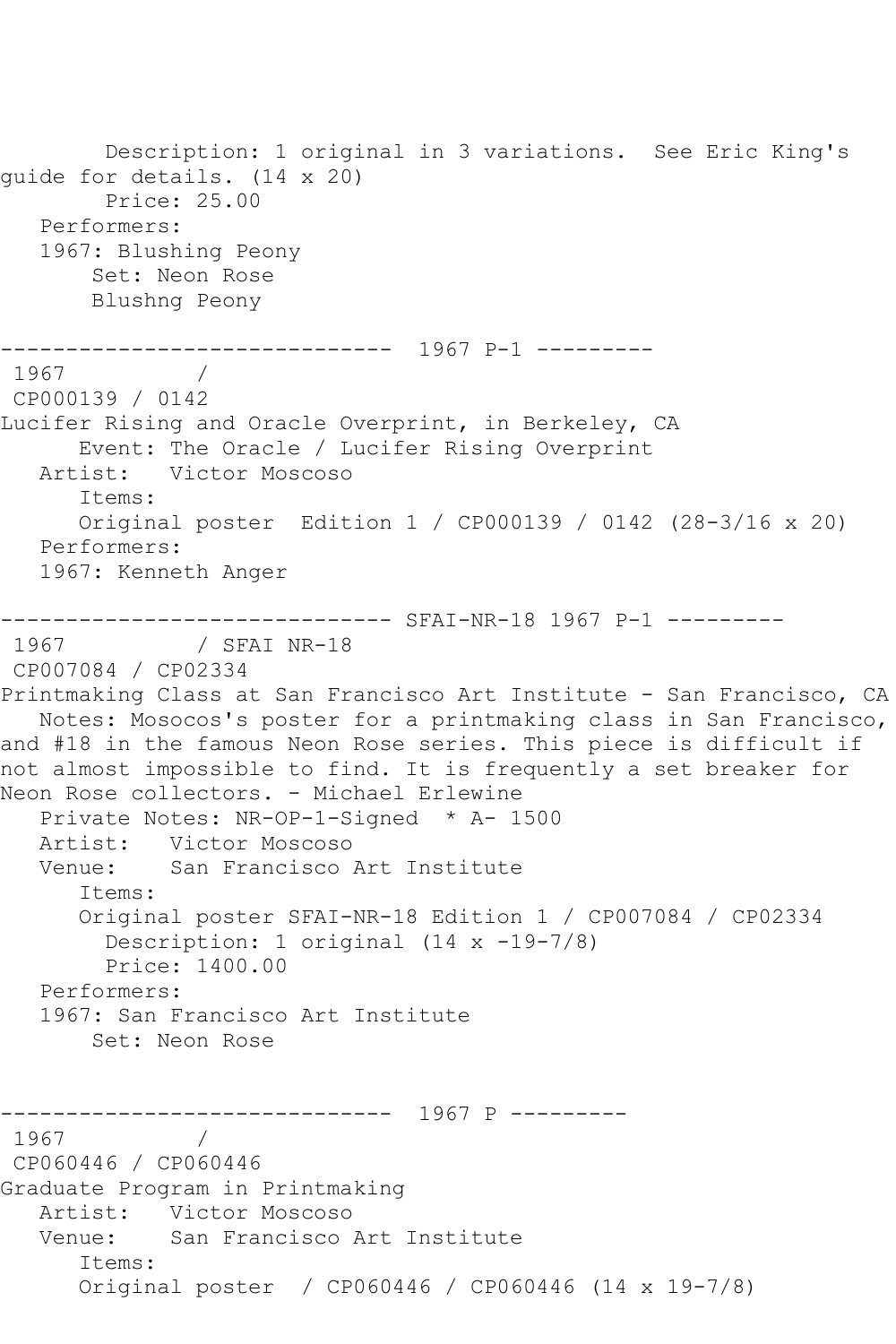Performers: 1967: San Francisco Art Institute ------------------------------ AVAL-FD-042 1967-01-06 P-1 --------- 1967-01-06 / AVAL FD-042 CP006306 / CP01556 Quicksilver Messenger Service, Steve Miller Blues Band at Avalon Ballroom - San Francisco, CA Private Notes: FD-CD FD-OP-1-Signed-Moscoso Artist: Victor Moscoso<br>Venue: Avalon Ballroo Avalon Ballroom Promoter: Family Dog Presents Items: Original poster AVAL-FD-042 Edition 1 / CP006306 / CP01556 Description: 1 original, 1 reprint (13 x 19-1/8) Price: 400.00 Original poster -FD-042 Edition 2 / Description: No union logo. and no Double-H Press credit. Printed in 1967. See Eric King's guide for complete details. Price: 75.00 Postcard (Pirate) AVAL-FD-042 Edition 1 / CP002147 / 2138 (4-  $1/2 \times 6 - 1/2$  Price: 375.00 Postcard AVAL-FD-042 Edition 1 / CP005301 / CP00549 Description: 1 original, first printed card in the series  $(4-1/2 \times 6-1/2)$  Price: 150.00 Postcard (Pirate) AVAL-FD-042 Edition 1 / CP002145 / 2136 (4-  $1/2 \times 6 - 1/2$  Price: 375.00 Postcard (Pirate) AVAL-FD-042 Edition 1 / CP002146 / 2137 (4-  $1/2 \times 6 - 1/2$  Price: 375.00 Performers: 1967-01-06 1967-01-07: Avalon Ballroom Set: Family Dog Series Quicksilver Messenger Service / Steve Miller Blues Band / Other Half ------- MAT-NR-02 1967-01-10 P-1 ---------1967-01-10 / MAT NR-02 CP007068 / CP02318 Steve Miller Blues Band at Matrix - San Francisco, CA Notes: 1 original, with variations, 2 reprints. Private Notes: NR-OP-1-Signed \* A- 150 Artist: Victor Moscoso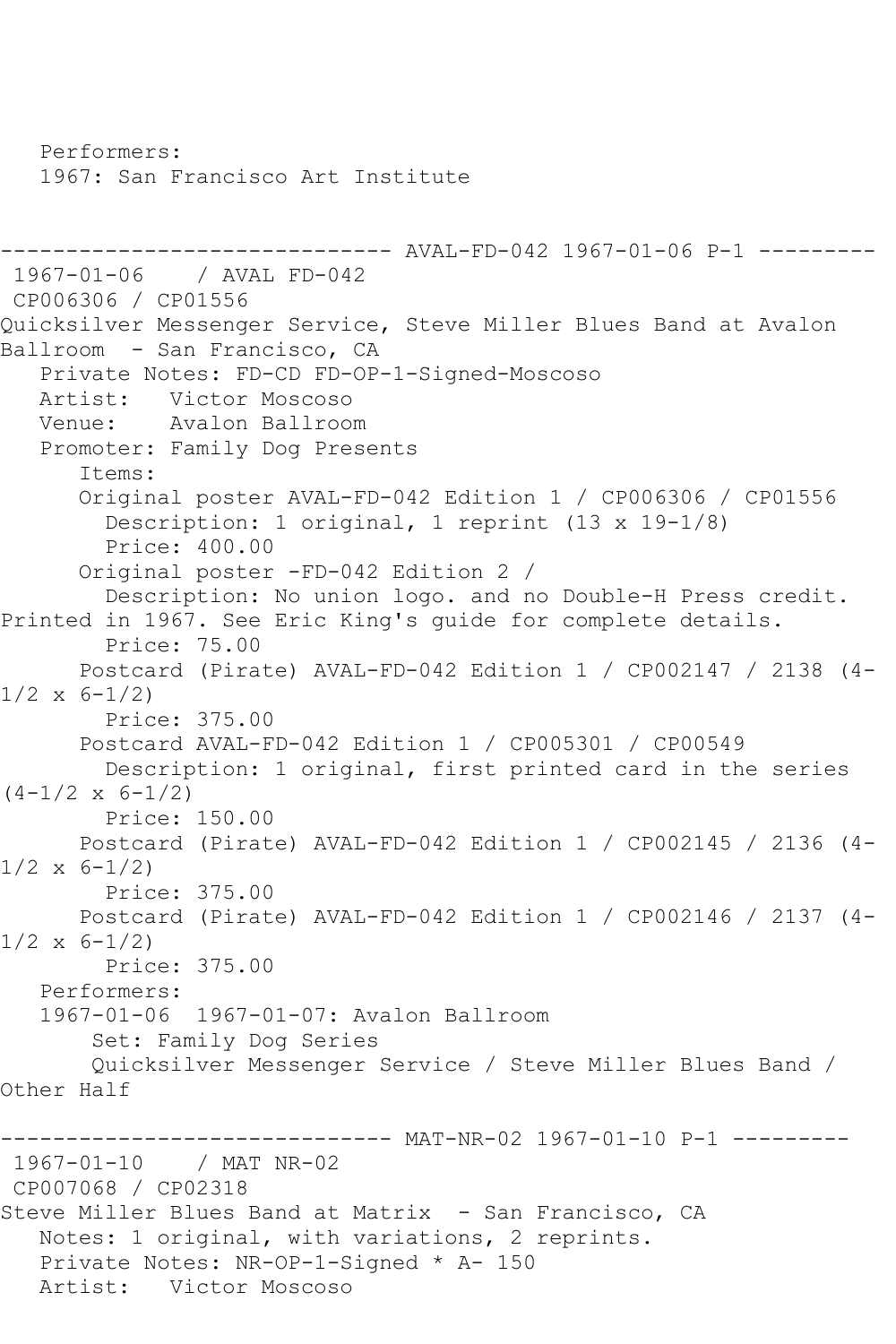Venue: Matrix Items: Original poster MAT-NR-02 Edition 1 / CP007068 / CP02318 Var. A Description: Steve Miller/Flapper in light violet on blue. Woman appears as a negative image.  $(14-1/8 \times 20-1/8)$  Price: 1200.00 Original poster MAT-NR-02 Edition 2 / Description: Woman appears as a postive image. Price: 75.00 Original poster MAT-NR-02 Edition 3 / Description: Woman appears as a postive image. See Eric King's guide for details. Price: 140.00 Performers: 1967-01-10: Matrix Set: Neon Rose Steve Miller Blues Band 1967-01-15: Steve Miller Blues Band ------------------------------ MAT-NR-03 1967-01-17 P-1 --------- 1967-01-17 / MAT NR-03 CP007069 / CP02319 Big Brother and the Holding Company at Matrix - San Francisco, CA Notes: This item appears in the Art of Rock book, plate no. 2.126 Private Notes: NR-P-3-Signed A- 300 \* Artist: Victor Moscoso<br>Venue: Matrix Venue: Promoter: Book: Art of Rock Items: Original poster MAT-NR-03 Edition 1 / CP007069 / CP02319 Description: 1 original, in 3 variations. See Eric King's guide for details. (14 x 20) AORPlate: 2.126 Price: 300.00 Original poster MAT-NR-03 Edition 2 / Description: See Eric King's guide for details. AORPlate: 2.126 Price: 150.00 Performers: 1967-01-17 1967-01-22: Matrix Set: Neon Rose Big Brother and the Holding Company ------------------------------ AVAL-FD-044 1967-01-20 P-1 --------- 1967-01-20 / AVAL FD-044 CP006308 / CP01558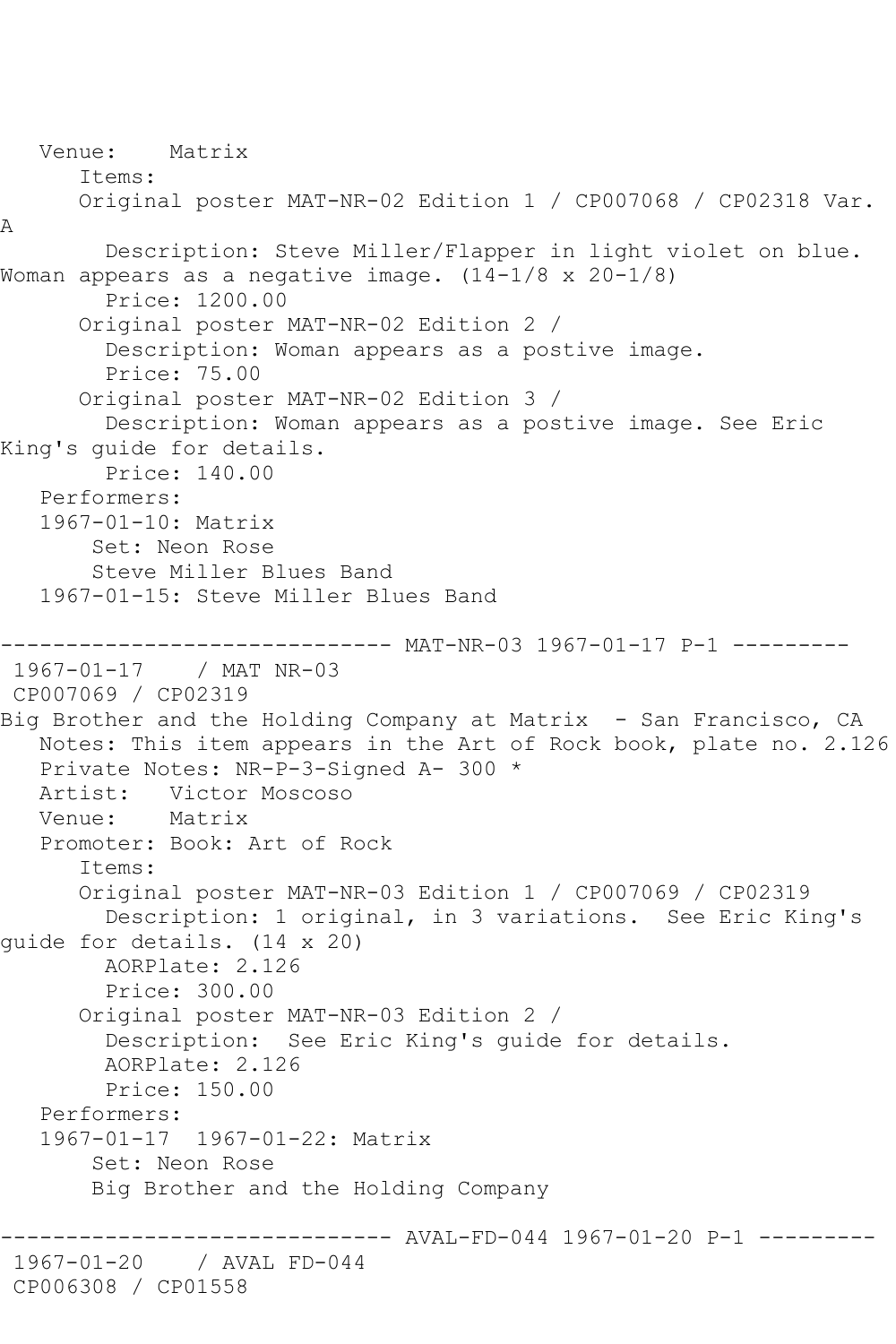```
Steve Miller Blues Band, Lee Michaels at Avalon Ballroom - San 
Francisco, CA
    Private Notes: FD-CD(bulk2) FD-OP-1-Signed Moscoso
  Artist: Victor Moscoso<br>Venue: Avalon Ballroo
            Avalon Ballroom
    Promoter: Family Dog Presents
       Items:
       Original poster AVAL-FD-044 Edition 1 / CP006308 / CP01558
         Description: 1 original, 1 reprint (225)
         Price: 150.00
       Original poster Edition 2 / 
         Description: See Eric King's guide for complete details. 
(225)
       Postcard AVAL-FD-044 Edition 1 / CP005302 / CP00550
         Description: 1 card with 3 variants. See Eric King's guide 
for complete details. (5-1/16 \times 7) Price: 20.00
    Performers:
    1967-01-20 1967-01-21: Avalon Ballroom
        Set: Family Dog Series
        Steve Miller Blues Band / Lee Michaels / Congress of Wonders
------------------------------ MAT-NR-04 1967-01-31 P-1 ---------
1967-01-31 / MAT NR-04
CP007070 / CP02320
Big Brother and the Holding Company at Matrix - San Francisco, CA
    Private Notes: NR-OP-2-Signed A- 300 *
  Artist: Victor Moscoso<br>Venue: Matrix
   Venue:
       Items:
       Original poster MAT-NR-04 Edition 1 / CP007070 / CP02320
         Description: 1 original, 1 reprint (14 x 20)
         Price: 300.00
       Original poster MAT-NR-04 Edition 2 / 
         Description: See Eric King's guide for details.
         Price: 50.00
    Performers:
    1967-01-31 1967-02-05: Matrix
        Set: Neon Rose
        Big Brother and the Holding Company
------------------------------ AVAL-FD-046 1967-02-03 P-1 ---------
1967-02-03 / AVAL FD-046
CP006310 / CP01560
Country Joe and the Fish, Sparrow at Avalon Ballroom - San 
Francisco, CA
   Private Notes: FD-CD(stamp) FD-OP-1-signed-Moscoso
```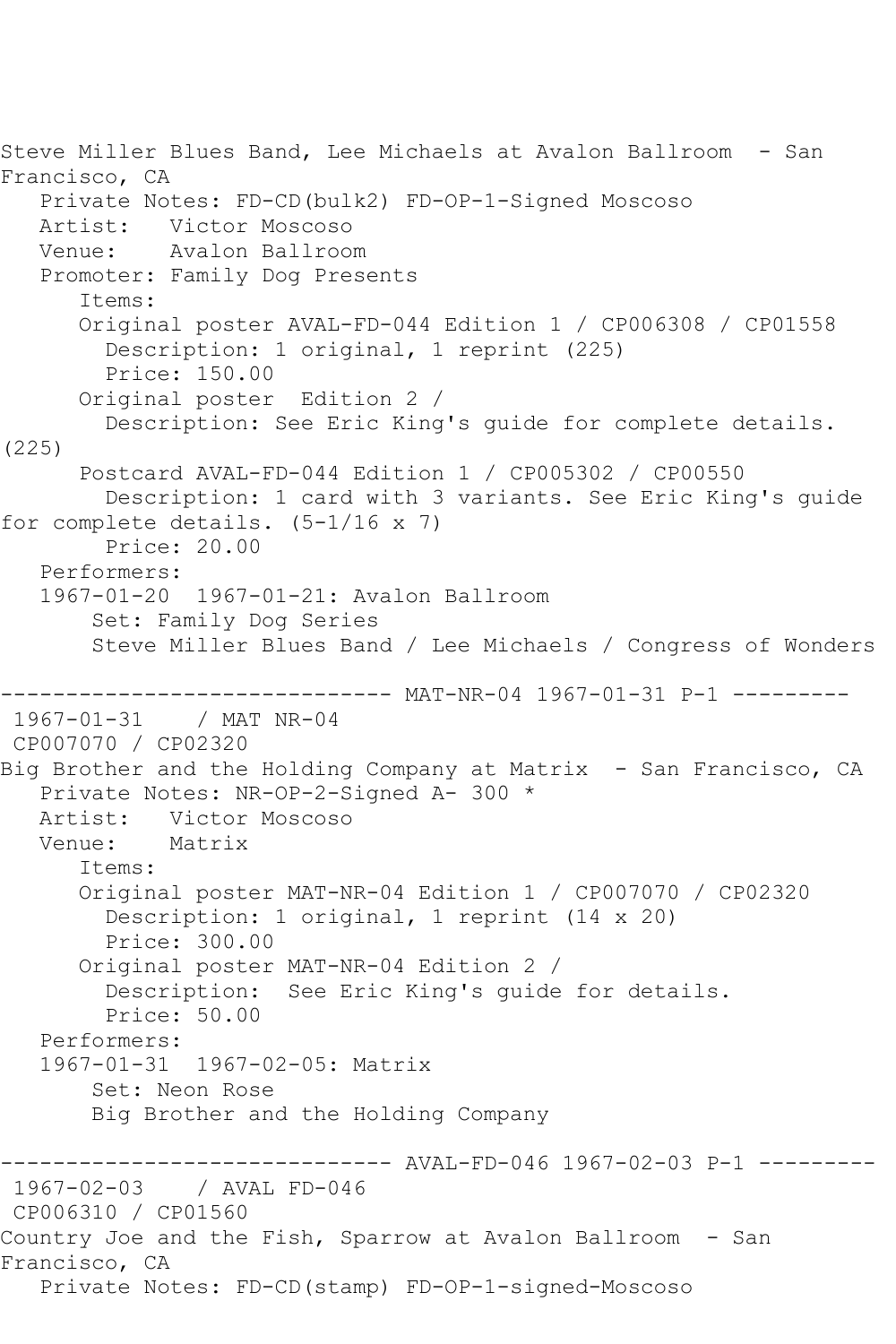Artist: Victor Moscoso Venue: Avalon Ballroom Promoter: Family Dog Presents Items: Original poster AVAL-FD-046 Edition 1 / CP006310 / CP01560 Description: 1 origina and 1 variant, 1 reprint (5 x 7) Price: 175.00 Original poster -FD-046 Edition 2 / Description: See Eric King's guide for complete details. Price: 30.00 Postcard AVAL-FD-046 Edition 1 / CP005304 / CP00552 Description: 1 original, several variants (5 x 7) Price: 75.00 Performers: 1967-02-03 1967-02-04: Avalon Ballroom Set: Family Dog Series Country Joe and the Fish / Sparrow / Kaleidoscope / Dance of the Five Moons ------------------------------ MAT-NR-05 1967-02-06 P-1 --------- 1967-02-06 / MAT NR-05 CP007071 / CP02321 Sopwith Camel, Only Alternative at Matrix - San Francisco, CA Private Notes: NR-OP-1-Signed \* A- 100 Event: The Only Alternative Artist: Victor Moscoso<br>Venue: Matrix Matrix Items: Original poster MAT-NR-05 Edition 1 / CP007071 / CP02321 Description: original has (c) Neon Rose Moscoso, reprint is different. See Eric King's guide for details. (14 x 20) Price: 100.00 Original poster MAT-NR-05 Edition 2 / Description: See Eric King's guide for details. Price: 40.00 Performers: 1967-02-06 1967-02-12: Matrix Set: Neon Rose Sopwith Camel / Only Alternative ----- AVAL-FD-047 1967-02-10 P-1 ---------1967-02-10 / AVAL FD-047 CP006311 / CP01561 Steve Miller Blues Band, Lee Michaels at Avalon Ballroom - San Francisco, CA Private Notes: FD-CD(stamp) FD-OP-1-signed-Moscoso Artist: Victor Moscoso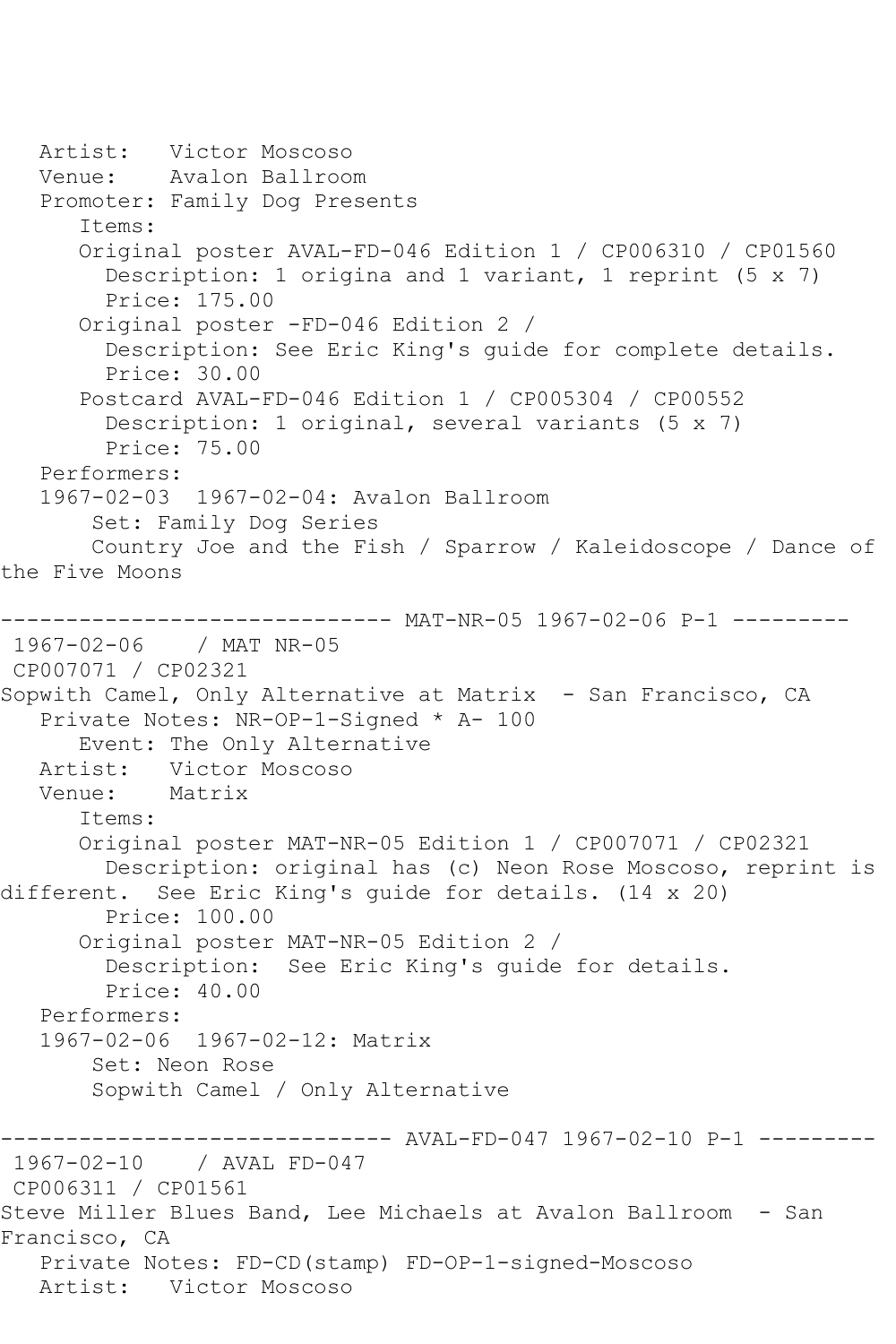Venue: Avalon Ballroom Promoter: Family Dog Presents Items: Original poster AVAL-FD-047 Edition 1 / CP006311 / CP01561 Description: 1 original, 1 reprint (20-3/16 x 14-1/4) Price: 175.00 Original poster -FD-047 Edition 2 / Description: See Eric King's guide for complete details. Price: 55.00 Postcard AVAL-FD-047 Edition 1 / CP005305 / CP00553 Description: 1 original with postal variants (5 x 7) Price: 200.00 Postcard (Pirate) AVAL-FD-047 Edition 1 / CP000107 / 0108 Description: Proof Performers: 1967-02-10 1967-02-11: Avalon Ballroom Set: Family Dog Series Steve Miller Blues Band / Lee Michaels / Peanut Butter Conspiracy ------------------------------ MAT-NR-06 1967-02-13 P-2 --------- 1967-02-13 / MAT NR-06 CP007072 / CP02322 Blues Project at Matrix - San Francisco, CA Private Notes: NR-OP-2-Signed \* A- 400 Artist: Victor Moscoso<br>Venue: Matrix Matrix Items: Original poster MAT-NR-06 Edition 1 / CP001446 / 1468 Description: Negative image in pink, green, blue. See Eric King's guide for details. Price: 1500.00 Original poster (Original) MAT-NR-06 Edition 2 / CP007072 / CP02322 Description: Positive image in orange, green, and blue, 1 reprint. See Eric King's guide for details. (14 x 20) Price: 200.00 Handbill MAT-NR-06 Edition 1 / Description: B&W handbill. See Eric King's guide for details. Sam image as poster. Price: 200.00 Performers: 1967-02-13 1967-02-16: Matrix Set: Neon Rose Blues Project ------------ MAT-NR-07 1967-02-17 P-1 --------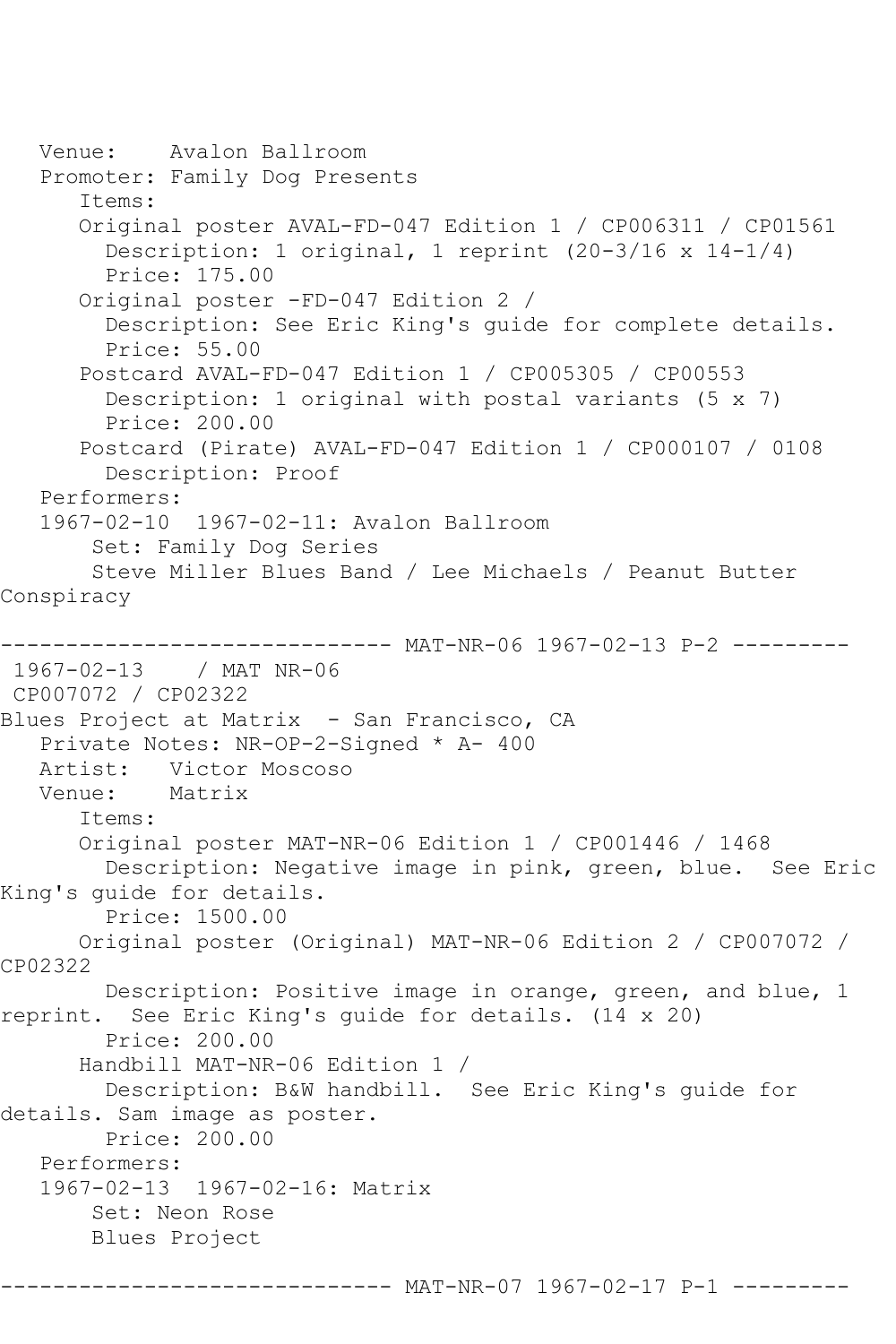```
1967-02-17 / MAT NR-07
CP007073 / CP02323
Only Alternative at Matrix - San Francisco, CA
   Private Notes: NR-OP-2-Signed *100
   Artist: Victor Moscoso
   Venue: Matrix
       Items:
       Original poster MAT-NR-07 Edition 1 / CP007073 / CP02323
         Description: 1 original, 3 reprints. No "Photo: FRED ROTH." 
(14 x 20)
         Price: 240.00
       Original poster MAT-NR-07 Edition 2 / 
         Description: Version with "Photo: FRED ROTH" in white. See 
Eric King's guide for details. (14 x 20)
         Price: 30.00
       Original poster MAT-NR-07 Edition 3 / 
         Description: "Photo: FRED ROTH" in red/brown. See Eric 
King's guide for details.
         Price: 15.00
   Performers:
   1967-02-17 1967-02-19: Matrix
        Set: Neon Rose
        Only Alternative
                   ------------------------------ AVAL-FD-049 1967-02-24 P-1 ---------
1967-02-24 / AVAL FD-049
CP006313 / CP01563
Moby Grape, Charlatans at Avalon Ballroom - San Francisco, CA
   Private Notes: FD-CD(stamp) FD-OP-1-Signed-Moscoso
       Event: Neptune's Notion
   Artist: Victor Moscoso
   Venue: Avalon Ballroom
   Promoter: Family Dog Presents
       Items:
       Original poster AVAL-FD-049 Edition 1 / CP006313 / CP01563
         Description: 1 original, 1 reprint (14 x 20)
         Price: 225.00
       Original poster -FD-049 Edition 2 / 
         Description: See Eric King's guide for complete details.
         Price: 60.00
       Postcard AVAL-FD-049 Edition 1 / CP005289 / CP00537
         Description: 1 original with postal variants. See Eric 
King's guide for complete details. (5 x 6-15/16)
         Price: 20.00
   Performers:
   1967-02-24 1967-02-25: Avalon Ballroom
        Set: Family Dog Series
```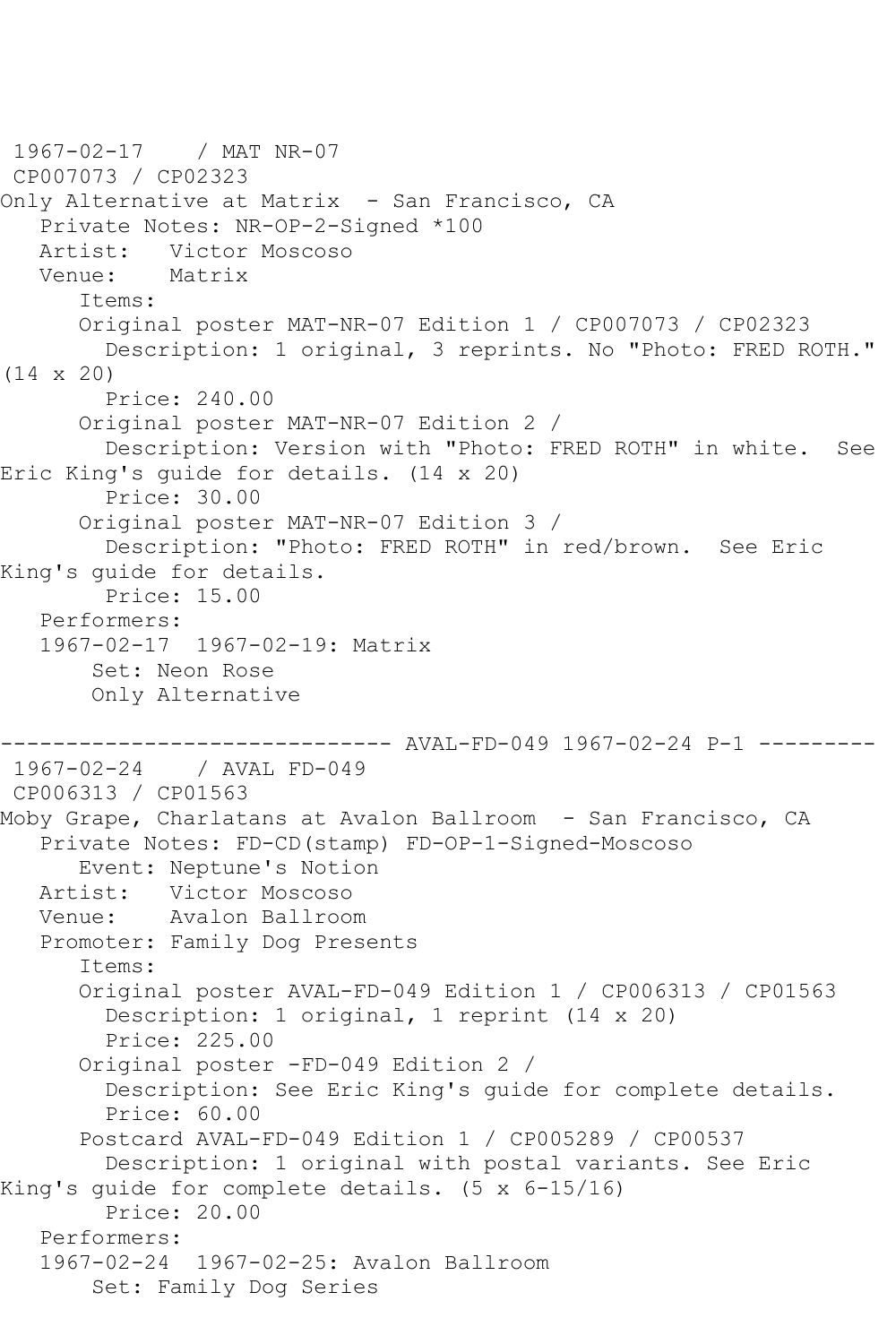------ MAT-NR-08 1967-02-28 P-1 ---------1967-02-28 / MAT NR-08 CP007074 / CP02324 Otis Rush at Matrix - San Francisco, CA Notes: Photo by Paul Ubac Private Notes: NR-OP-1-Signed \* A- 250 Victor Moscoso Venue: Matrix Items: Original poster MAT-NR-08 / CP009831 / CS04926 Original poster MAT-NR-08 Edition 1 / CP007074 / CP02324 Description: 1 original (14 x 20) Price: 250.00 Performers: 1967-02-28 1967-03-02: Matrix Set: Neon Rose Otis Rush ------------------------------ AVAL-FD-050 1967-03-03 P-1 --------- 1967-03-03 / AVAL FD-050 CP006314 / CP01564 Country Joe and the Fish, Sparrow at Avalon Ballroom - San Francisco, CA Private Notes: FD-CD(stamp) FD-OP-1-signed-Moscoso Event: Break On Through To The Other Side Artist: Victor Moscoso Venue: Avalon Ballroom Promoter: Family Dog Presents Items: Original poster AVAL-FD-050 Edition 1 / CP006314 / CP01564 Description: 1 original, 1 reprint with 3 variants (14 x 19- 6/8) Price: 700.00 Original poster -FD-050 Edition 2 / Description: "No. 50-1, but is NOT the original poster. See Eric King's guide for complete details. Price: 250.00 Original poster -FD-050 Edition 3 / Description: Printed 1990 by Pyramid books. See Eric King's guide for complete details. Price: 400.00 Original poster -FD-050 Edition 4 / Description: See Eric King's guide for complete details. Price: 300.00 Postcard AVAL-FD-050 Edition 1 / CP005308 / CP00556

Moby Grape / Charlatans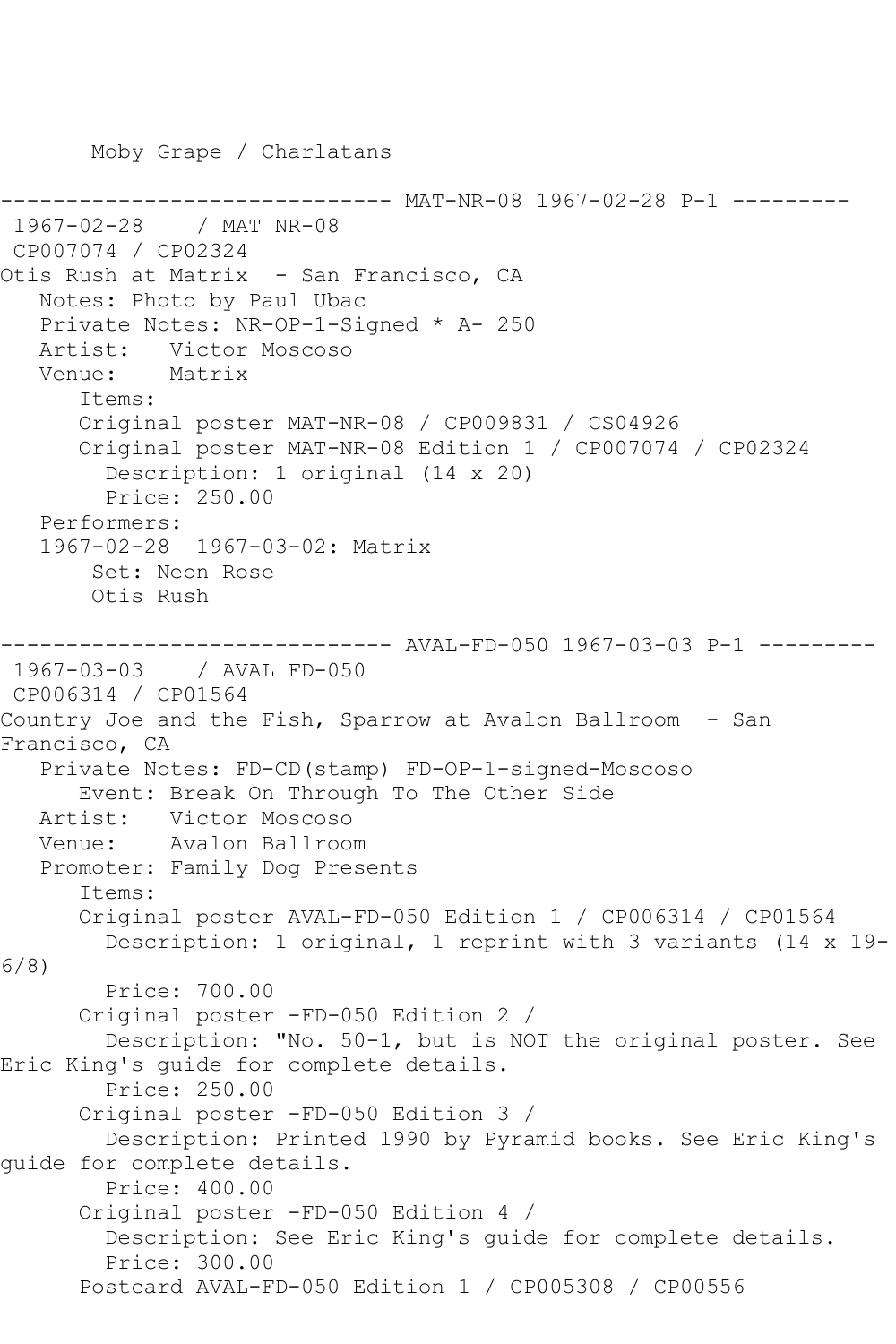Description: 1 original with postal variants. See Eric King's guide for complete details. (5 x 7) Price: 50.00 Performers: 1967-03-03 1967-03-04: Avalon Ballroom Set: Family Dog Series Country Joe and the Fish / Sparrow / Doors ------------- MAT-NR-09 1967-03-03 P-2 ---------1967-03-03 / MAT NR-09 CP007075 / CP02325 Wildflower at Matrix - San Francisco, CA Private Notes: NR-OP-2-Signed \*A- 75 Artist: Victor Moscoso<br>Venue: Matrix Venue: Items: Original poster MAT-NR-09 Edition 1 / Description: Green border. See Eric King's guide for details. Price: 350.00 Original poster MAT-NR-09 Edition 2 / CP007075 / CP02325 Description: Orange border. (14 x 20) Price: 100.00 Performers: 1967-03-03 1967-03-04: Matrix Set: Neon Rose Wildflower ------------------------------ MAT-NR-10 2.127 1967-03-07 P-2 ------  $---$ 1967-03-07 / MAT NR-10 2.127 CP007093 / CP02343 Doors at Matrix - San Francisco, CA Notes: This item appears in the Art of Rock book, plate no. 2.127 Private Notes: NR-OP-2-Signed \* A- 200 Artist: Victor Moscoso<br>Venue: Matrix Venue: Promoter: Book: Art of Rock Items: Original poster MAT-NR-10 2.127 Edition 1 / Description: Green border. See Eric King's guide for details. (14 x 20) AORPlate: 2.127 Price: 1000.00 Original poster MAT-NR-10 2.127 Edition 2 / CP007093 / CP02343 Description: 1 original, 1 reprint. orange border. See Eric King's guide for details. (14 x 20)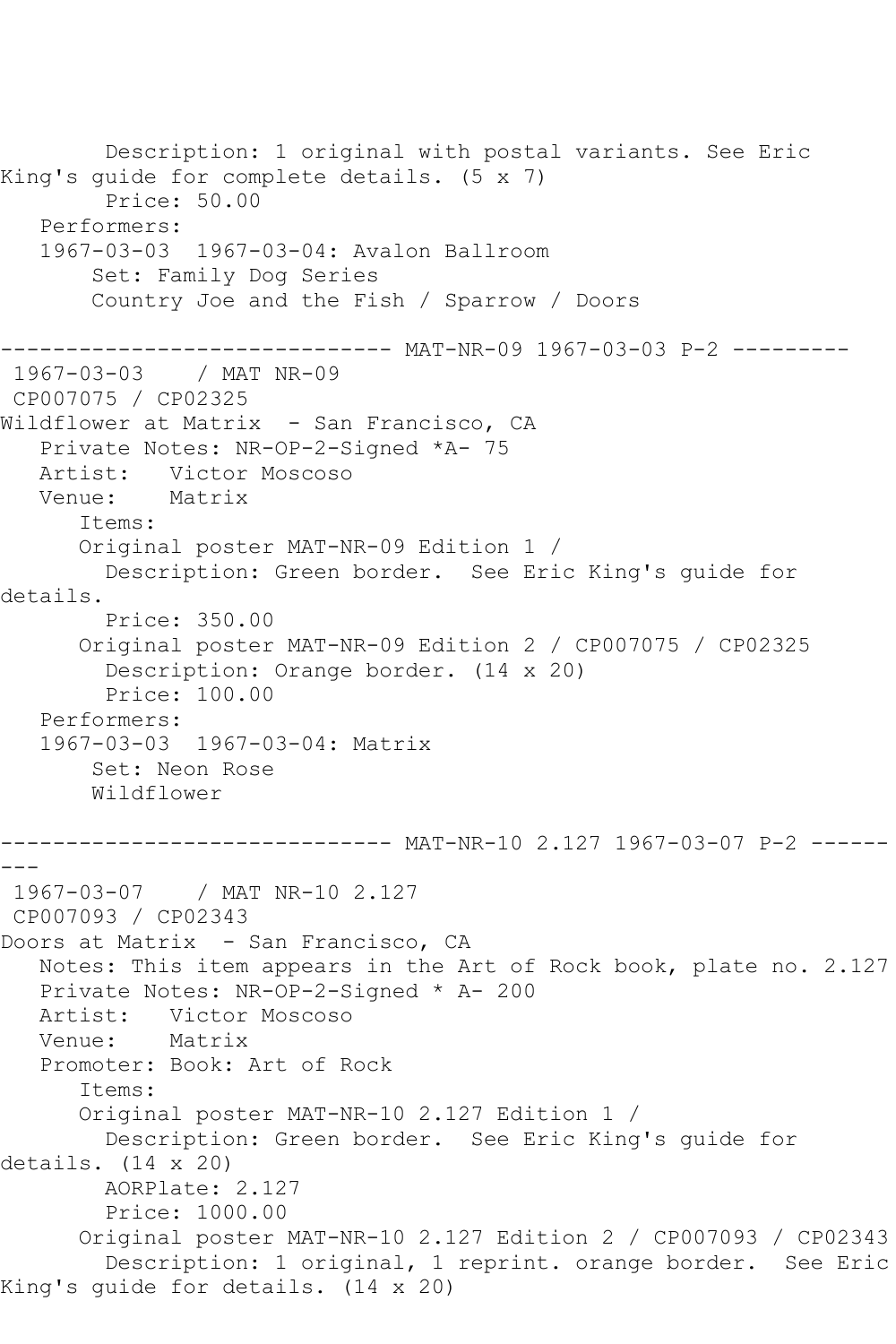AORPlate: 2.127 Price: 125.00 Performers: 1967-03-07 1967-03-11: Matrix Set: Neon Rose Doors ------------------------------ 1967-03-07 P --------- 1967-03-07 / CP060101 / CP060101 Doors at Matrix - San Francisco, CA Artist: Victor Moscoso<br>Venue: Matrix Venue: Items: Original poster / CP060101 / CP060101 (14 x 20) Performers: 1967-03-07 1967-03-11: Matrix Set: Neon Rose Doors ------------------------------ AVAL-FD-051 1967-03-10 P-1 --------- 1967-03-10 / AVAL FD-051 CP006315 / CP01565 Quicksilver Messenger Service, Steve Miller Blues Band at Avalon Ballroom - San Francisco, CA Private Notes: FD-CD(stamp) FD-OP-1-Signed-Moscoso Event: Peacock Ball Artist: Victor Moscoso Venue: Avalon Ballroom Promoter: Family Dog Presents Items: Original poster AVAL-FD-051 Edition 1 / CP006315 / CP01565 Description: 1 original, 1 reprint (14 x 20) Price: 100.00 Original poster Edition 2 / Description: family Dog logo in upper-left corner in white. See Eric King's guide for complete details. Price: 50.00 Postcard AVAL-FD-051 Edition 1 / CP005309 / CP00557 Description: 1 original with postal variants. See Eric King's guide for complete details. (5 x 7-1/8) Price: 20.00 Performers: 1967-03-10 1967-03-11: Avalon Ballroom Set: Family Dog Series Quicksilver Messenger Service / Steve Miller Blues Band / Daily Flash / Love Conspiracy Commune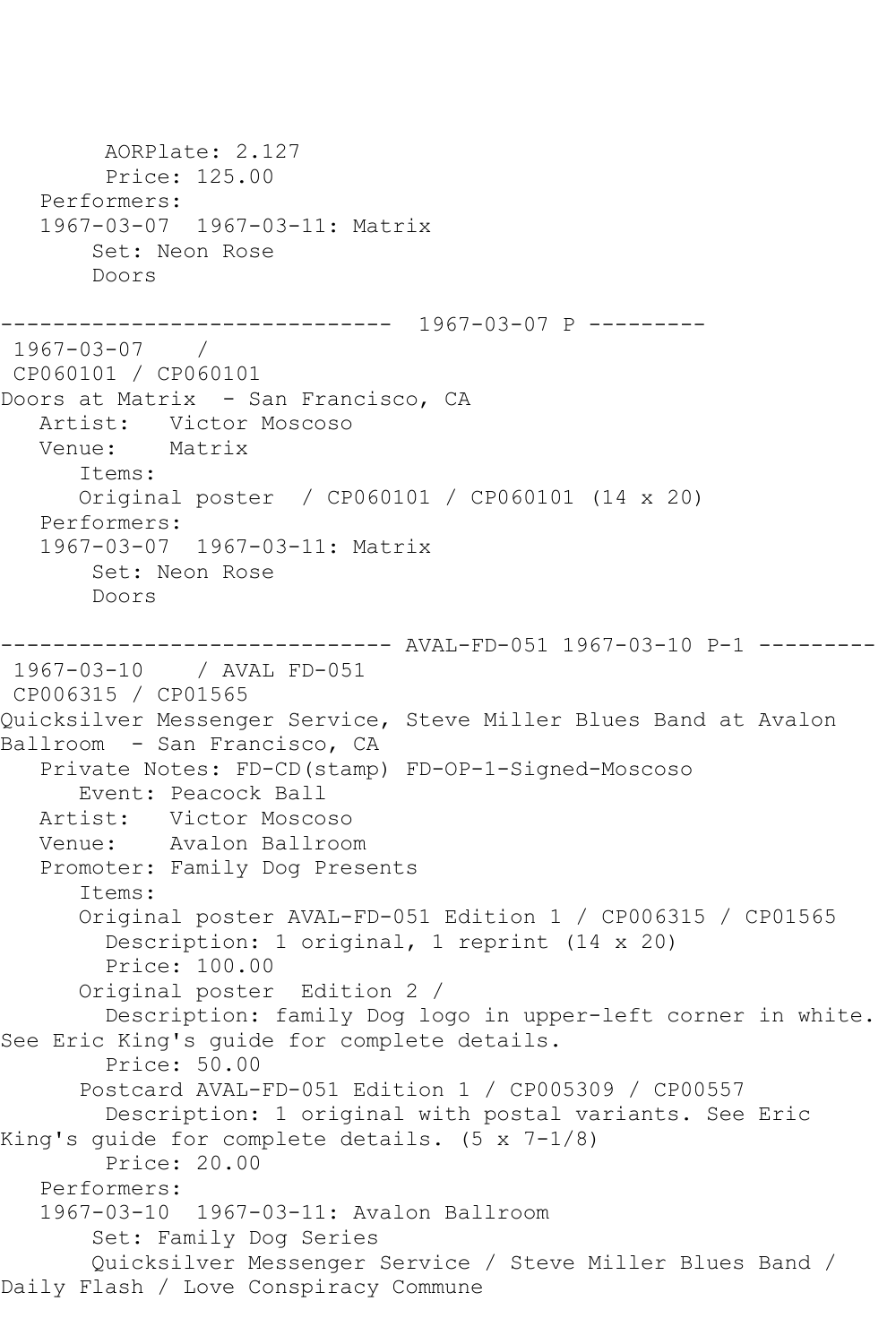------------------------------ AVAL-FD-053 1967-03-22 P-1 --------- 1967-03-22 / AVAL FD-053 CP006317 / CP01567 Quicksilver Messenger Service, John Lee Hooker at Avalon Ballroom - San Francisco, CA Private Notes: FD-CD(stamp) FD-OP-1-signed-Moscoso Artist: Victor Moscoso Venue: Avalon Ballroom Promoter: Family Dog Presents Items: Original poster AVAL-FD-053 Edition 1 / CP006317 / CP01567 Description: 1 original, 1 reprint (14-1/8 x 20) Price: 600.00 Original poster Edition 2 / Description: "No. 53-1" in lower right-hand corner, but this is NOT a first printing. See Eric King's guide for complete details. Price: 40.00 Postcard AVAL-FD-053 Edition 1 / CP005311 / CP00559 Description: 1 original with postal variants. See Eric King's guide for complete details. (5 x 7-1/16) Price: 20.00 Performers: 1967-03-22 1967-03-23: Avalon Ballroom Set: Family Dog Series Quicksilver Messenger Service / John Lee Hooker / Steve Miller Blues Band ------------------------------ MAT-NR-12 2.128 1967-03-28 P-1 ------ --- 1967-03-28 / MAT NR-12 2.128 CP005903 / CP01152 Chambers Brothers at Matrix [San Francisco, CA] Notes: This item appears in the Art of Rock book, plate no. 2.128 Private Notes: NR-OP-1-signed \* 350 Artist: Victor Moscoso Venue: Matrix Promoter: Book: Art of Rock Items: Original poster MAT-NR-12 2.128 Edition 1 / CP005903 / CP01152 Description: 1 original (14 x 20) AORPlate: 2.128 Price: 200.00 Performers: 1967-03-28 1967-03-30: Matrix Set: Neon Rose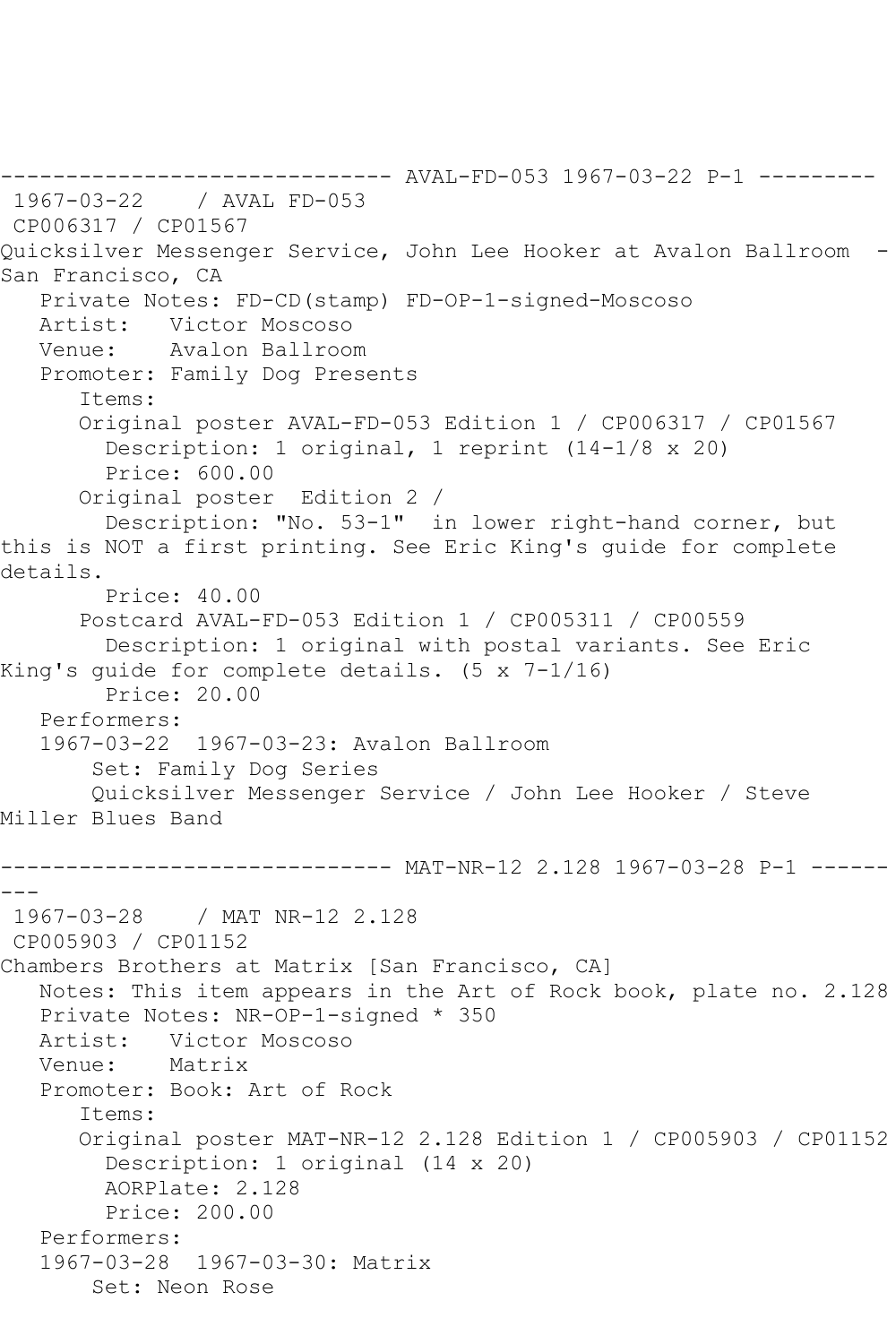Chambers Brothers

------------------------------ AVAL-FD-055 1967-03-31 C --------- 1967-03-31 / AVAL FD-055 CP005313 / CP00569 Big Brother and the Holding Company, Charlatans at Avalon Ballroom - San Francisco, CA Private Notes: FD-CD(stamp) FD-OP-1-signed-Moscoso Artist: Victor Moscoso Venue: Avalon Ballroom Promoter: Family Dog Presents Items: Original poster AVAL-FD-055 Edition 1 / CP005313 / CP00569 Description: 1 original with postal variants (14 x 20) Price: 200.00 Original poster Edition 2 / Description: See Eric King's guide for complete details. Price: 45.00 Postcard AVAL-FD-055 / CP005313 / CP00561 Description: 1 original with 2 postal variations. See Eric King's guide for complete details. (5 x 6) Price: 25.00 Performers: 1967-03-31 1967-04-01: Avalon Ballroom Set: Family Dog Series Big Brother and the Holding Company / Charlatans / Blue Cheer ------------------------------ WEB-NR-11 1967-04-01 P-1 --------- 1967-04-01 / WEB NR-11 CP007077 / CP02327 Cloud, Plastic Explosion at Webbs - Stockton, CA Private Notes: NR-OP-1-Signed \* A- 125 Event: Rites of Spring Artist: Victor Moscoso Venue: Webbs Items: Original poster WEB-NR-11 Edition 1 / CP007077 / CP02327 Description: 1 original (14 x 20) Price: 25.00 Performers: 1967-04-01: Webbs Set: Neon Rose Cloud / Plastic Explosion ------ WEB-NR-13c 1967-04-14 P-1 ---------1967-04-14 / WEB NR-13c CP000938 / 0955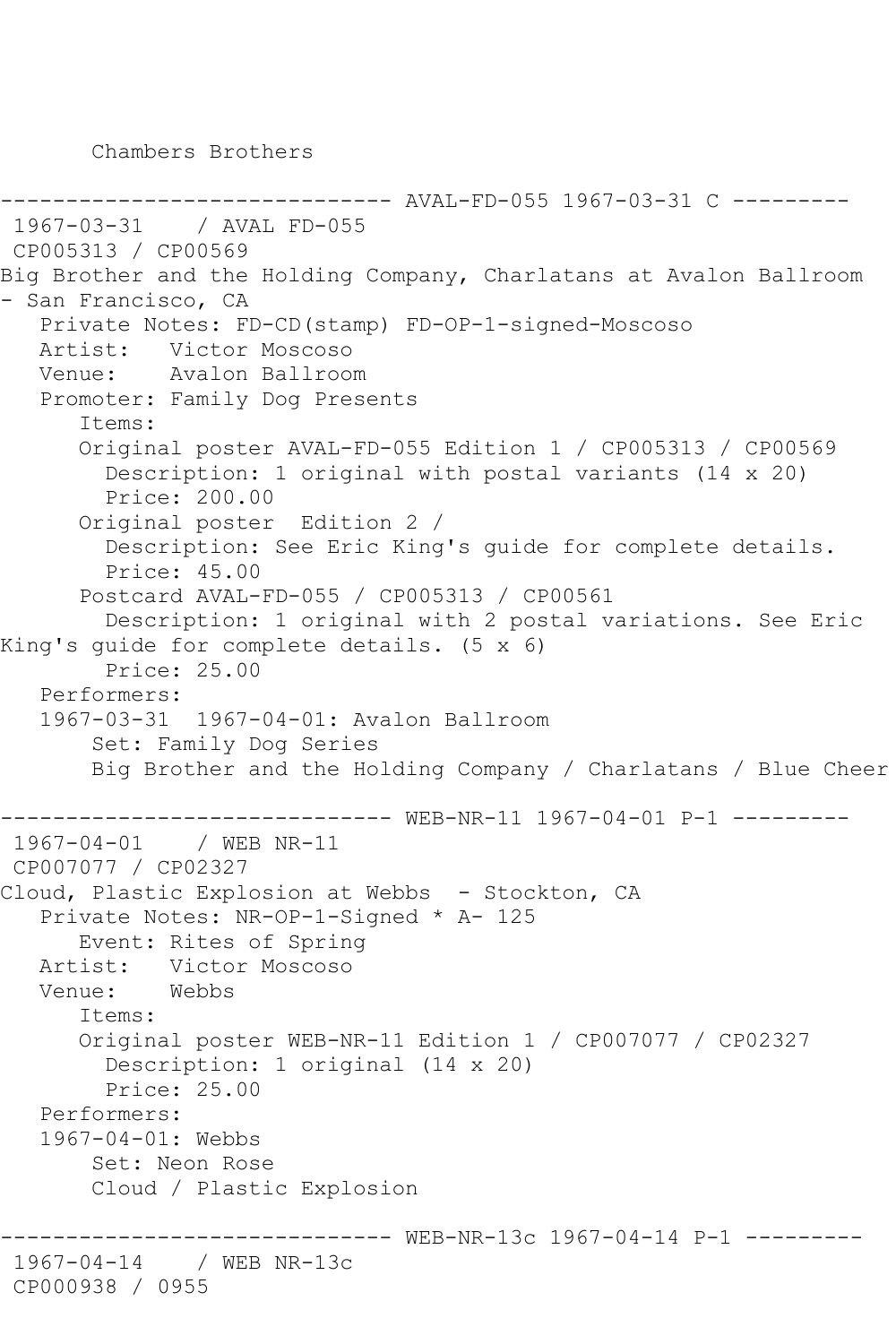```
Plastic Explosion, Plague at Webbs - Stockton, CA
    Private Notes: NR-OP-1 * B 100
       Event: Death and Transfiguration: An Audio Chromatic 
Environment<br>Artist:
             Artist: Victor Moscoso
   Venue: Webbs
       Items:
       Original poster WEB-NR-13c Edition 1 / CP000938 / 0955
         Description: 1 original. See Eric King's guide for details. 
(14 x 20)
         Price: 100.00
    Performers:
    1967-04-14 1967-04-15: Webbs
        Set: Neon Rose
        Plastic Explosion / Plague
------------------------------ WEB-NR-13A 1967-04-14 P-1 ---------
1967-04-14 / WEB NR-13A
CP007079 / CP02329
Plastic Explosion, Plague at Webbs [Stockton, CA]
    Private Notes: NR-OP-1-Signed * A- 125
       Event: Death and Transfiiguration, An Audio-Chromatic 
Environment<br>:Artist
            Victor Moscoso<br>Webbs
  Venue:
       Items:
       Original poster WEB-NR-13A Edition 1 / CP007079 / CP02329
         Description: 1 original (14 x 20)
         Price: 75.00
    Performers:
    1967-04-14: Webbs
        Set: Neon Rose
        Plastic Explosion / Plague
               ------------------------------ WEB 1967-04-14 P ---------
1967 - 04 - 14CP006098 / CP01347
Plastic Explosion, Plague at Webbs - Stockton, CA
   Notes: Berkeley Bonaparte
    Private Notes: Neon Rose ?
  Artist: Victor Moscoso<br>Venue: Webbs
  Venue:
       Items:
       Original poster WEB / CP006098 / CP01347
       Original poster WEB-13B Edition 1 / CP019816 / XHNRP
         Description: Uncut pairs, only one such printing (20 x 28-
1/4)
```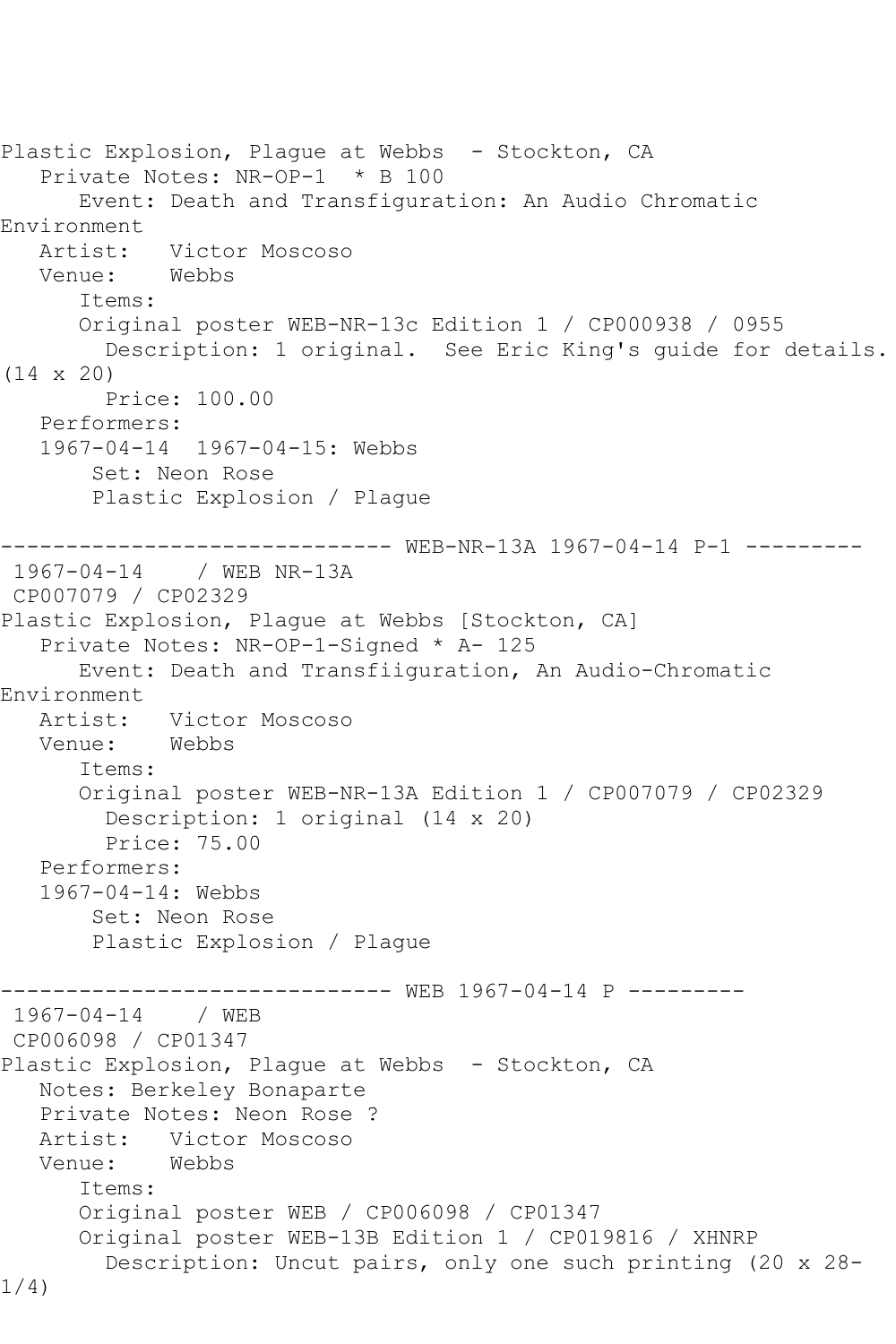```
 Performers:
   1967-04-14: Webbs
        Set: Neon Rose
        Plastic Explosion / Plague
                       ------- AVAL-FD-057 1967-04-14 P-1 ---------
1967-04-14 / AVAL FD-057
CP006321 / CP01571
Doors, Steve Miller Blues Band at Avalon Ballroom [San Francisco, 
CA<sub>1</sub>
   Private Notes: FD-CD(stamp) FD-OP-1-signed-Moscoso
      Event: Swirley
   Artist: Victor Moscoso
   Venue: Avalon Ballroom
   Promoter: Family Dog Presents
       Items:
       Original poster AVAL-FD-057 Edition 1 / CP006321 / CP01571
         Description: 1 original, 1 reprint (22-1/2 x 14)
         Price: 1000.00
       Original poster Edition 2 / 
         Description: See Eric King's guide for complete details.
         Price: 250.00
       Postcard AVAL-FD-057 Edition 1 / CP005315 / CP00563
         Description: 1 original with postal variants (5 x 7)
         Price: 100.00
       Postcard (Pirate) AVAL-FD-057 Edition PP / CP000106 / 0107
   Performers:
   1967-04-14 1967-04-15: Avalon Ballroom
        Set: Family Dog Series
        Doors / Steve Miller Blues Band / Haji Baba
                 -------------- NR-NR-19 1967-04-17 P ---------
1967-04-17 / NR NR-19
CP009829 / CS04924
The Committee Performance of The Chairs, By Ionesco
   Private Notes: NR-OP-1 * A-/B+ 200
   Artist: Victor Moscoso
   Venue: Set: Neon Rose
       Items:
       Original poster NR-NR-19 / CP009829 / CS04924
         Description: 1 original (14 x 20)
         Price: 200.00
   Performers:
   1967-04-17: Set: Neon Rose
```
------------------------------ AVAL-FD-059 1967-04-28 P-1 ---------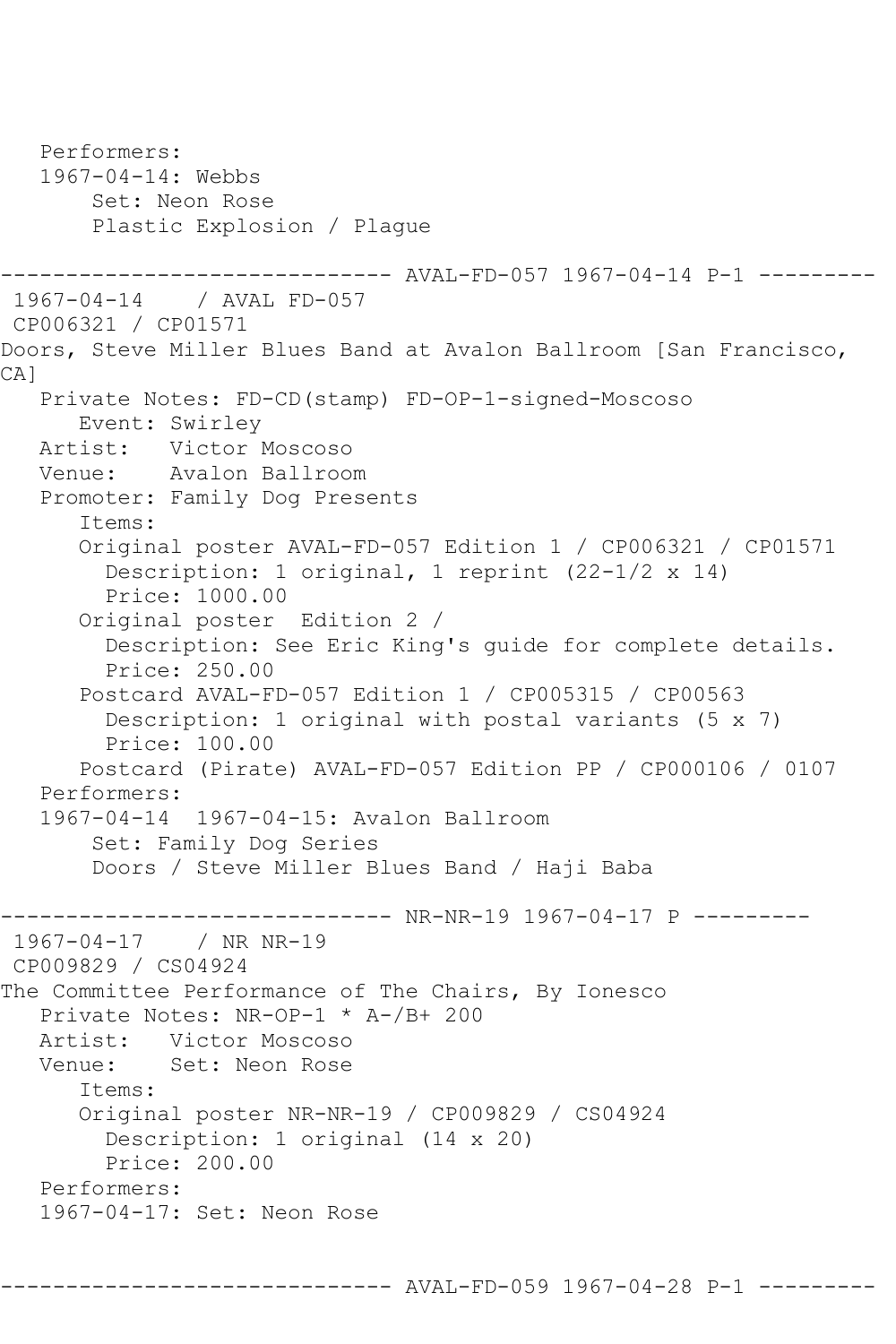1967-04-28 / AVAL FD-059 CP006323 / CP01573 Chambers Brothers, Iron Butterfly at Avalon Ballroom - San Francisco, CA Private Notes: FD-CD(stamp) FD-OP-1-Signed-Moscoso Victor Moscoso Venue: Avalon Ballroom Promoter: Family Dog Presents Items: Original poster AVAL-FD-059 Edition 1 / CP006323 / CP01573 Description: 1 original, 2 reprints (14 x 20) Price: 300.00 Original poster Edition 2 / Description: "No. 59-1," but this is NOt a first printing. See Eric King's guide for complete details. Price: 50.00 Postcard AVAL-FD-059 Edition 1 / CP005317 / CP00565 Description: 1 original with postal variants. See Eric King's guide for complete details. (4-7/8 x 7) Price: 75.00 Performers: 1967-04-28 1967-04-29: Avalon Ballroom Set: Family Dog Series Chambers Brothers / Iron Butterfly ------------------------------ MAT-NR-14 1967-05-09 P-1 --------- 1967-05-09 / MAT NR-14 CP007080 / CP02330 Sparrow at Matrix - San Francisco, CA Private Notes: NR-OP-1-Signed \* A 175 Event: The Sparrow Artist: Victor Moscoso Venue: Matrix Items: Original poster MAT-NR-14 Edition 1 / CP007080 / CP02330 Description: 1 original (14 x 20) Price: 125.00 Performers: 1967-05-09 1967-05-10: Matrix Set: Neon Rose Sparrow ------------------------------ AVAL-FD-061 1967-05-12 P-1 --------- 1967-05-12 / AVAL FD-061 CP006325 / CP01575 Doors, Sparrow at Avalon Ballroom - San Francisco, CA Private Notes: FD-CD(stamp) FD-OP-1-Signed-Moscoso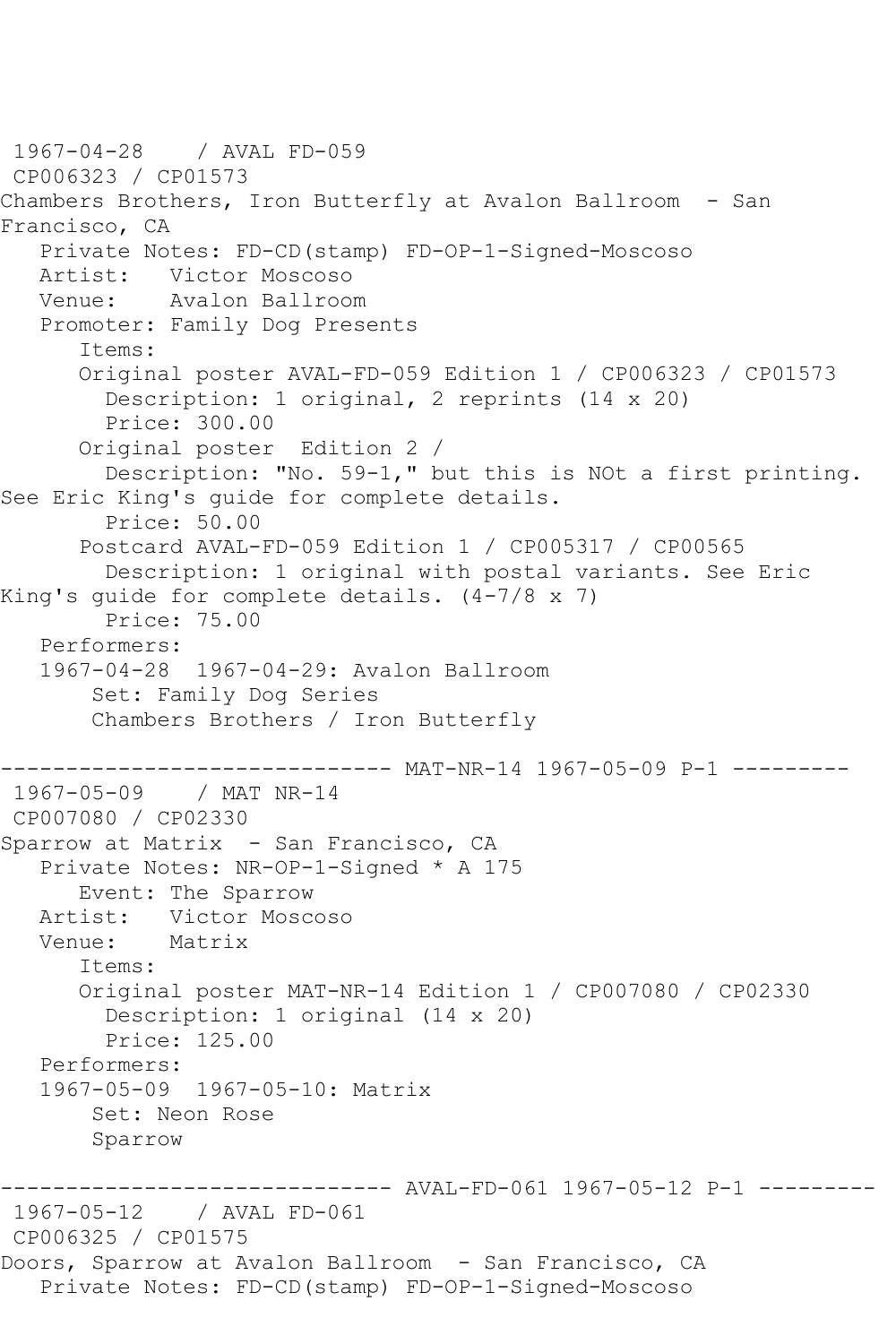```
 Artist: Victor Moscoso
   Venue: Avalon Ballroom
   Promoter: Family Dog Presents
       Items:
       Original poster AVAL-FD-061 Edition 1 / CP006325 / CP01575
         Description: 1 original, 1 reprint (14 x 20)
         Price: 500.00
       Original poster -FD-061 Edition 2 / 
         Description: "No. 61-1," but this is NOt a first printing. 
See Eric King's guide for complete details.
         Price: 200.00
       Original poster -FD-061 Edition 3 / 
         Description: See Eric King's guide for complete details.
         Price: 125.00
       Postcard AVAL-FD-061 Edition 1 / CP005319 / CP00567
         Description: 1 original with postal variants. See Eric 
King's guide for complete details. (5 x 7)
         Price: 50.00
   Performers:
   1967-05-12 1967-05-13: Avalon Ballroom
        Set: Family Dog Series
        Doors / Sparrow
------------------------------ AVAL-FD-064 1967-06-01 P-1 ---------
1967-06-01 / AVAL FD-064
CP005624 / CP00873
Steve Miller Blues Band, Daily Flash at Avalon Ballroom - San 
Francisco, CA
   Private Notes: FD-CD(stamp) FD-OP-1-Signed-Moscoso * A/A- 100
           Victor Moscoso
   Venue: Avalon Ballroom
   Promoter: Family Dog Presents
       Items:
       Original poster AVAL-FD-064 Edition 1 / CP005624 / CP00873
         Description: 1 original, 2 reprints (14 x 20)
         Price: 400.00
       Original poster AVAL Edition 2 / 
         Price: 175.00
       Postcard AVAL-FD-064 Edition 1 / CP005322 / CP00570
         Description: 1 original with postal variants. See Eric 
King's guide for complete details. (4-15/16 x 7)
         Price: 50.00
   Performers:
   1967-06-01: Avalon Ballroom
        Set: Family Dog Series
        Steve Miller Blues Band / Daily Flash
   1967-06-02: Steve Miller Blues Band / Daily Flash
```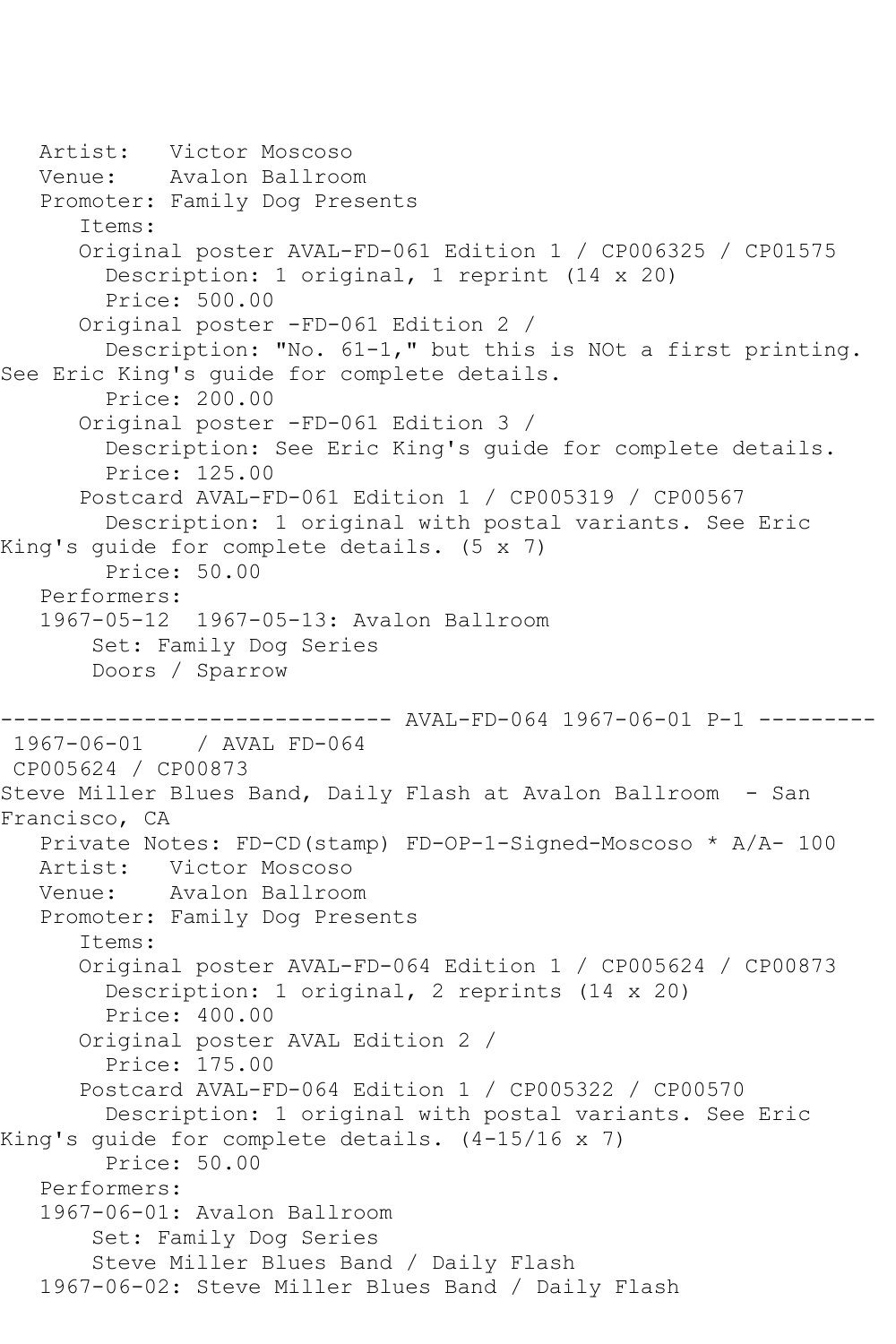1967-06-03: Doors / Steve Miller Blues Band 1967-06-04: Doors / Steve Miller Blues Band ------------------------------ AVAL-FD-066 1967-06-15 P-1 --------- / AVAL FD-066 CP006330 / CP01580 Youngbloods, Siegel Schwall Blues Band at Avalon Ballroom - San Francisco, CA Private Notes: FD-CD(stamp) FD-OP-1-Signed-Moscoso Artist: Victor Moscoso Venue: Avalon Ballroom Promoter: Family Dog Presents Items: Original poster AVAL-FD-066 Edition 1 / CP006330 / CP01580 Description: 1 original, 1 reprint (14 x 20) Price: 100.00 Original poster Edition 2 / Description: See Eric King's guide for complete details. Price: 40.00 Postcard AVAL-FD-066 Edition 1 / CP005324 / CP00572 Description: 1 original with postal variants. See Eric King's guide for complete details. (5 x 7) Price: 25.00 Performers: 1967-06-15 1967-06-18: Avalon Ballroom Set: Family Dog Series Youngbloods / Siegel Schwall Blues Band ------------------------------ AVAL-FD-068 1967-06-29 P-1 --------- 1967-06-29 / AVAL FD-068 CP006332 / CP01582 Quicksilver Messenger Service, Mount Rushmore at Avalon Ballroom - San Francisco, CA Private Notes: FD-CD(stamp) FD-OP-1-Signed-Moscoso Artist: Victor Moscoso Venue: Avalon Ballroom Promoter: Family Dog Presents Items: Original poster AVAL-FD-068 Edition 1 / CP006332 / CP01582 Description: 1 reprint, 2 reprints (14 x 20-2/8) Price: 100.00 Original poster -FD-068 Edition 2 / Description: See Eric King's guide for complete details. Price: 50.00 Postcard AVAL-FD-068 Edition 1 / CP005326 / CP00574 Description: 1 original with postal variants. See Eric King's guide for complete details. (4-15/16 x 7-1/16)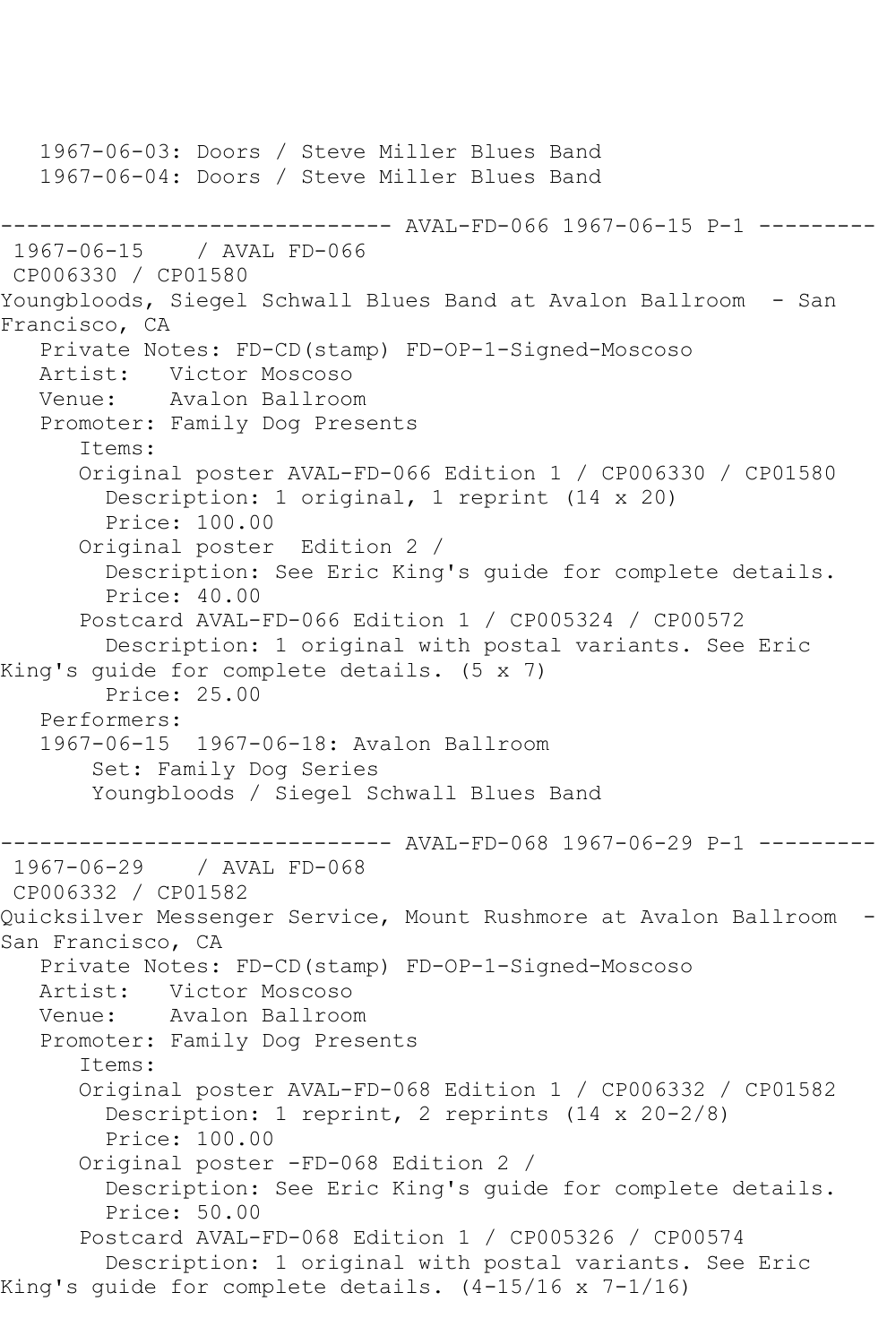Price: 25.00 Performers: 1967-06-29 1967-07-02: Avalon Ballroom Set: Family Dog Series Quicksilver Messenger Service / Mount Rushmore / Big Brother and the Holding Company / Horns of Plenty / Blue Cheer ------------------------------ AVAL-FD-070 1967-07-06 P-1 --------- 1967-07-06 / AVAL FD-070 CP006334 / CP01584 Steve Miller Blues Band, Siegel Schwall Blues Band at Avalon Ballroom - San Francisco, CA Private Notes: FD-CD(stamp) FD-OP-1-Signed-Moscoso Artist: Victor Moscoso Venue: Avalon Ballroom Promoter: Family Dog Presents Items: Original poster AVAL-FD-070 Edition 1 / CP006334 / CP01584 Description: 1 original and 1 variant. See Eric King's guide for complete details. (14 x 20-1/8) Price: 80.00 Postcard AVAL-FD-070 Edition 1 / CP005328 / CP00576 Description: 1 original with postal variants (5 x 7) Price: 20.00 Performers: 1967-07-06 1967-07-09: Avalon Ballroom Set: Family Dog Series Steve Miller Blues Band / Siegel Schwall Blues Band ------------------------------ MOOR 1967-07-16 P --------- 1967-07-16 / MOOR CP060017 / CP060017 Joint Show Artist Bio at the Moore Gallery Benefit: Cycle Trip Artist: Victor Moscoso Venue: Moore Gallery Promoter: Joint Show Items: Original poster MOOR / CP060017 / CP060017 (9.5 x 11) Performers: 1967-07-16: Moore Gallery ------------------------------ MOOR 1967-07-16 P --------- 1967-07-16 / MOOR CP060018 / CP060018 Joint Show Artist Bio at the Moore Gallery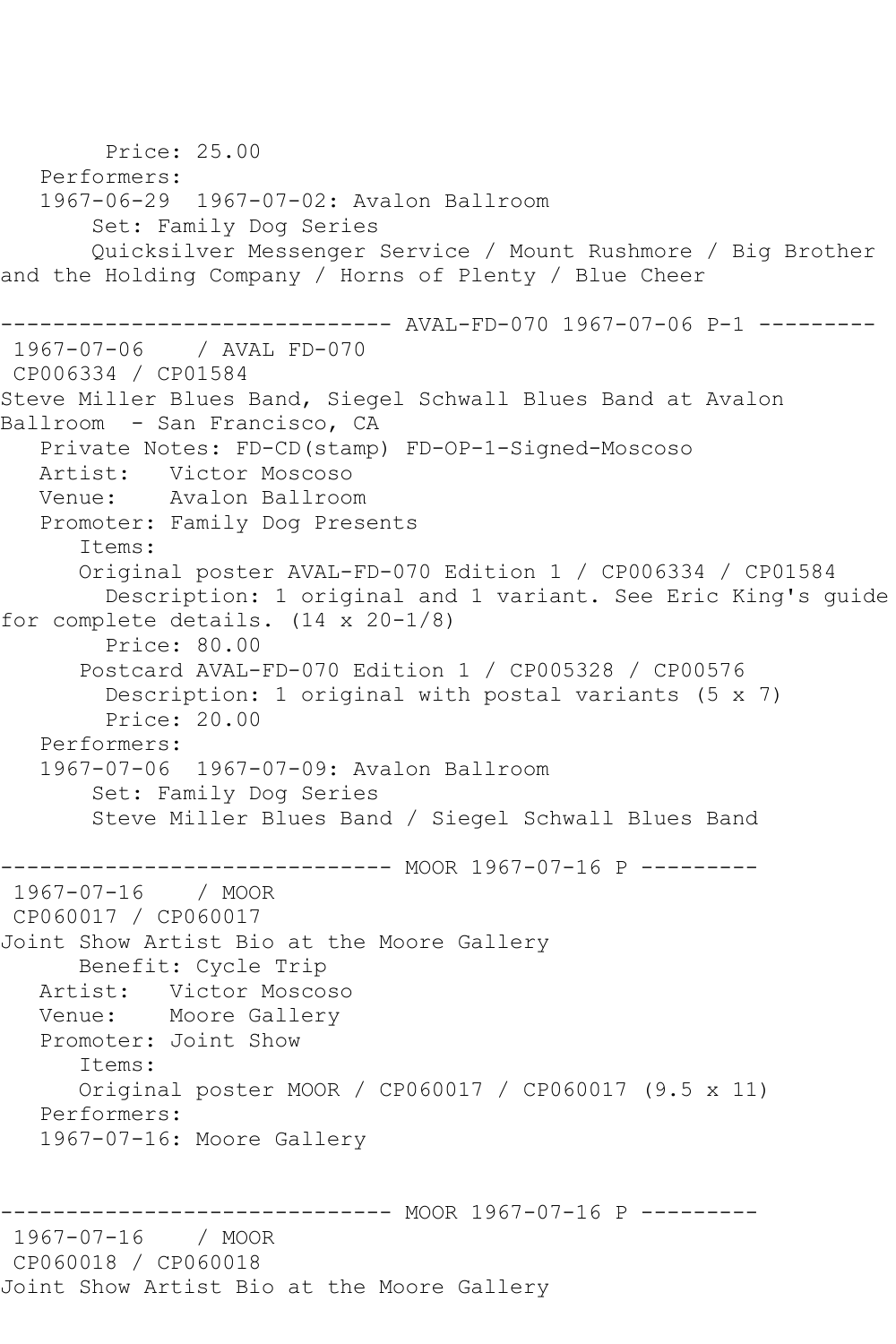```
 Benefit: Self portrait
   Artist: Victor Moscoso
   Venue: Moore Gallery
   Promoter: Joint Show
       Items:
       Original poster MOOR / CP060018 / CP060018 (9.5 x 11)
   Performers:
   1967-07-16: Moore Gallery
------------------------------ MOOR-NR-25(B-6) 2.351 1967-07-17 P-1 
---------
1967-07-17 / MOOR NR-25(B-6) 2.351
CP005928 / CP01177
The Joint Show at Moore Gallery
   Notes: This oversized poster was created for the first Joint Show 
at Moore Gallery in San Francisco in July of 1967. The show 
featured posters by Wes Wilson, Rick Griffin, Stanley Mouse, Alton 
Kelly, and Moscoso. Of the five artists, Moscoso's work is by far 
the most startling and unusual. Some even find it distubing and all 
recognise its overt sensualtiy. This is a very different Victor 
Moscoso, a poster once seen in person, that you won't forget -- a
daring and beautiful piece.
This item appears in the Art of Rock book, plate no. 2.351
  Private Notes: NR-OP-2 * A- 75 CHECK
      Other: Joint Show at The Moore Gallery
   Artist: Victor Moscoso
   Venue: Moore Gallery
   Promoter: Joint Show
       Items:
      Original poster MOOR-NR-25(B-6) 2.351 Edition 1 / CP005928 / 
CP01177
        Description: 1 doulbe-sized original in 5 variations, 1 
reprint. See Eric King's guide for details. (22 x 28-2/8)
        AORPlate: 2.351 
         Price: 75.00
       Original poster MOOR-NR-25(B-6) 2.351 Edition 2 / 
         Description: Reprint. Discovered in 1999. See Eric King's 
guide for details.
        AORPlate: 2.351 
   Performers:
   1967-07-17: Moore Gallery
        Set: Neon Rose
```

```
------------------------------ MOOR 1967-07-17 P-1 ---------
```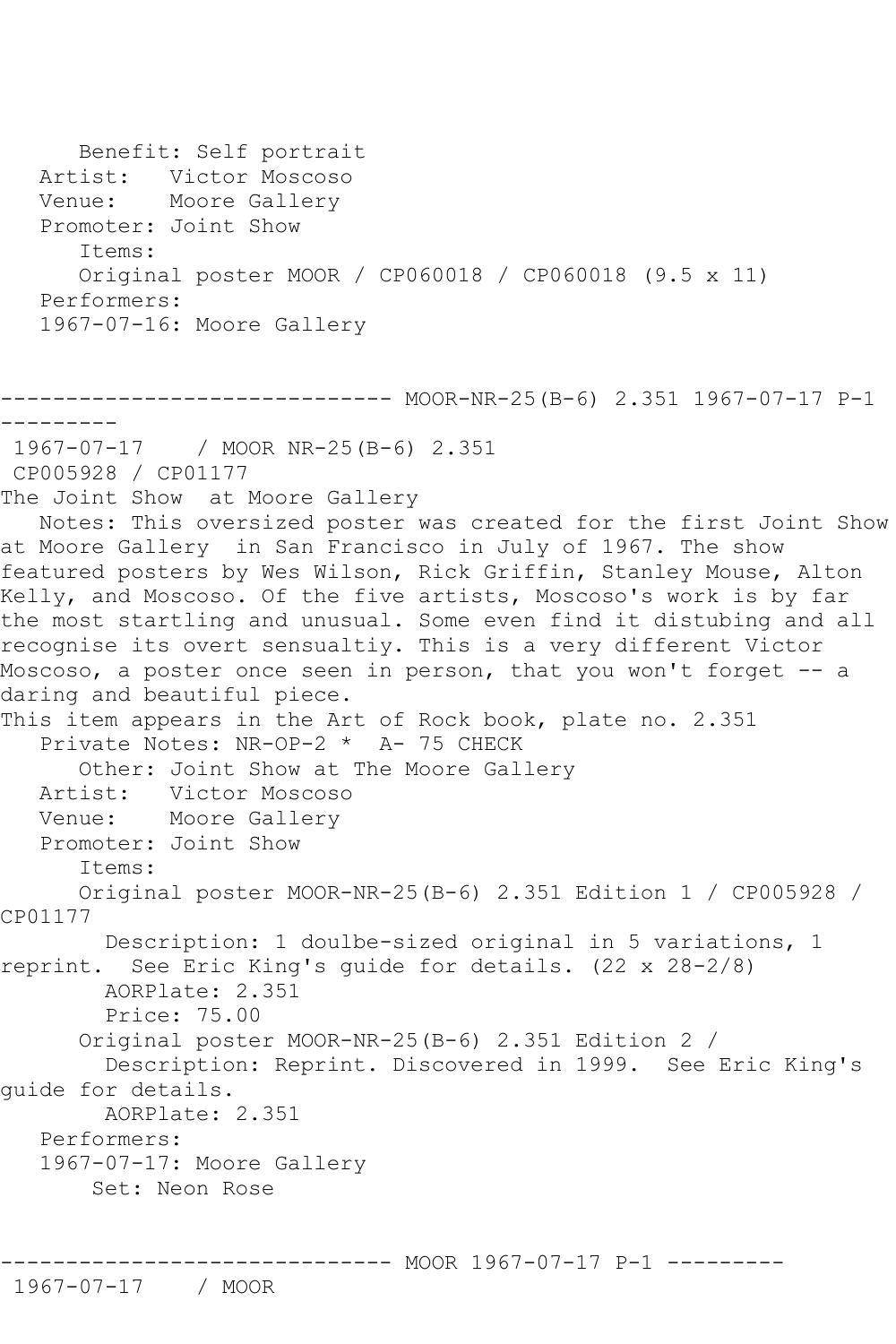```
CP000675 / 0682
The Joint Show Card at Moore Gallery
       Other: Art Show
   Artist: Stanley Mouse
   Venue: Moore Gallery
   Promoter: Joint Show
       Items:
      Original poster MOOR Edition 1 / CP000675 / 0682 (12-1/2 x 4-
3/4)
   Performers:
   1967-07-17: Moore Gallery
------------------------------ 1967-07-17 P ---------
1967-07-17 / 
CP052187 / CP052187
Self Portrait
   Notes: This is a pair of bi-fold cards, each like a greeting card 
[with (4) 5&1/2x9&1/2" pages on yellow stock] which were an 
individual 'artist biography', and part of the press promotion for 
the watershed art exhibition of the Psychedelic 60's in San 
Francisco... "THE JOINT SHOW", which opened to much fanfare on 
7/17/1967, at The Moore Galleries. These artists by & large gained 
international fame around this period for their posters for rock 
dance concerts [Mainly at the Family Dog's Avalon Ballroom & Bill 
Graham's Fillmore Auditorium in San Francisco] & other graphics 
related to the underground psychedelic scene. Both did extensive 
work for many SF Bay Area bands, such as The Grateful Dead. The 
front of each gate-fold card features a close-up photo of the 
artist, in this case Victor Moscoso & Stanley Mouse, by rock concert 
artist & photographer Bob Seidemann. The interiors open to show 
additional artwork by the artist. Mouse's has a sort of inkblot 
abstract, and Moscoso's has a pair of drawings of cycling birds..
The back cover of Mouse's has his astrological chart & birth info,
while Victor's has, a collage piece entitled, "self portrait". --
Jacaeber Kastor
   Artist: Victor Moscoso
   Venue: Moore Gallery
       Items:
       Original poster / CP052187 / CP052187
   Performers:
   1967-07-17: Moore Gallery
                      ------------------------------ WAIK-NR-16 1967-08-08 P-1 ---------
1967-08-08 / WAIK NR-16
CP007082 / CP02332
```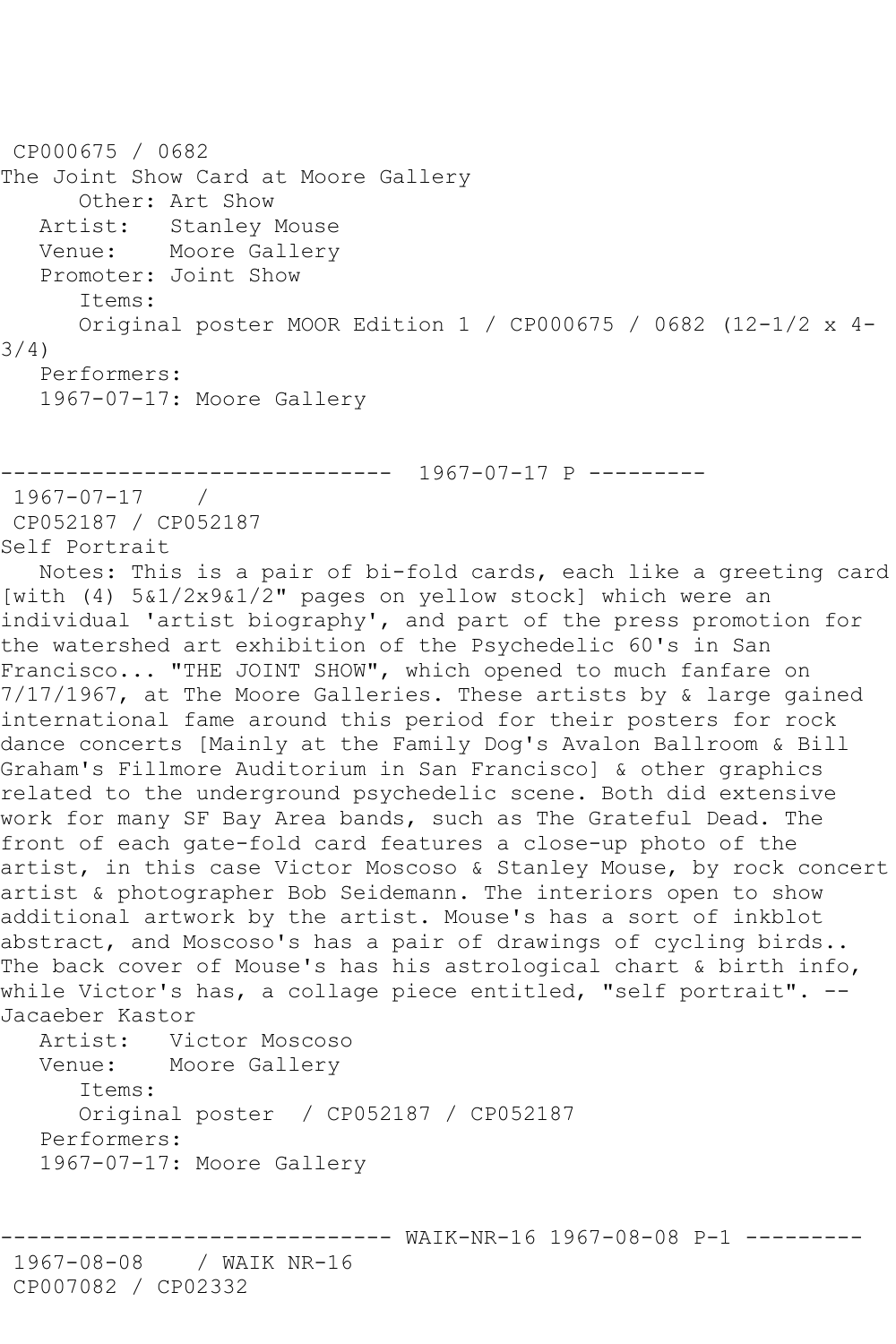```
Canned Heat Blues Band, Country Joe and the Fish at Waikiki 
Bandshell - Maui, HI
   Private Notes: NR-OP-2-Signed * A- 150
   Event: Hawaii Pop Rock Festival
            Victor Moscoso
   Venue: Waikiki Bandshell
   Promoter: Ward and Gossert
       Items:
      Original poster WAIK-NR-16 Edition 1 / CP007082 / CP02332 Var. 
A
         Description: 1 original in 2 variants. See Eric King's 
guide for details. (14 x 20)
        Price: 100.00
   Performers:
   1967-08-08: Waikiki Bandshell
        Set: Neon Rose
        Canned Heat Blues Band / Country Joe and the Fish / Luke's 
Pineapple Store / Blues Crew / Tony Sonoda / Sunshine Company
------------------------------ AVAL-FD-075 1967-08-10 P-1 ---------
1967-08-10 / AVAL FD-075
CP006339 / CP01589
Moby Grape, Vanilla Fudge at Avalon Ballroom - San Francisco, CA
   Private Notes: FD-CD(stamp) FD-OP-1-Signed-Moscoso
  Artist: Victor Moscoso<br>Venue: Avalon Ballroo
            Avalon Ballroom
   Promoter: Family Dog Presents
       Items:
       Original poster AVAL-FD-075 Edition 1 / CP006339 / CP01589
         Description: 1 original, 1 reprint (14 x 20)
         Price: 75.00
       Original poster -FD-075 Edition 2 / 
         Description: See Eric King's guide for complete details.
         Price: 40.00
       Postcard AVAL-FD-075 Edition 1 / CP005333 / CP00581
         Description: 1 original with postal variants. See Eric 
King's guide for complete details. (5 x 7)
         Price: 20.00
   Performers:
   1967-08-10 1967-08-13: Avalon Ballroom
        Set: Family Dog Series
        Moby Grape / Vanilla Fudge
   1967-08-11: Canned Heat Blues Band / Vanilla Fudge
   1967-08-12: Canned Heat Blues Band / Vanilla Fudge
   1967-08-13: Moby Grape / Vanilla Fudge
                          ----- AVAL-FD-081 1967-09-15 P-1 -------
```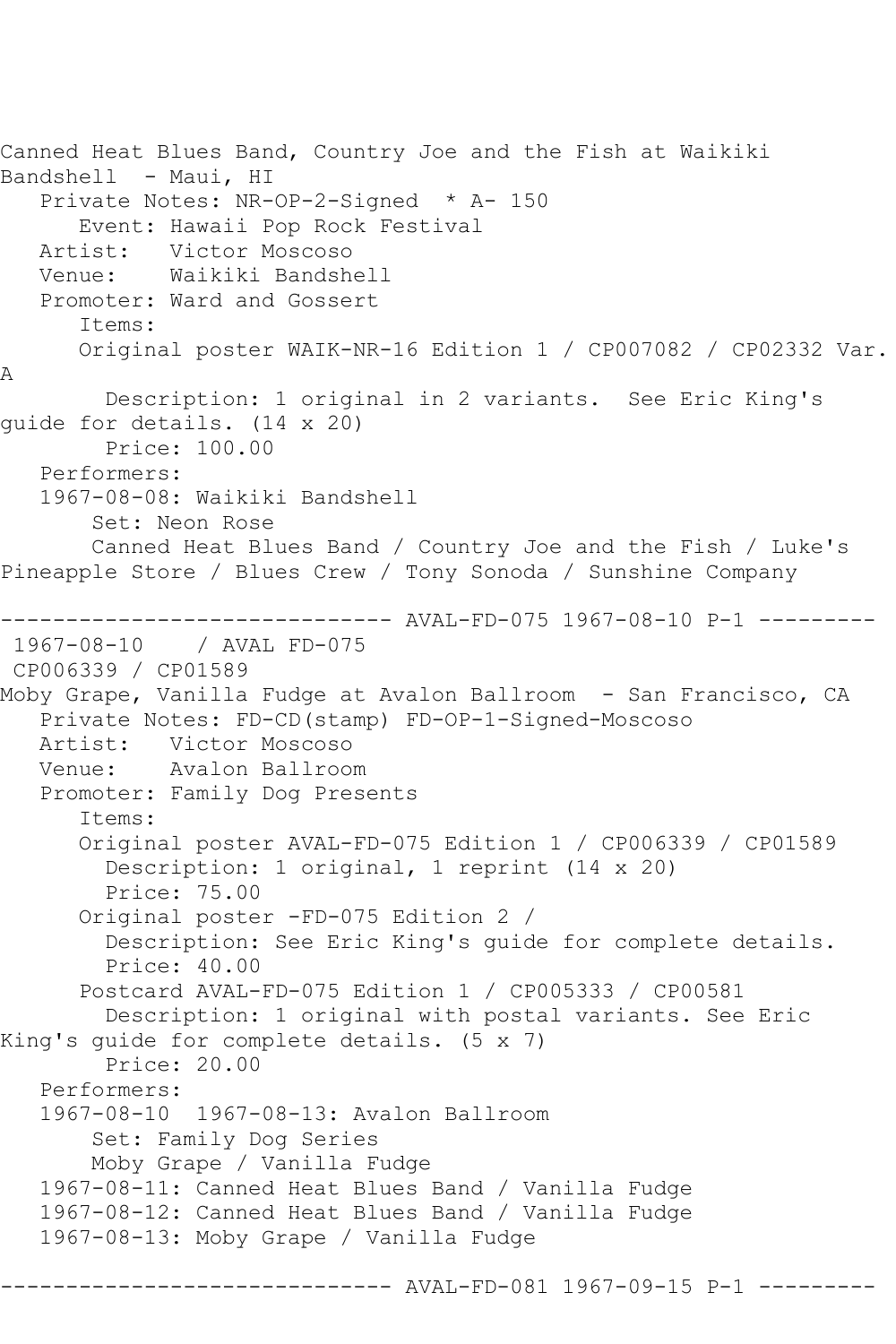```
1967-09-15 / AVAL FD-081
CP006345 / CP01595
Youngbloods, Other Half at Avalon Ballroom - San Francisco, CA
   Private Notes: FD-CD(stamp) FD-OP-1-Signed-Moscoso
   Artist: Victor Moscoso
   Venue: Avalon Ballroom
   Promoter: Family Dog Presents
       Items:
      Original poster AVAL-FD-081 Edition 1 / CP006345 / CP01595
         Description: 1 original, 1 reprint with 1 variant (14 x 20-
1/8)
         Price: 250.00
       Original poster AVAL-FD-081 Edition 2 / 
         Price: 50.00
       Postcard AVAL-FD-081 Edition 1 / CP005339 / CP00587
         Description: 1 original with postal variants. See Eric 
King's guide for complete details. (4-7/8 x 6-15/16)
        Price: 30.00
   Performers:
   1967-09-15: Avalon Ballroom
        Set: Family Dog Series
        Youngbloods / Other Half / Mad River
   1967-09-16: Youngbloods / Other Half
   1967-09-17: Other Half / Mad River
      ------------------------------ -NR-21(B-2) 2.356 1967-10-02 P-1 ----
-----
1967-10-02+ / NR-21(B-2) 2.356
CP006089 / CP01338
Poster Show at Nieman-Marcus - Dallas, TX
   Notes: This item appears in the Art of Rock book, plate no. 2.356
   Private Notes: NR-OP-1 * A-/B+ 45
      Other: Art Show
      Event: Poster Exhibition For Various Artists at Nieman Marcus
   Artist: Victor Moscoso
   Venue: Nieman-Marcus
   Promoter: Book: Art of Rock
       Items:
      Original poster -NR-21(B-2) 2.356 Edition 1 / CP006089 / 
CP01338
         Description: 1 original, double sized. (22 x 28)
         AORPlate: 2.356 
         Price: 40.00
   Performers:
   1967-10-02+: Nieman-Marcus
        Set: Neon Rose
        Poster Show
```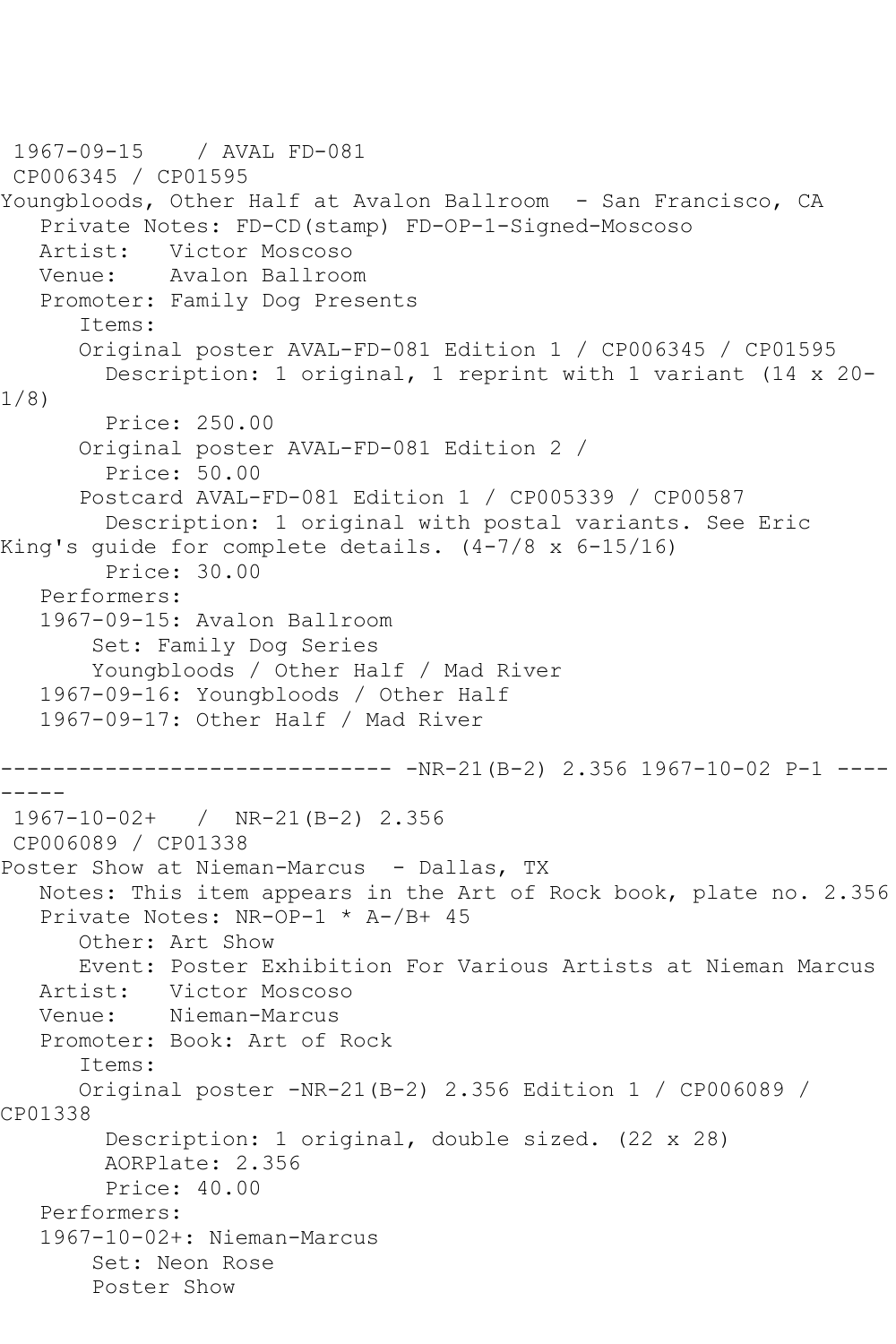------------------------------ AVAL-FD-086 1967-10-06 P-1 --------- 1967-10-06 / AVAL FD-086 CP006351 / CP01601 Blue Cheer, Lee Michaels at Avalon Ballroom - San Francisco, CA Private Notes: FD-CD(stamp) FD-OP-1-Signed-Moscoso Artist: Victor Moscoso Venue: Avalon Ballroom Promoter: Family Dog Presents Items: Original poster AVAL-FD-086 Edition 1 / CP006351 / CP01601 Description: 1 original, 1 reprint (14 x 20) Price: 150.00 Original poster AVAL-FD-086 Edition 2 / Description: See Eric King's guide for complete details. Price: 35.00 Postcard AVAL-FD-086 Edition 1 / CP005344 / CP00592 Description: 1 original with postal variants. See Eric King's guide for complete details. (5 x 7) Price: 25.00 Performers: 1967-10-06 1967-10-08: Avalon Ballroom Set: Family Dog Series Blue Cheer / Lee Michaels / Clifton Chenier ------------------------------ AVAL-FD 086 1967-10-06 P-1 --------- 1967-10-06 / AVAL FD 086 CP009708 / CS04707 Original Art FD-86 Artist: Victor Moscoso Venue: Avalon Ballroom Promoter: Family Dog Presents Items: Original poster AVAL-FD 086 Edition 1 / CP009708 / CS04707 Performers: 1967-10-06 1967-10-08: Avalon Ballroom ------------------------------ AVAL-FD 086 1967-10-06 P-1 --------- 1967-10-06 / AVAL FD 086 CP009709 / CS04708 Original Art FD-86 Artist: Victor Moscoso<br>Venue: Avalon Ballrooy Avalon Ballroom Promoter: Family Dog Presents Items: Original poster AVAL-FD 086 Edition 1 / CP009709 / CS04708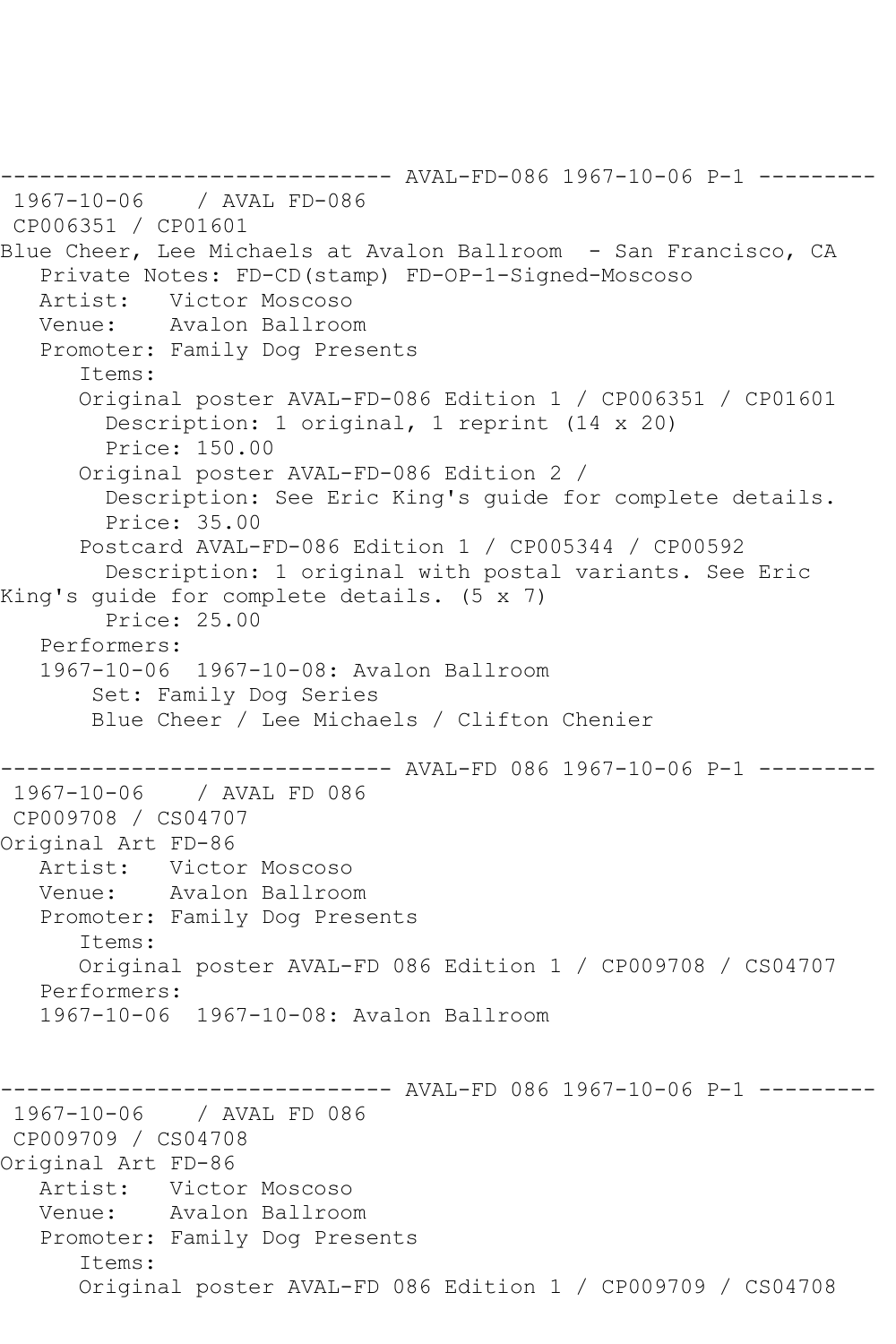Performers: 1967-10-06 1967-10-08: Avalon Ballroom ------------------------------ AVAL-FD 086 1967-10-06 P-1 --------- 1967-10-06 / AVAL FD 086 CP009710 / CS04709 Original Art FD-86 Artist: Victor Moscoso Venue: Avalon Ballroom Promoter: Family Dog Presents Items: Original poster AVAL-FD 086 Edition 1 / CP009710 / CS04709 Performers: 1967-10-06 1967-10-08: Avalon Ballroom ------------------------------ AVAL-FD 086 1967-10-06 P-1 --------- 1967-10-06 / AVAL FD 086 CP009711 / CS04710 Original Art FD-86<br>Artist: Victo Victor Moscoso Venue: Avalon Ballroom Promoter: Family Dog Presents Items: Original poster AVAL-FD 086 Edition 1 / CP009711 / CS04710 Performers: 1967-10-06 1967-10-08: Avalon Ballroom ------------------------------ AVAL-FD 086 1967-10-06 P-1 --------- 1967-10-06 / AVAL FD 086 CP009712 / CS04711 Original Art FD-86 Artist: Victor Moscoso Venue: Avalon Ballroom Promoter: Family Dog Presents Items: Original poster AVAL-FD 086 Edition 1 / CP009712 / CS04711 Performers: 1967-10-06 1967-10-08: Avalon Ballroom ------------------------------ AVAL-FD 086 1967-10-06 P-1 --------- 1967-10-06 / AVAL FD 086 CP009713 / CS04712 Original Art FD-86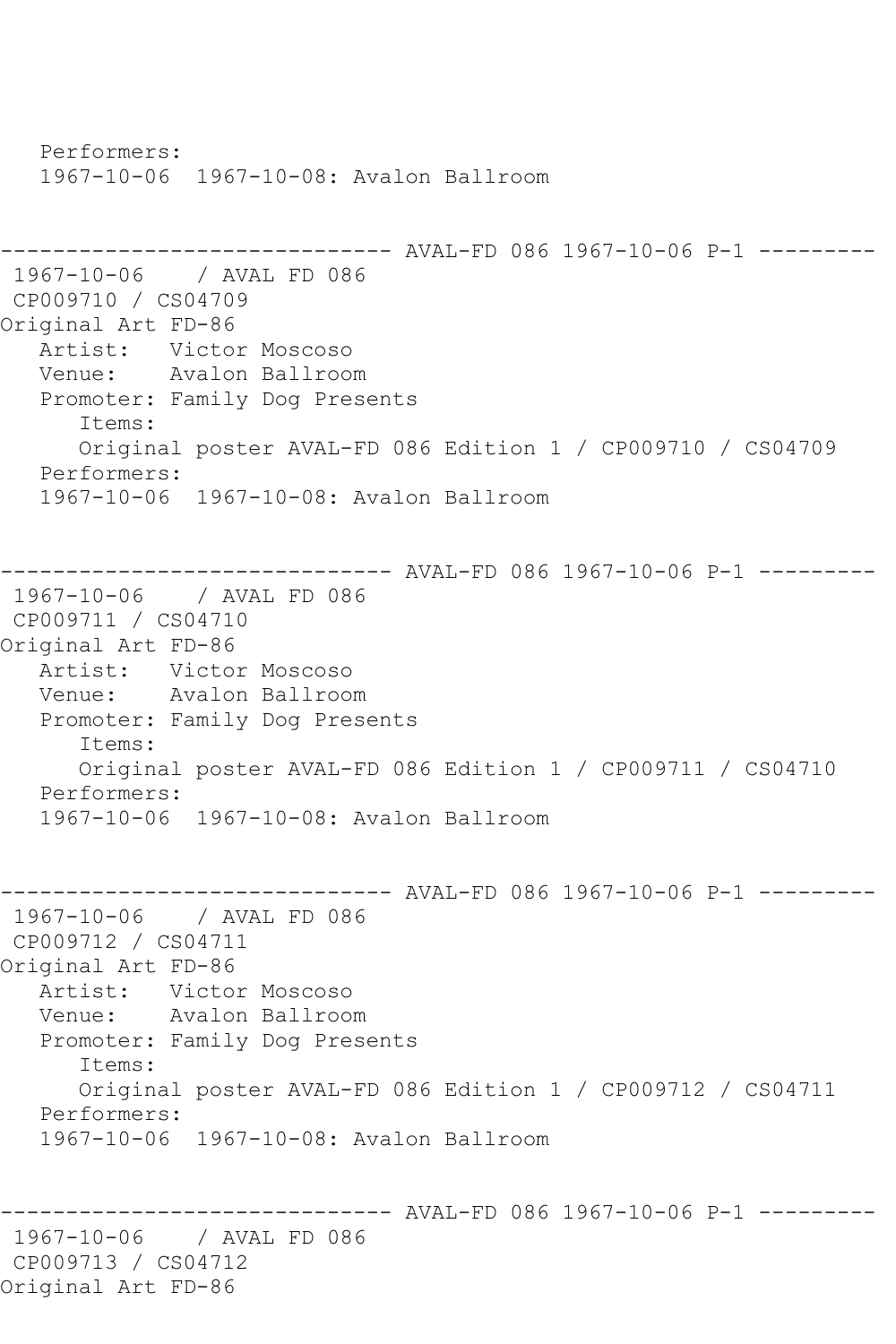Artist: Victor Moscoso Venue: Avalon Ballroom Promoter: Family Dog Presents Items: Original poster AVAL-FD 086 Edition 1 / CP009713 / CS04712 Performers: 1967-10-06 1967-10-08: Avalon Ballroom ------------------------------ -NR-15 1967-11-00 P-1 --------- 1967-11-00 / NR-15 CP005904 / CP01153 Haight Ashbury Neighborhood "Clean In", San Francisco, CA Private Notes: NR-OP-2-Signed \*100 A- Event: Haight Ashbury Neighborhood "Clean In" Victor Moscoso Venue: Haight-Ashbury Neighborhood "Clean-In" Items: Original poster -NR-15 / CP007081 / CP02331 Description: See Eric King's guide for details. (14 x 20) Original poster -NR-15 Edition 1 / CP005904 / CP01153 Description: 1 original in 5 variations (14 x 20) Price: 25.00 Performers: 1967-11-00: Haight-Ashbury Neighborhood "Clean-In" Set: Neon Rose ------------------------------ D1601-FD-D-12 1967-11-17 P-1 -------- - 1967-11-17 / D1601 FD-D-12 CP005639 / CP00888 Chuck Berry, Sons of Champlin at  $1601$  West Evans Street - Denver, CO Private Notes: FD-CD(stamp) \*B+/B 125 Artist: Victor Moscoso Venue: 1601 West Evans Street Promoter: Family Dog in Denver Items: Original poster D1601-FD-D-12 Edition 1 / CP005639 / CP00888 Description: 1 original (14 x 20-1/8) Price: 125.00 Postcard D1601-FD-D-12 Edition 1 / CP005381 / CP00629 Description: 1 original with postal variants. See Eric King's guide for complete details. (4-7/8 x 6-7/8) Price: 20.00 Performers: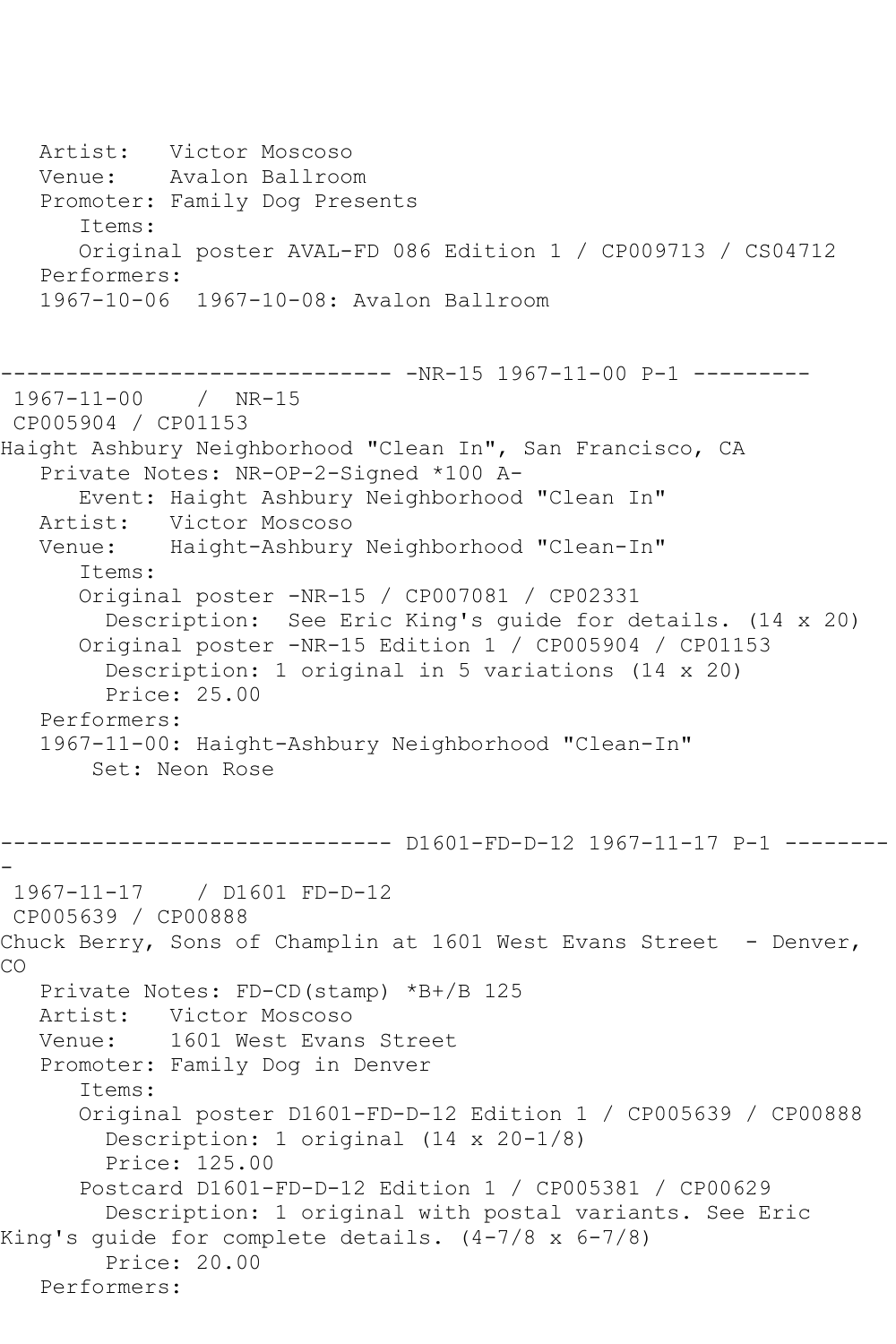1967-11-17 1967-11-18: 1601 West Evans Street Set: Family Dog Denver Chuck Berry / Sons of Champlin ------------------------------ D1601-FD-D-13 1967-12-01 P-1 -------- - 1967-12-01 / D1601 FD-D-13 CP006367 / CP01617 Jim Kweskin and his Jug Band, Solid Muldoon at 1601 West Evans Street Private Notes: FD-CD(stamp) Artist: Rick Griffin<br>Venue: 1601 West Eve 1601 West Evans Street Promoter: Family Dog in Denver Items: Original poster D1601-FD-D-13 Edition 1 / CP006367 / CP01617 Description: 1 original (14-1/8 x 20) Price: 50.00 Postcard D1601-FD-D-13 Edition 1 / CP005382 / CP00630 Description: 1 original with postal variants. See Eric King's guide for complete details. (5 x 7) Price: 20.00 Performers: 1967-12-01 1967-12-02: 1601 West Evans Street Set: Family Dog Denver Jim Kweskin / Solid Muldoon ------------------------------ AVAL-FD-095 1967-12-08 P-1 --------- 1967-12-08 / AVAL FD-095 CP006366 / CP01616 Jim Kweskin and his Jug Band, Sons of Champlin at Avalon Ballroom - San Francisco, CA Private Notes: FD-CD(stamp) FD-OP-1-Signed-Moscoso Artist: Rick Griffin Venue: Avalon Ballroom Promoter: Family Dog Presents Items: Original poster AVAL-FD-095 Edition 1 / CP006366 / CP01616 Description: 1 original (14 x 20) Price: 50.00 Postcard AVAL-FD-095 Edition 1 / CP005353 / CP00601 Description: 1 original with postal variants. See Eric King's guide for complete details. (5 x 7) Price: 25.00 Performers: 1967-12-08 1967-12-10: Avalon Ballroom Set: Family Dog Series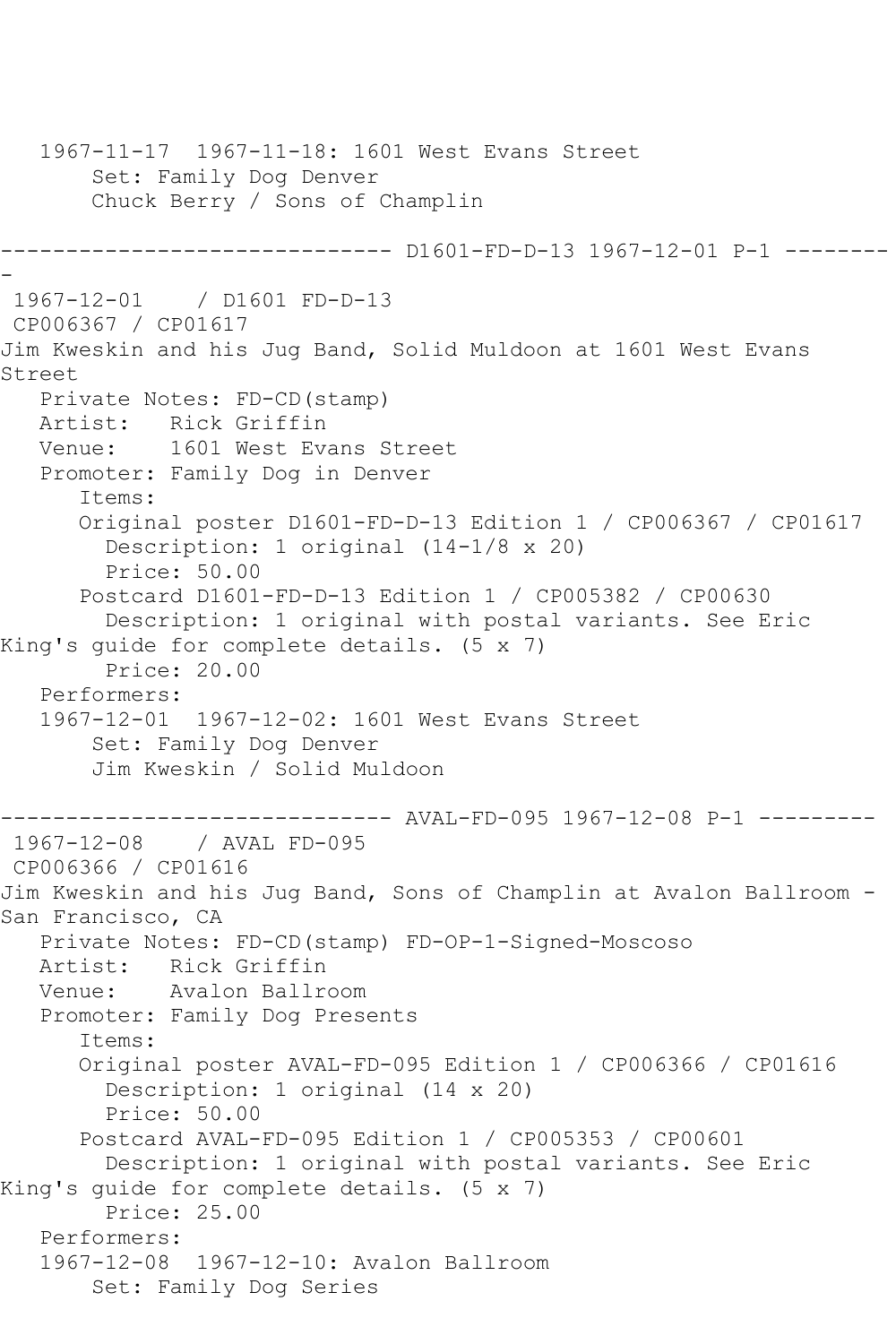Jim Kweskin / Sons of Champlin ------------------------------ NR-NR-22(B-3) 1967-12-25 P-1 -------- - 1967-12-25 / NR NR-22(B-3) CP006091 / CP01340 Pablo Ferro Film Advertisement Private Notes: NR-OP-1 \* A- 350 Artist: Victor Moscoso Venue: Set: Neon Rose Items: Original poster NR-NR-22(B-3) Edition 1 / CP006091 / CP01340 Description: 1 original, double sized. See Eric King's guide for details. (22 x 27-7/8) Price: 350.00 Performers: 1967-12-25: Set: Neon Rose ------------------------------ NR-NR-26(B-7) 1968 P-1 --------- 1968 / NR NR-26(B-7) CP000142 / 0145 Art Show: The San Francisco Poster 1968, A Touring Poster Show Private Notes: NR-OP-1 \* A/A- 400 Other: Art Show Artist: Victor Moscoso Venue: Set: Neon Rose Items: Original poster NR-NR-26(B-7) Edition 1 / CP000142 / 0145 Description: 1 original, double sized (22 x 28-1/8) Price: 450.00 Performers: 1968: Set: Neon Rose San Francisco Poster 1968 ------------------------------ AVAL-FD-104 1968-02-02 P-1 --------- 1968-02-02 / AVAL FD-104 CP006379 / CP01629 Electric Flag, Mad River at Avalon Ballroom - San Francisco, CA Private Notes: FD-CD(stamp) FD-OP-1-Signed-Moscoso Artist: Victor Moscoso Venue: Avalon Ballroom Promoter: Family Dog Presents Items: Original poster AVAL-FD-104 Edition 1 / CP006379 / CP01629 Description: 1 original (14 x 20) Price: 100.00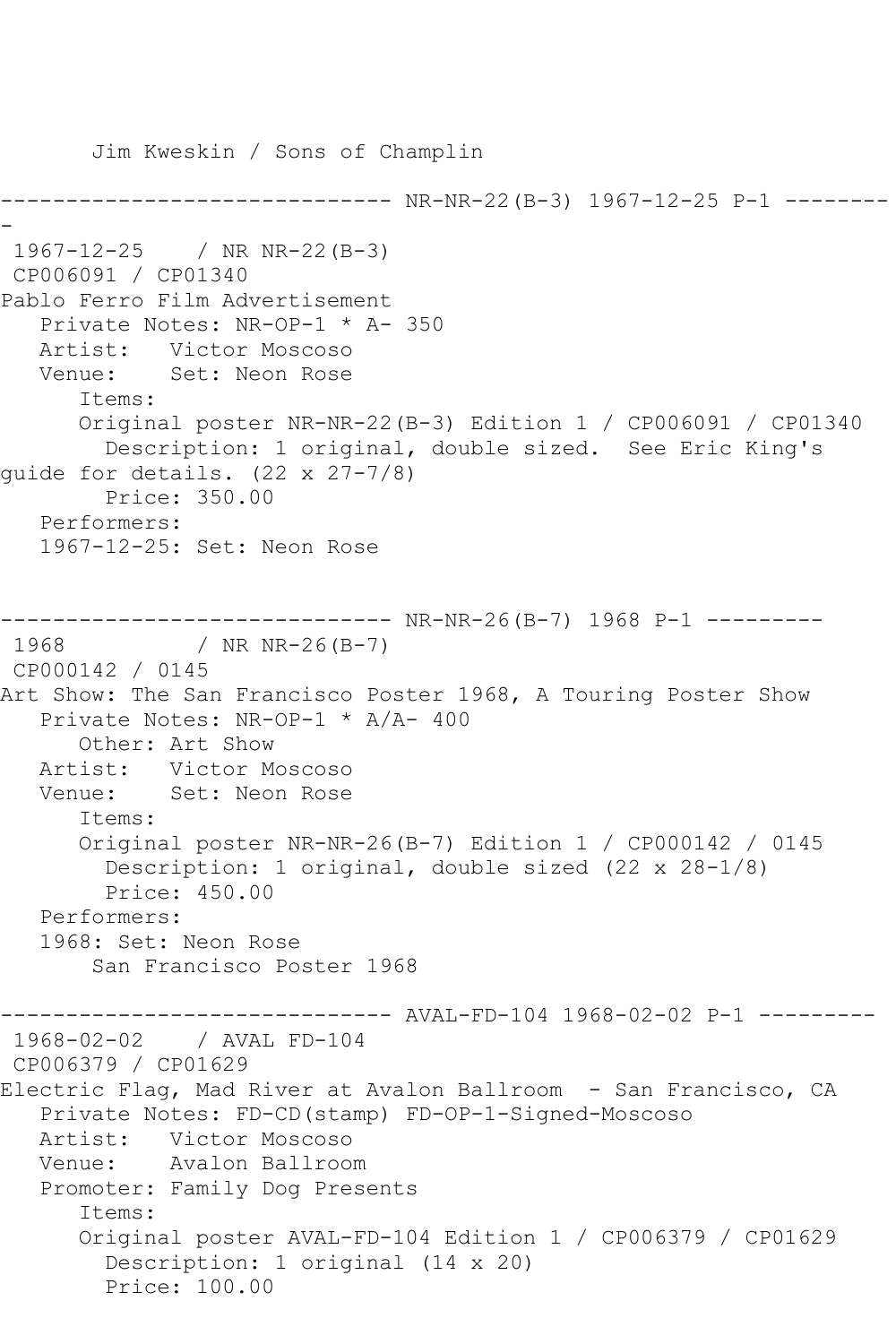Postcard AVAL-FD-104 Edition 1 / CP005362 / CP00610 Description: 1 original with postal variants. See Eric King's guide for complete details. (5 x 7) Price: 25.00 Performers: 1968-02-02 1968-02-04: Avalon Ballroom Set: Family Dog Series Electric Flag / Mad River / Fugs / 13th Floor Elevators ------------------------------ AVAL-FD+109-I 1968-03-08 H-1 -------- - 1968-03-08 / AVAL FD+109-I CP013449 / HG680308I Love, Congress of Wonders at Avalon Ballroom [San Francisco, CA] Artist: Victor Moscoso Venue: Avalon Ballroom Promoter: Family Dog Presents Items: Handbill AVAL-FD+109-I Edition 1 / CP013449 / HG680308I (8-1/2 x 11) Performers: 1968-03-08 1968-03-10: Avalon Ballroom 1968-02-08: Love / Congress of Wonders / Sons of Champlin 1968-02-09: Love / Congress of Wonders / Sons of Champlin / Blue Cheer / Congress of Wonders / Sons of Champlin ------------------------------ NR-NR-23(B-4) 1968-05 P-1 --------- / NR NR-23(B-4) CP005932 / CP01181 Steve Miller Promotional Poster Private Notes: NR-OP-1 \* A-/B+ 2000 Artist: Victor Moscoso<br>Venue: Set: Neon Rose Set: Neon Rose Items: Original poster NR-NR-23(B-4) Edition 1 / CP005932 / CP01181 Description: 1 original, double sized. (22-1/8 x 28) Price: 2000.00 NR-NR-23(B-4) Edition 2 / Description: Capitol Records made 3-D light box Performers: NONE: 1968-05: Set: Neon Rose Steve Miller Blues Band ---------------- SHA-3.069 1968-05-02 P-1 ---------1968-05-02 / SHA 3.069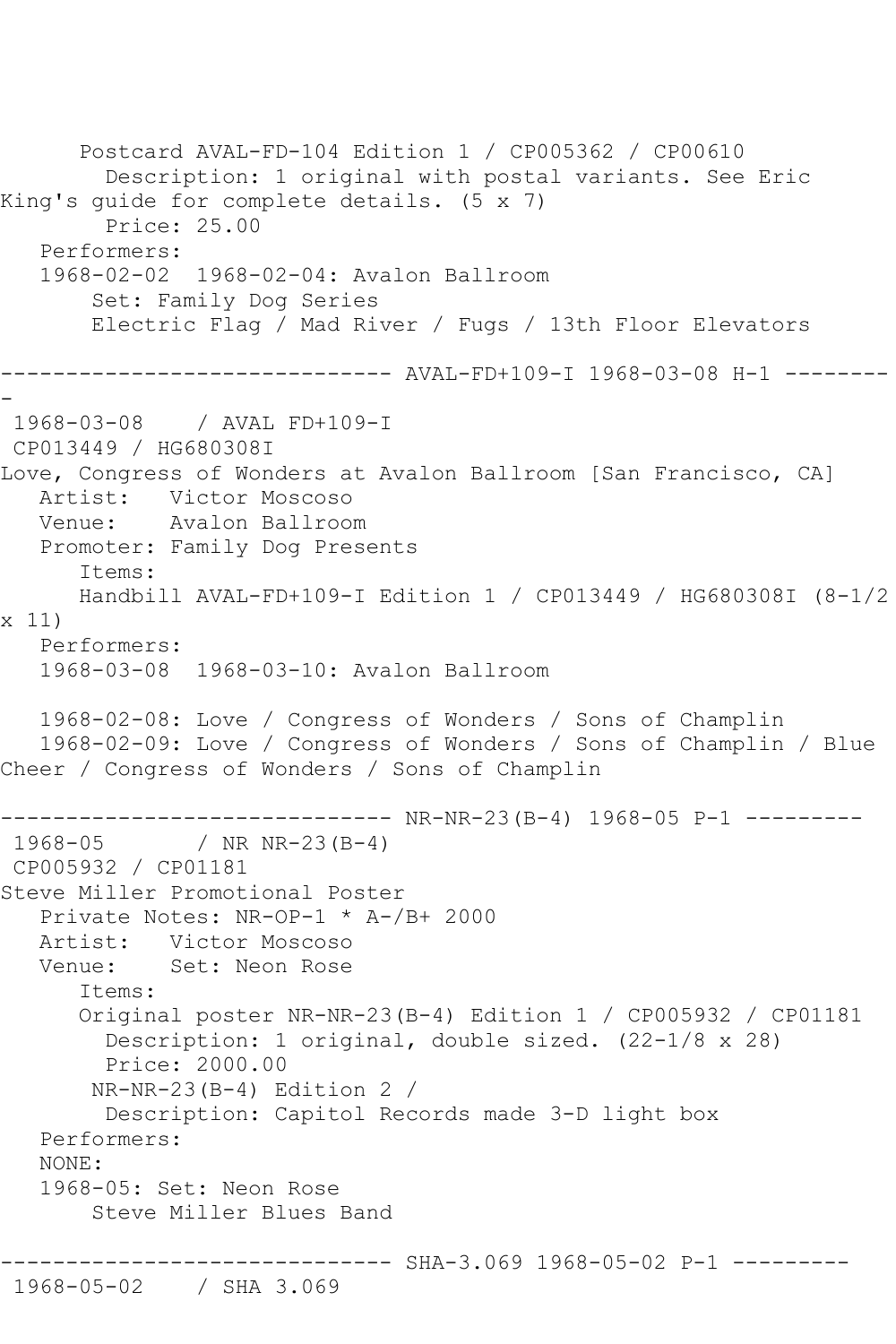```
CP009936 / CS05031
Big Brother and the Holding Company, Albert King at Shrine 
Auditorium - Los Angeles, CA
   Notes: This item appears in the Art of Rock book, plate no. 3.069
   Artist: Rick Griffin
   Venue: Shrine Auditorium
   Promoter: Pinnacle Productions
       Items:
      Original poster SHA-3.069 Edition 1 / CP009936 / CS05031 (16 x 
26-1/2)
        AORPlate: 3.069 
        Price: 400.00
       SHA-3.069 Edition 1 / CP001377 / 1393 (23 x 29)
        AORPlate: 3.069 
        SHA-3.069 / CP000770 / 0785
        AORPlate: 3.069 
   Performers:
   1968-05-02 1968-05-04: Shrine Auditorium
       Big Brother and the Holding Company / Albert King / Pacific 
Gas and Electric
                     --------- -NR-24(B-5) 1968-06-08 P-1 ---------
1968-06-08 / NR-24(B-5)
CP006090 / CP01339
Incredible Poetry: Michael Mcclure, Lawrence Ferlingetti at Nourse 
Auditorium - San Francisco, CA
   Private Notes: NR-OP-1 * B+ 175
      Event: Incredible Poetry
   Artist: Victor Moscoso
   Venue: Nourse Auditorium
      Items:
      Original poster -NR-24(B-5) Edition 1 / CP006090 / CP01339
         Description: 1 original, double sized (22 x 28-1/8)
        Price: 240.00
   Performers:
   1968-06-08: Nourse Auditorium
        Set: Neon Rose
       Michael Mcclure / Lawrence Ferlingetti / Welch / Gary Snyder 
/ Meltzer / Whalen / Wieners / Ginsberg
                  ------------ SHA-3.075 1968-06-28 P-1 ---------
1968-06-28 / SHA 3.075
CP009932 / CS05027
Who, Fleetwood Mac at Shrine Auditorium - Los Angeles, CA
   Notes: This item appears in the Art of Rock book, plate no. 3.075
   Artist: Victor Moscoso
   Venue: Shrine Auditorium
```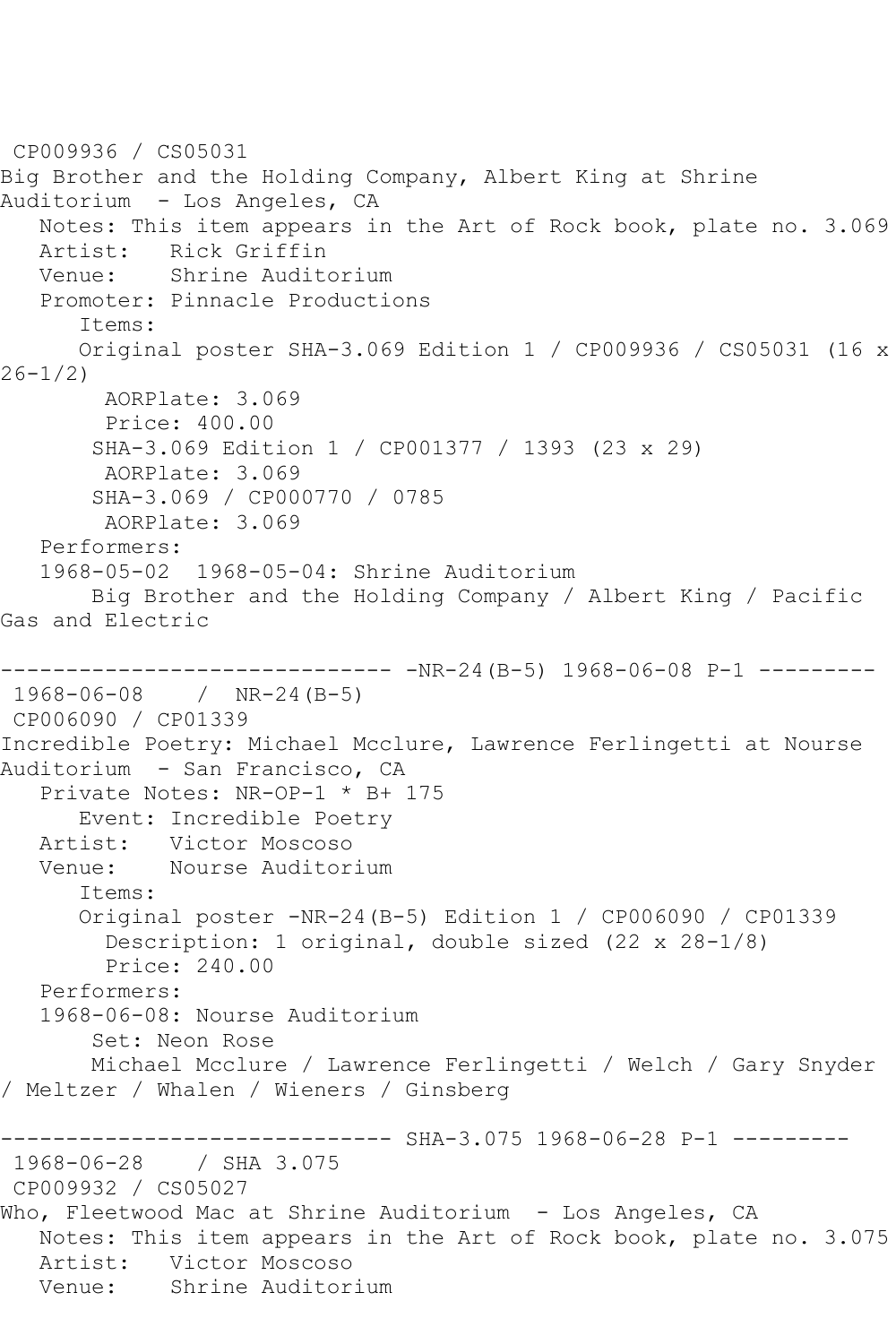```
 Promoter: Pinnacle Productions
       Items:
       Original poster SHA-3.075 Edition 1 / CP009932 / CS05027 (21-
11/16 x 17-1/2)
         AORPlate: 3.075 
         Price: 450.00
       Handbill / 
         AORPlate: 3.075 
         Price: 125.00
        SHA-3.075 / CP000773 / 0788
         AORPlate: 3.075 
        SHA-3.075 / CP001256 / 1270
         AORPlate: 3.075 
   Performers:
    1968-06-28 1968-06-29: Shrine Auditorium
        Who / Fleetwood Mac / Peter Greenwood / Crazy World of Arthur 
Brown
                   ------------------------------ 1968-06-28 P ---------
1968-06-28 / 
CP061184 / CP061184
Who, Fleetwood Mac at Shrine Auditorium [Los Angeles, CA]
   Artist: Victor Moscoso
   Venue: Shrine Auditorium
       Items:
       Original poster / CP061184 / CP061184 (17 x 22-1/8)
   Performers:
    1968-06-28 1968-06-29: Shrine Auditorium
        Who / Fleetwood Mac / Peter Greens / Crazy World of Arthur 
Brown
------------------------------ WIN-BG-140 1968-10-10 P-1 ---------
1968-10-10 / WIN BG-140
CP007241 / CP02491
Jimi Hendrix Experience, Buddy Miles Express at Winterland - San 
Francisco, CA
    Private Notes: BG-CD(B) BG-OP-1-Signed-Moscoso
  Artist: Rick Griffin<br>Venue: Winterland
            Winterland
    Promoter: Bill Graham Original Series
       Items:
       Original poster WIN-BG-140 Edition 1 / CP007241 / CP02491
         Description: 1 original, 2 reprints, 1pirate (14 x 22)
         Price: 1500.00
       Original poster WIN-BG-140 Edition 2 /
```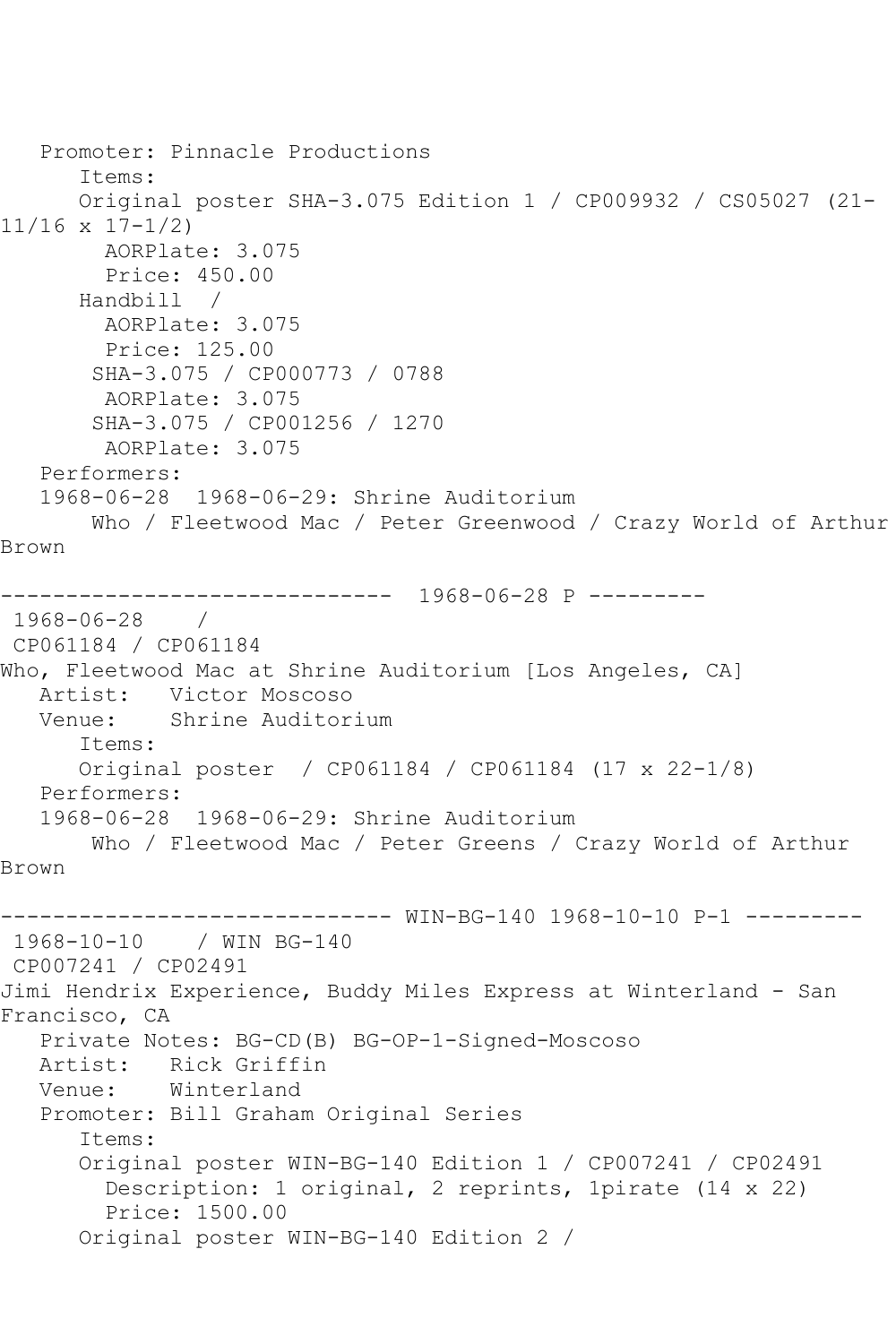Description: Glossy stock. "W" printed after ticket outliet information. 1981-03-31 printing of 1000. See Eric King's guide for complete details. Price: 325.00 Postcard WIN-BG-140 Edition 1 / CP007844 / CP03088 Description: original, postal variations, double with BG141  $(4-1/2 \times 7)$  Price: 125.00 Performers: 1968-10-10 1968-10-12: Winterland Jimi Hendrix / Buddy Miles Express / Dino Valenti ------------------------------ FW-BG-141 1968-10-17 P-1 --------- 1968-10-17 / FW BG-141 CP007242 / CP02492 Iron Butterfly, Sir Douglas Quintet at Fillmore West - San Francisco, CA Private Notes: BG-CD(B) BG-OP-1-Signed-Moscoso Rick Griffin Venue: Fillmore West Promoter: Bill Graham Original Series Items: Original poster FW-BG-141 Edition 1 / CP007242 / CP02492 Description: 1 original (14 x 21) Price: 300.00 Postcard FW-BG-141 Edition 1 / CP007830 / CP03074 Description: original, postal variations, double with BG140  $(4-5/8 \times 7)$  Price: 75.00 Ticket FW-BG-141 / CP001598 / 1620 Performers: 1968-10-17 1968-10-19: Fillmore West Iron Butterfly / Sir Douglas Quintet / Sea Train ------ FDGH-FDGH 1969-07-07 P-1 ---------1969-07-07 / FDGH FDGH CP007042 / CP02292 Joan Baez, It's a Beautiful Day at 660 Great Highway - San Francisco, CA Private Notes: \* A/A- 200@ Event: Wild West Artist: Victor Moscoso Venue: 660 Great Highway Promoter: Family Tribune Presents Items: Original poster FDGH-FDGH Edition 1 / CP007042 / CP02292 Description: 1 original (20-3/16 x 14)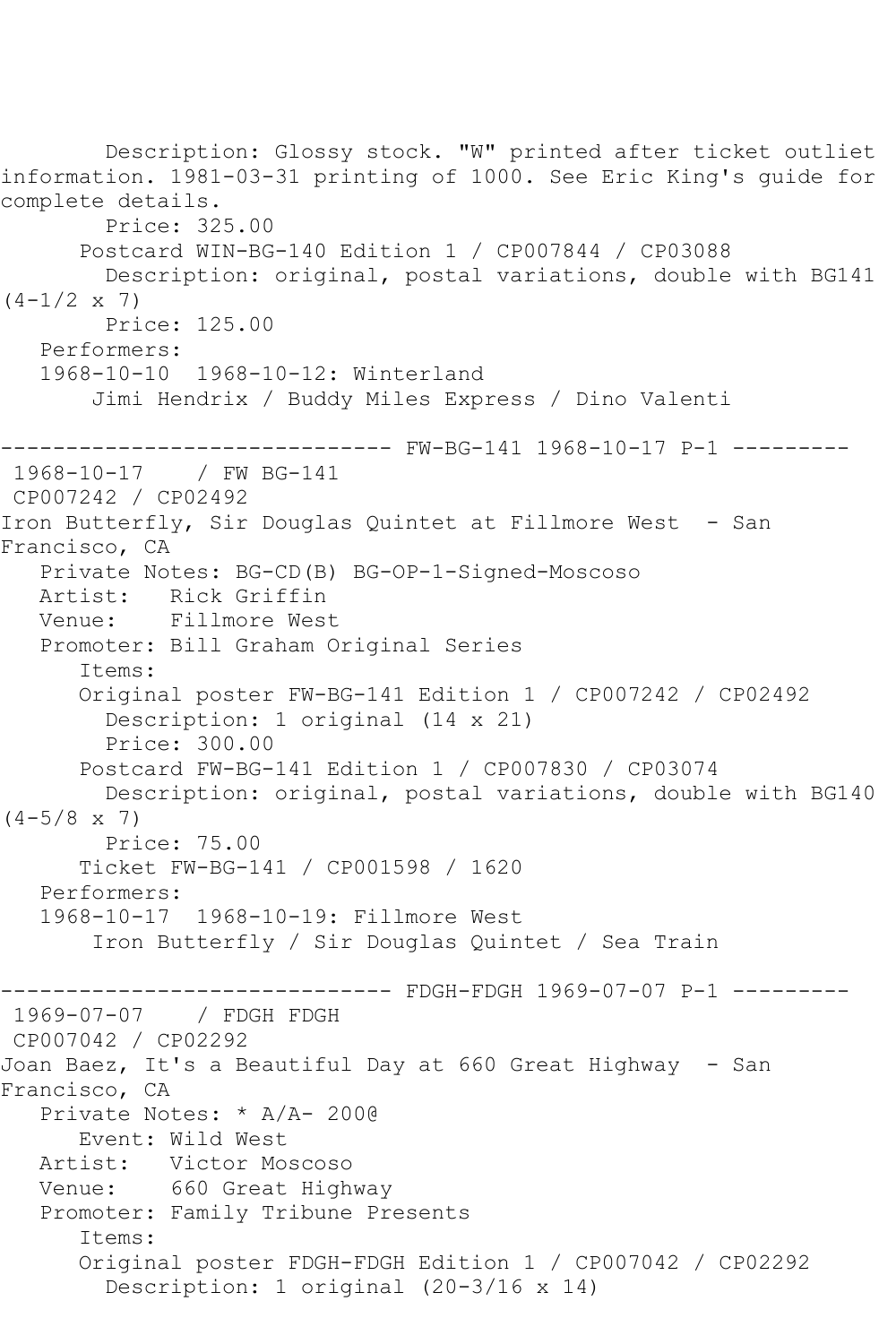```
 Price: 400.00
   Performers:
   1969-07-07: 660 Great Highway
        Joan Baez / It's a Beautiful Day
   1969-07-07: Fillmore West
        Ace of Cups / Fourth Way / Phoenix / Jefferson Airplane
------------------------------ PHO-275 1969-10-28 P-1 ---------
1969-10-28 / PHO 275
CP006066 / CP01315
New Comix at Phoenix Gallery - Berkeley, CA
   Private Notes: Misc * B+ 200@
      Event: The New Comix
   Artist: Victor Moscoso
   Venue: Phoenix Gallery
       Items:
       Original poster PHO-275 Edition 1 / CP006066 / CP01315
         Description: 1 original (16 x 22-1/2)
         Price: 250.00
        PHO-275 / CP000799 / 0814
   Performers:
   1969-10-28 1969-11-22: Phoenix Gallery
       New Comix
    ------------------------------ 1972 P-1 ---------
1972 / 
CP001315 / 1332
Rip Off Review - Victor Moscoso
   Notes: Magazine cover
       Event: Rip Off Review - Victor Moscoso
   Artist: Victor Moscoso
       Items:
      Original poster Edition 1 / CP001315 / 1332
   Performers:
   1972:
------------------------------ 1972-01-01 P ---------
1972-01-01 / 
California Renaissance With Moscoso and Griffin
   Artist: Victor Moscoso
       Items:
       Original poster / 
   Performers:
   1972-01-01:
        ------------------------------ 1972-06-04 P-1 ---------
```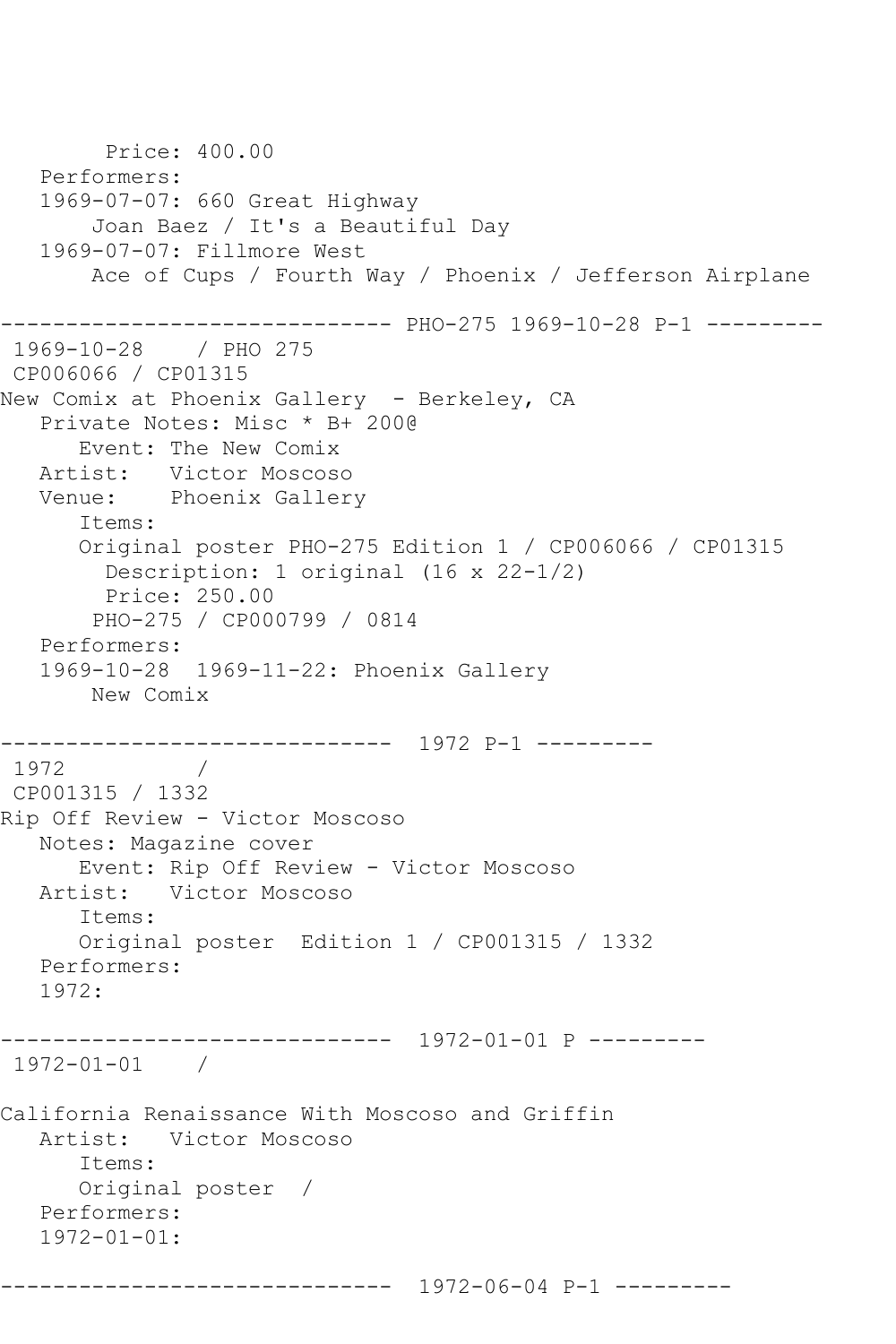```
1972-06-04 / 
Benefit for Country Joe and the Fish
      Benefit: Benefit for Country Joe and the Fish
   Artist: Victor Moscoso
      Items:
      Original poster Edition 1 / (18x28)
   Performers:
   1972-06-04: Country Joe and the Fish
------------------------------ 1972-06-04 P ---------
1972-06-04 / 
CP061112 / CP061112
Boogie for Hallinan
      Benefit: Benefit to Elect Vincent Hallinan Superior Court 
Judge / Lights by San Francisco Lightworks
   Artist: Victor Moscoso
   Venue: Longshoreman's Hall
      Items:
      Original poster / CP061112 / CP061112 (18 x 28-1/8)
        Price: 400.00
   Performers:
   1972-06-04: Longshoreman's Hall
       Country Joe and the Fish / Stoneground / Sylvester and the 
Pointer Sisters
------------------------------ 1974-05-zz P ---------
1974-05-zz / 
CP052150 / CP052150
Art Direction the Magazine of Visual Communication
   Artist: Victor Moscoso
      Items:
      Original poster / CP052150 / CP052150
   Performers:
   1974-05-zz:
------------------------------ 1975-06-17 P-1 ---------
1975-06-17 / 
CP000298 / 0301
Bob Fried Memorial Boogie
      Event: Bob Fried Memorial Boogie
   Artist: Stanley Mouse
      Items:
      Original poster Edition 1 / CP000298 / 0301 (14 x 20)
         Price: 40.00
      Handbill Edition 1 / CP001129 / 1141 (4-11/16 x 6-3/4)
      Postcard Edition 1 / CP001075 / 1090
```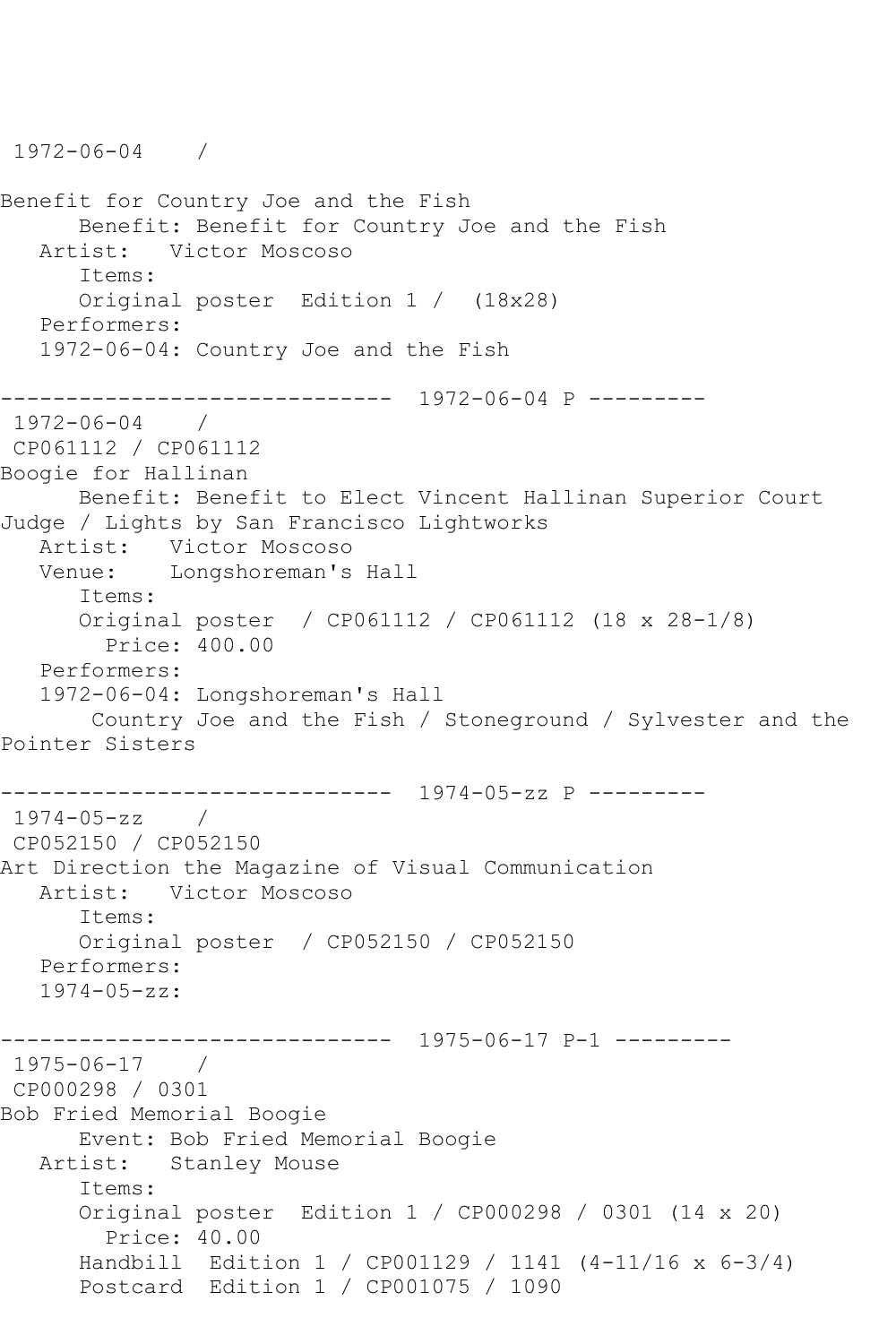Performers: 1975-06-17: Bob Fried / Kingfish / Jerry Garcia / Keith and Donna / Mirrors ------------------------------ 1977 P --------- 1977 / CP700131 KMEL 106 FM poster of Victor Moscoso Artist: Victor Moscoso Venue: KMEL 106 FM Items: Original poster / CP700131 (22 x 28) Price: 75.00 Performers: 1977: KMEL 106 FM ------------------------------ -4.280 1978-10-13 P-1 --------- 1978-10-13 / 4.280 CP000341 / 0345 Alton Kelley, Stanley Mouse at Peanut Gallery Notes: This item appears in the Art of Rock book, plate no. 4.280 Event: Concrete Foundation of Fine Arts Show at Peanut Gallery<br>Artist: Dave Sheridan Dave Sheridan Venue: Peanut Gallery Promoter: Peanut Gallery Items: Original poster (Pirate) -4.280 Edition 1 / CP000341 / 0345 (29 x 23) AORPlate: 4.280 Price: 40.00 -4.280 / CP019906 / XJ039 AORPlate: 4.280 Performers: 1978-10-13: Peanut Gallery Alton Kelley / Stanley Mouse / Victor Moscoso / Dave Sheridan / Larry Noggle / Pat Ryan / Linda Miller / Enid Hansen / Jim Harris ------------------------------ 197?-07-00 P-1 --------- 197?-07-00 / CP000111 / 0112 Off Center Cinema at UA Theater - Berkeley, CA Artist: Victor Moscoso Venue: UA Theater Items: Original poster Edition 1 / CP000111 / 0112 (14-1/2 x 22) Performers: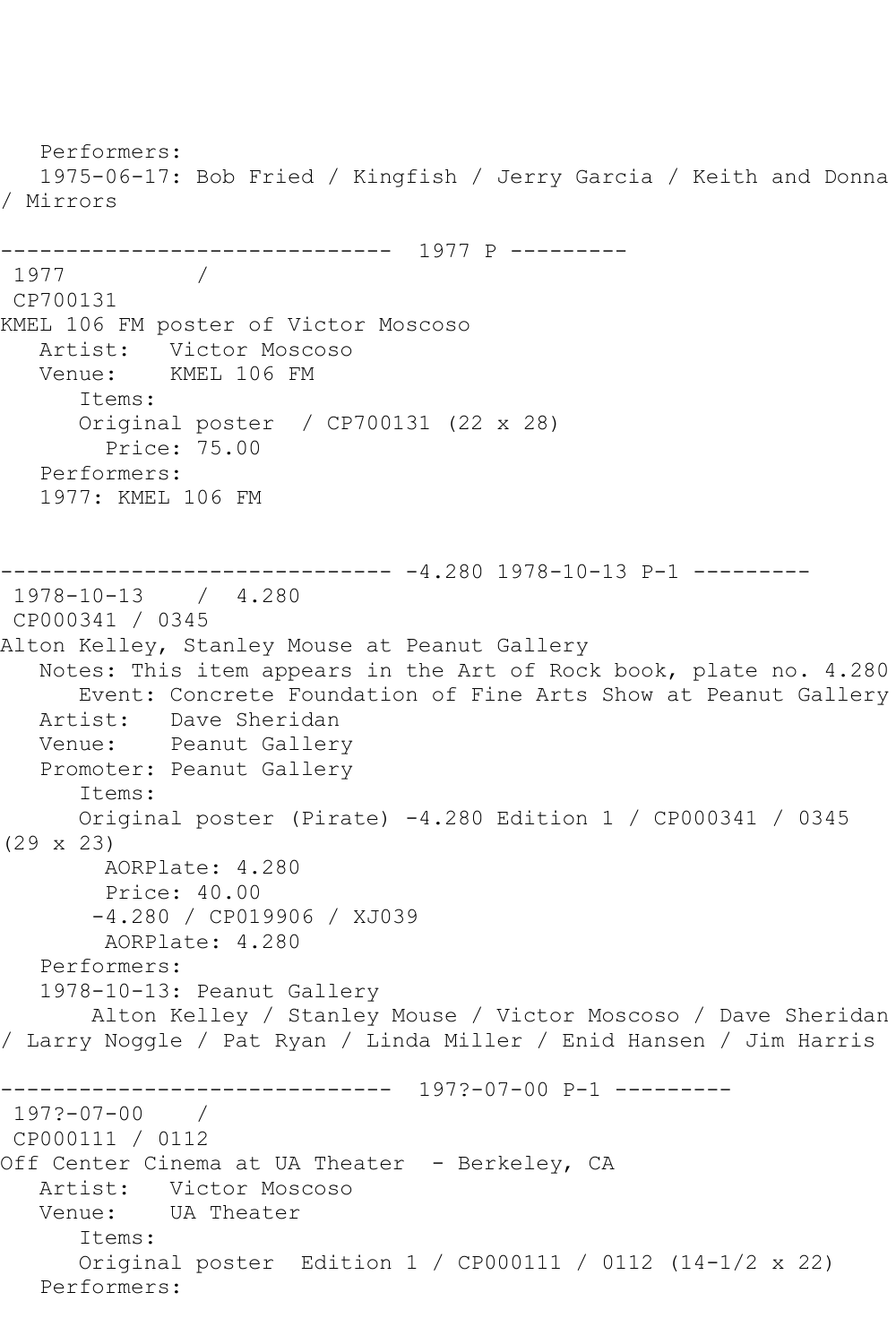197?-07-00: UA Theater Off Center Cinema ------------------------------ CRI-4.200 1981-11-10 P-1 --------- 1981-11-10 / CRI 4.200 CP002192 / 2182 Grateful Dead at Crisler Arena - Ann Arbor, MI Notes: This item appears in the Art of Rock book, plate no. 4.200 Artist: Victor Moscoso Venue: Crisler Arena Promoter: Book: Art of Rock Items: Original poster CRI-4.200 Edition 1 / CP002192 / 2182 (18- 11/16 x 24) AORPlate: 4.200 Performers: 1981-11-10: Crisler Arena Grateful Dead ------------------------------ HPA-PCL-001 1986-06-06 P-1 --------- 1986-06-06 / HPA PCL-001 CP009964 / CS05059 Siouxsie and the Banshees at Hollywood Palladium, LA Private Notes: \* Artist: Victor Moscoso<br>Venue: Hollywood Pala Hollywood Paladium Promoter: Art Rock PCL Series Items: Original poster HPA-PCL-001 / CP009240 / CP06408 Original poster HPA-PCL-001 Edition 1 / CP009964 / CS05059 Price: 100.00 Performers: 1986-06-06 1986-06-07: Hollywood Paladium Set: PCL Siouxsie and the Banshees ------------------------------ 1986-08-20 P-1 --------- 1986-08-20 / CP005805 / CP01054 Art 1: 1st Artist's Rights Today Benefit: Jesse Colin Young, Zulu Spear at Benefit at Club 9 - San Francisco, CA Private Notes: \* A/A- signed 300, PP 50.00 Artist: Victor Moscoso Venue: Benefit at Club 9 Items: Original poster Edition 1 / CP005805 / CP01054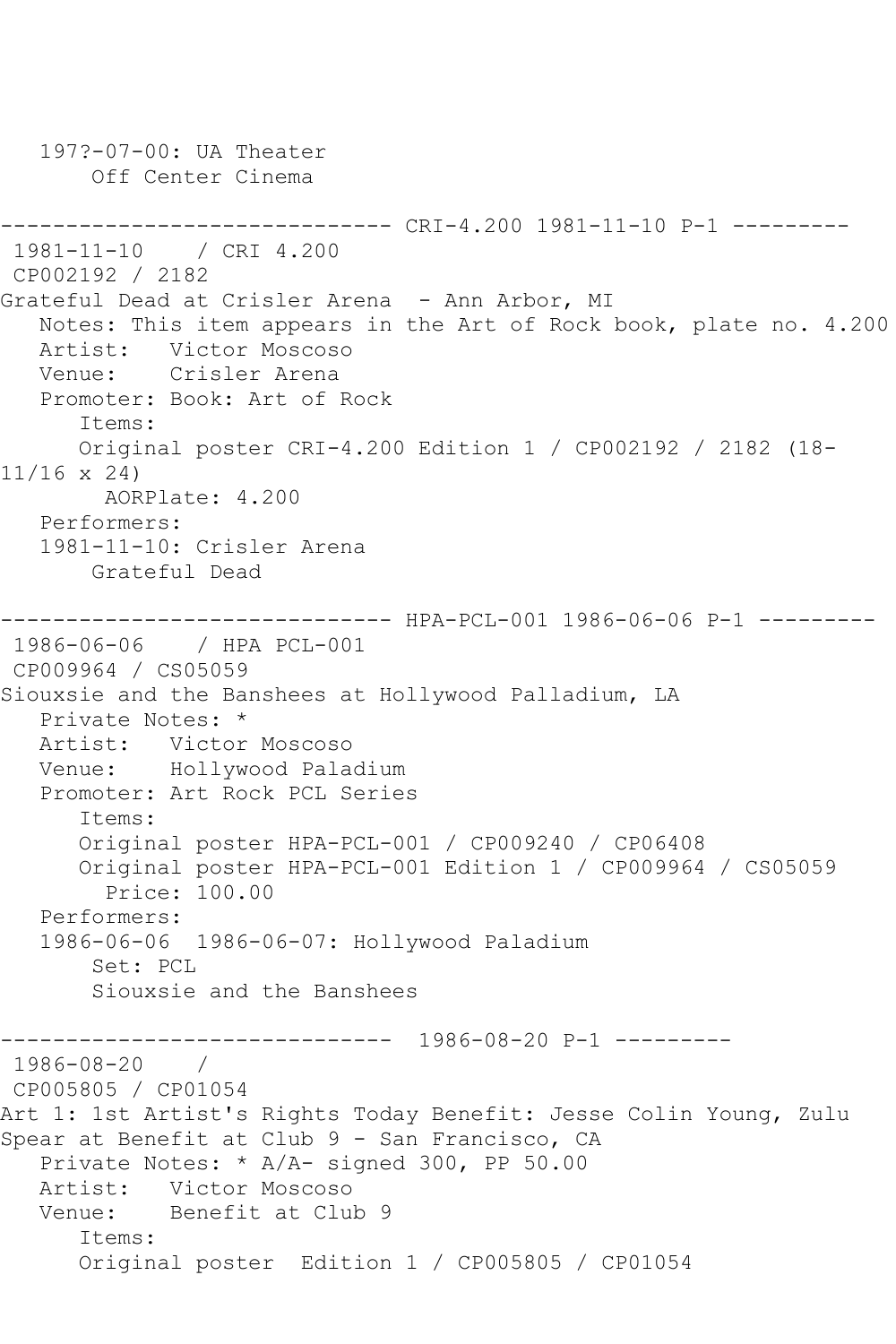Description: Silscreen, signed by all five artists (15-1/4 x  $20 - 3/8$  Price: 300.00 Edition 1 / CP005752 / CP01001 Price: 50.00 Handbill / Performers: 1986-08-20: Benefit at Club 9 Jesse Colin Young / Zulu Spear / Sal Valentino / Annie Sampson / Scott Mathews / John Blakely / Jenny Muldaur / James Gurley / Richard Olsen / Billy Roberts / John Cippolina / Nick Gravenites / Greg Elmore / Doug Killmore / Will Durst ------------------------------ STON 1986-12-07 P-1 --------- 1986-12-07 / STON CP006071 / CP01320 Art 2: 2nd Artist's Rights Today Benefit: Maria Muldaur, Zulu Spear at The Stone - San Francisco, CA Private Notes: \* A/A- signed 400 2-copies Artist: Victor Moscoso<br>Venue: Stone Venue: Items: Original poster STON Edition 1 / CP006071 / CP01320 Description: Signed by all five artists. Background behind tiger is blue. (15-1/4 x 20-3/8) Price: 300.00 Original poster STON Edition 1 / CP019902 / XJ035 Var. A Description: Signed by all five artists. Background behind tiger is red. Price: 300.00 Postcard / Description: B/W (8-1/2 x 11) Price: 15.00 STON / CP019902 / XJ035 Performers: 1986-12-07: Stone Maria Muldaur / Zulu Spear / Sal Valentino / John Blakely / Annie Sampson / Shy Hands / Archie Williams / Mark Little / Jimmy Preston / Eje Mike Jacobs / Jenny Muldaur / Scott Mathews ------------------------------ FIL 1987-03-18 P-1 --------- 1987-03-18 / FIL CP006072 / CP01321 Art 2: 3rd Artist's Rights Today Benefit: Jerry Garcia, John Cippolina at Fillmore Auditorium - San Francisco, CA Private Notes: \* A/A- signed 400 @ Artist: Victor Moscoso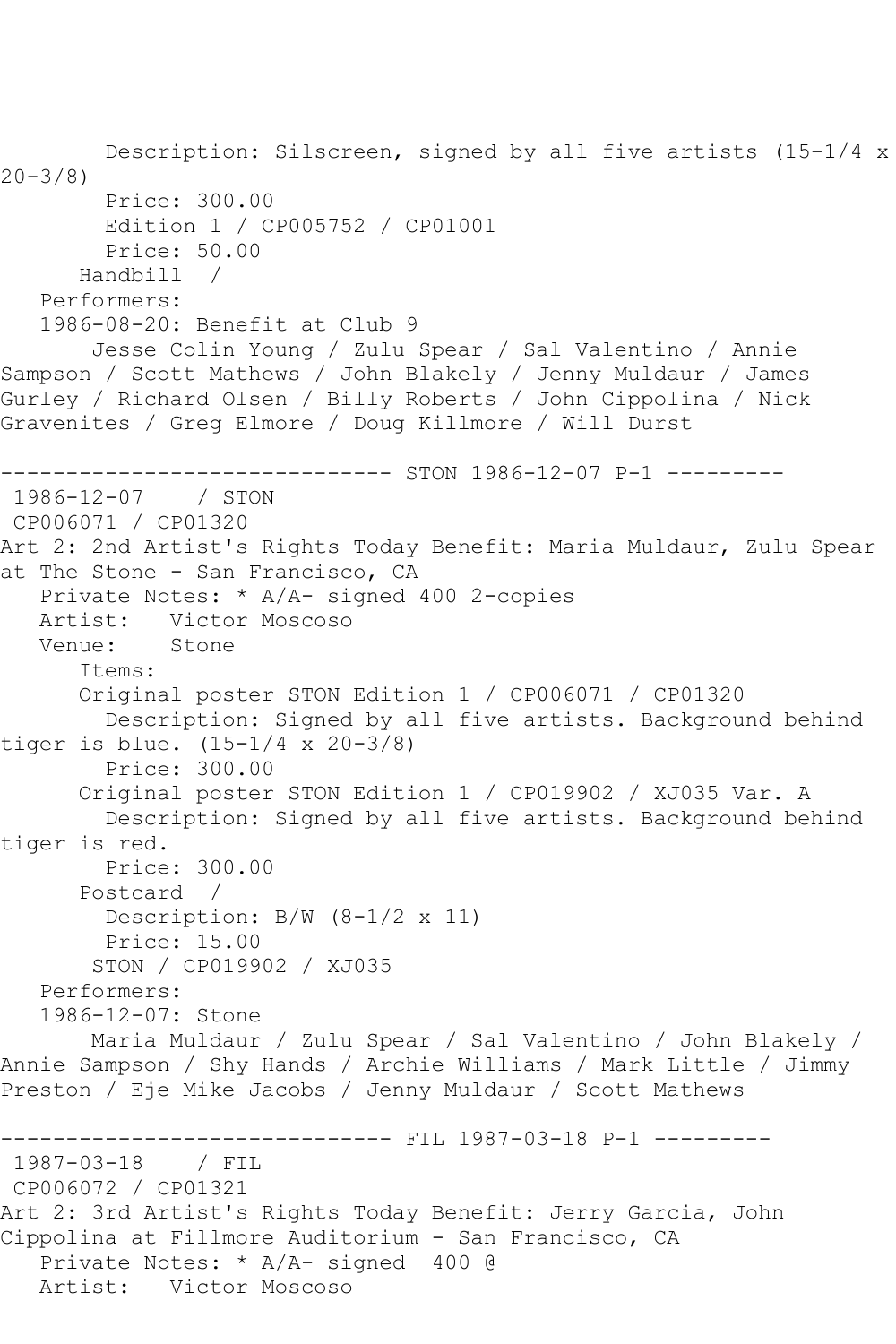```
 Venue: Fillmore Auditorium - SF
       Items:
       Original poster FIL Edition 1 / CP006072 / CP01321
         Description: Signed by all five artists (15-1/4 x 20-1/4)
         Price: 400.00
      Handbill Edition 1 / (8-1/2 \times 11) Price: 5.00
        FIL / CP019904 / XJ037
        FIL / CP019714 / XH19000318
    Performers:
    1987-03-18: Fillmore Auditorium - SF
        Jerry Garcia / John Cippolina / Country Joe Mcdonald / Merl 
Saunders / Maria Muldaur / John Kahn / Sal Valentino / Nick 
Gravenites
----------------------------- GGP 1987-09-12 P-1 ----------
1987-09-12 / GGP 
20th Anniversary Summer of Love: Dinosaurs, Country Joe Mcdonald at 
Golden Gate Park - San Francisco, CA
       Series: 20th Anniversary
   Artist: Rick Griffin
   Venue: Golden Gate Park
       Items:
       Original poster GGP Edition 1 / (16-1/2 x 22-1/4)
   Performers:
    1987-09-12: Golden Gate Park
        Dinosaurs / Country Joe Mcdonald / Big Brother and the 
Holding Company / Jello Biafra / Michael Mcclure / Wavy Gravy
                     ------------------------------ PSOL-PSOL-07 1987-11-05 C-1 ---------
1987-11-05 / PSOL PSOL-07
CP044783 / CS05356
Victor Moscoso at Psychedelic Solution Gallery
   Private Notes: *
   Artist: Victor Moscoso
   Venue: Psychedelic Solution Gallery
       Items:
       Original poster PSOL-PSOL-07 Edition 1 / CP044783 / CS05356 
(16-3/4 \times 22) Price: 52.00
       Postcard PSOL-PSOL-07 Edition 1 / CP044783 (5 x 7)
         Price: 18.00
    Performers:
    1987-11-05 1987-12-31: Psychedelic Solution Gallery
```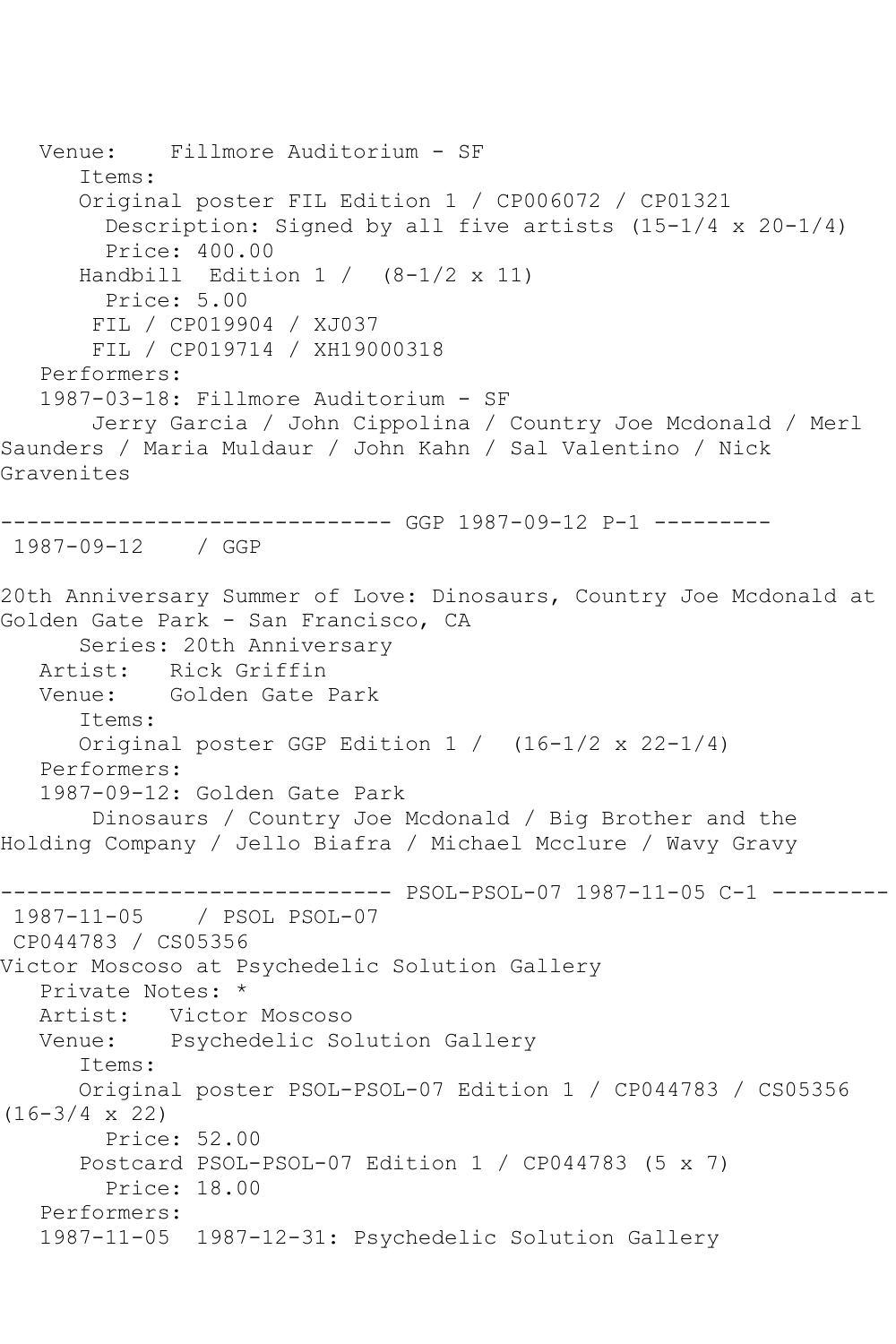------------------------------ PSH 1988-01-19 P-1 --------- 1988-01-19 / PSH CP006067 / CP01316 Art Pimps: Rick Griffin, Victor Moscoso at Psychedelic Shop - San Francisco, CA Private Notes: Misc \* @ Artist: Rick Griffin Venue: Psychedelic Shop Items: Original poster PSH Edition 1 / CP006067 / CP01316 Description: 1 original silkscreen (25-1/2 x 19-1/2) Price: 175.00 Performers: 1988-01-19: Psychedelic Shop Rick Griffin / Victor Moscoso / Alton Kelley / Stanley Mouse ------------------------------ 1988-03-11 P --------- 1988-03-11 / 20th Anniversary Zap Comics Show Artist: R. Crumb Items: Original poster / Performers: 1988-03-11: ------------------------------ 1988-07-13 P --------- 1988-07-13 / San Francisco Mime Troup, Ripped Van Winkle Notes: Labor day Artist: Victor Moscoso Items: Original poster  $/$  (5-3/4 x 8-1/2) Original poster Edition  $1 / (11-1/4 \times 17-1/4)$  Performers: 1988-07-13: ------------------------------ 1989-03-22 P-1 --------- 1989-03-22 / CP004497 / CD05736 Art 4: 4th Artist's Rights: Jerru Garcia, Country Joe Mcdonald at Gift Center Pavillion - San Francisco, CA Benefit: Artist Rights Today Series: 4th Artist: Victor Moscoso Venue: Gift Center Pavillion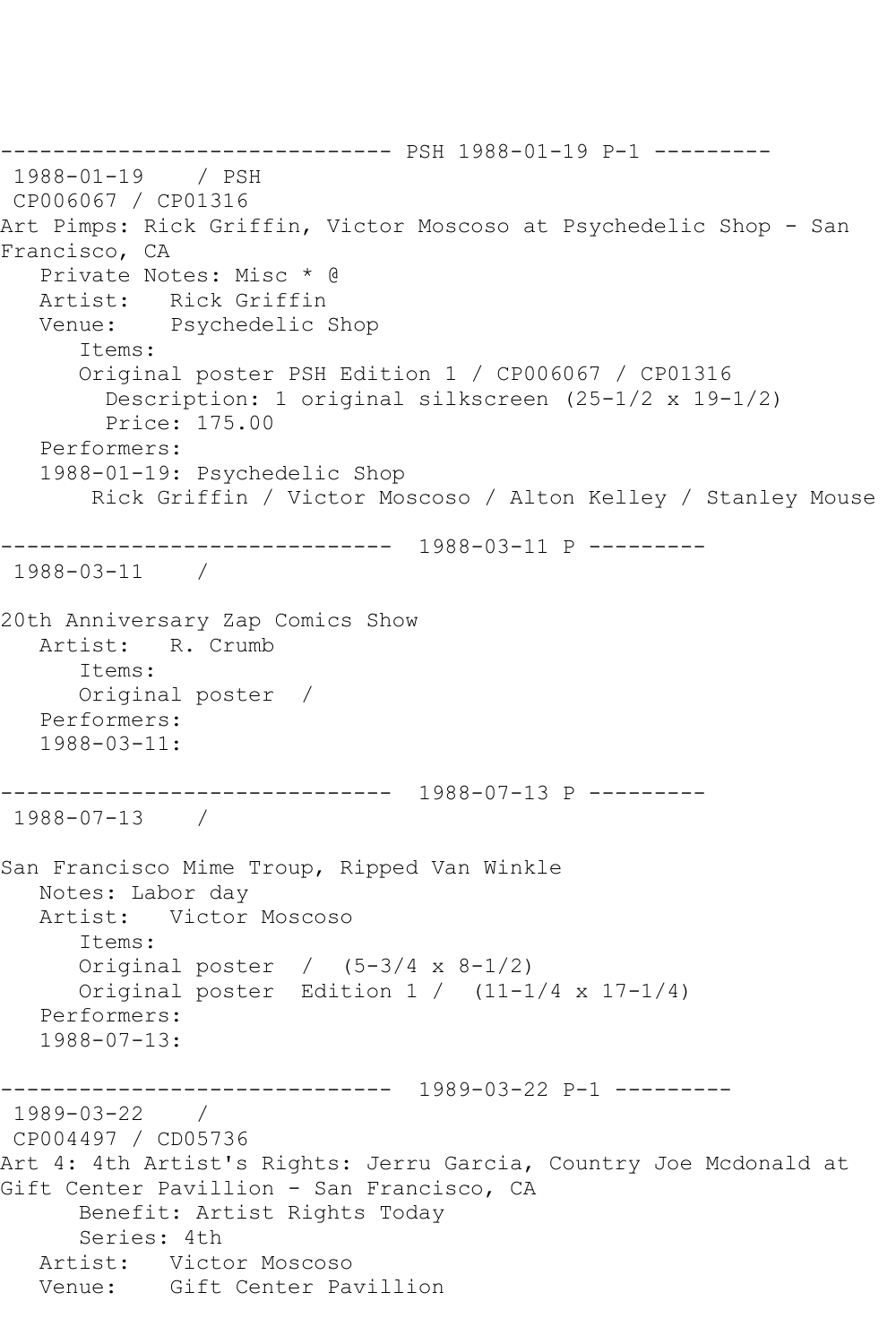```
 Items:
       Original poster Edition 1 / CP004497 / CD05736
         Price: 100.00
         / CP019905 / XJ038
    Performers:
    1989-03-22: Gift Center Pavillion
        Country Joe Mcdonald / John Cippolina / Merl Saunders / Peter 
Albin / Barry Melton / Nick Gravenites / Jerry Garcia
                  ------------------------------ 1989-07-23 P ---------
1989-07-23 / 
CP030029 / NB10057
Ripped Van Winkle RIP
   Artist: Victor Moscoso
       Items:
       Original poster / CP030029 / NB10057
         Price: 20.00
       Postcard / 
    Performers:
    1989-07-23: Ripped Van Winkle RIP
       ------------------------------ 1992 P-1 ---------
1992
CP019454 / XG35
Cover For Masters of Rock, Psychedelic '60s
   Artist: Victor Moscoso
       Items:
       Original poster Edition 1 / CP019454 / XG35
   Performers:
   1992:
------------------------------ 1993 P-1 ---------
1993 / 
CP005922 / CP01171
Psychedelic '60s
    Private Notes: Misc * CHECK
       Event: Psychedelic '60s
   Artist: Victor Moscoso
       Items:
       Original poster Edition 1 / CP005922 / CP01171
         / CP014627 / MARM435
   Performers:
    1993:
             ------------------------------ 1994 P-1 ---------
1994 / 
CP005923 / CP01172
```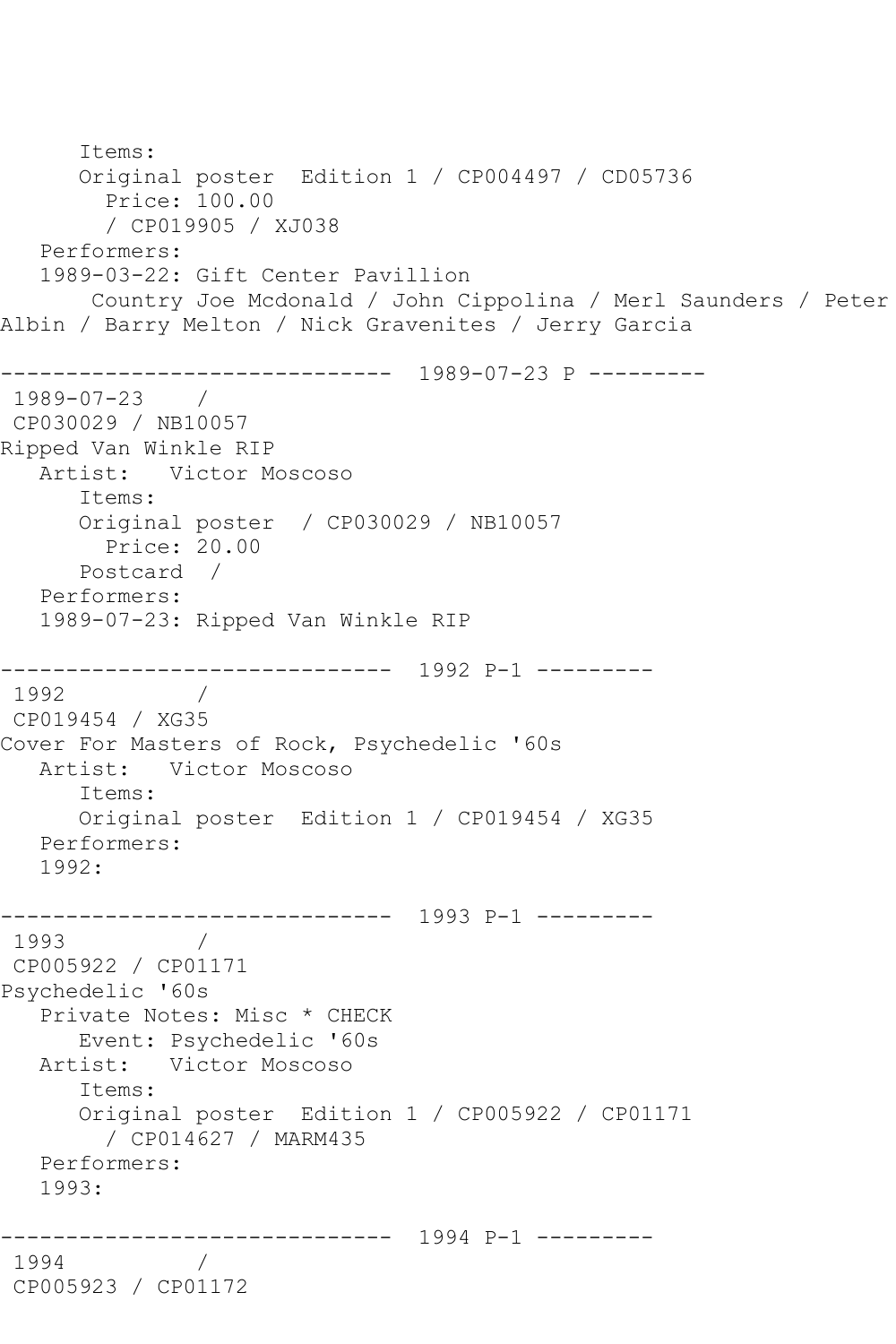I Love Hemp Private Notes: Misc \* CHECK Artist: Victor Moscoso Items: Original poster Edition 1 / CP005923 / CP01172 Performers: 1994: ------------------------------ 1994 P --------- 1994 Surfing Eyeballs Notes: This is a signed and numbered edition of 100 pieces. Private Notes: \* A/A- 250 signed CHECK PHOTO Artist: Victor Moscoso Items: Original poster / Performers: 1994: ------------------------------ 1995 P-1 --------- 1995 / CP010019 / CS05114 Mystic Comics, Part 1 Artist: Victor Moscoso Items: Original poster Edition 1 / CP010019 / CS05114 Performers: 1995: ------------------------------ MAR-MAR-015 1996-03-29 P-1 --------- 1996-03-29 / MAR MAR-015 CP007436 / CP02680 Percy Sledge, Lydia Pense at Family Dog at Maritime Hall - San Francisco, CA Private Notes: FD Maritime Hall Signed Artist: Victor Moscoso Venue: Set: Family Dog at Maritime Hall Promoter: Family Dog Presents Items: Original poster MAR-MAR-015 Edition 1 / CP007436 / CP02680 (13  $x \ 18 - 3/4$  Original poster MAR-MAR-015 Edition 1 / CP005925 / CP01174 (13  $x \ 18 - 3/4$  Performers: 1996-03-29 1996-03-30: Set: Family Dog at Maritime Hall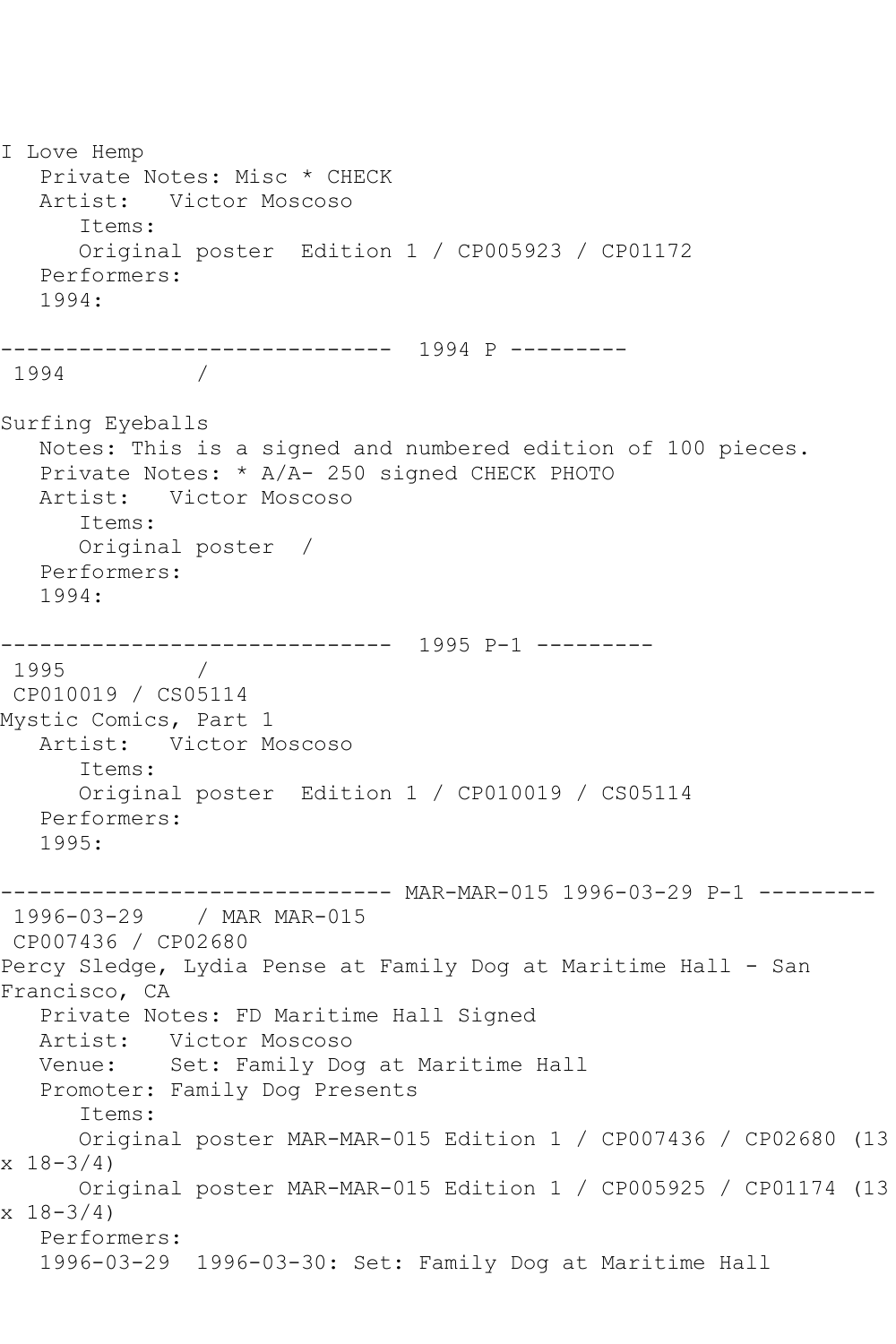Percy Sledge / Lydia Pense / Cold Blood / Widgeon Holland / Monsters of Schlock / Polkacide / Los Super Eleganties Fantasy / Zmrzlina / Family Dog Puppets / Visuals: Phyllis Laurie ------------------------------ 1996-06-22 P --------- 1996-06-22 / CP004465 / CD05636 Visual Feast: Alton Kelley, Victor Moscoso at Fort Mason Center, SF Notes: Ed, Grant and Mark of SF Rock Posters asked me to be art director for their artist shows, these guys were very supportive of my art. -- Jim Phillips Event: Visual Feast, Artists at Large Artist: Rick Griffin Venue: Fort Mason Center, SF Items: Original poster / CP004465 / CD05636 Original poster / CP009020 / CP06041 Original poster Edition 1 / CP014566 / MARM374 Performers: 1996-06-22: Fort Mason Center, SF ------------------------------ 1997-05-10 P-1 --------- 1997-05-10 / CP019040 / XAMOSCOSO I Want To Take You Higher, The Psychedlic Era Artist: Victor Moscoso Items: Original poster Edition 1 / CP019040 / XAMOSCOSO Performers: 1997-05-10: ------------------------------ RHF 1997-05-10 P-1 --------- 1997-05-10 / RHF CP014523 / MARM330 Rock and Roll Hall of Fame - Cleveland, OH Event: I Want To Take You Higher, Psychedelic Era 1965-1969 at Rock and Roll Hall of Fame Museum Artist: Victor Moscoso<br>Venue: Rock and Roll Rock and Roll Hall of Fame Items: Original poster RHF Edition 1 / CP014523 / MARM330 Performers: 1997-05-10 1997-02-28: Rock and Roll Hall of Fame

------------------------------ 1997-07-00 P-1 ---------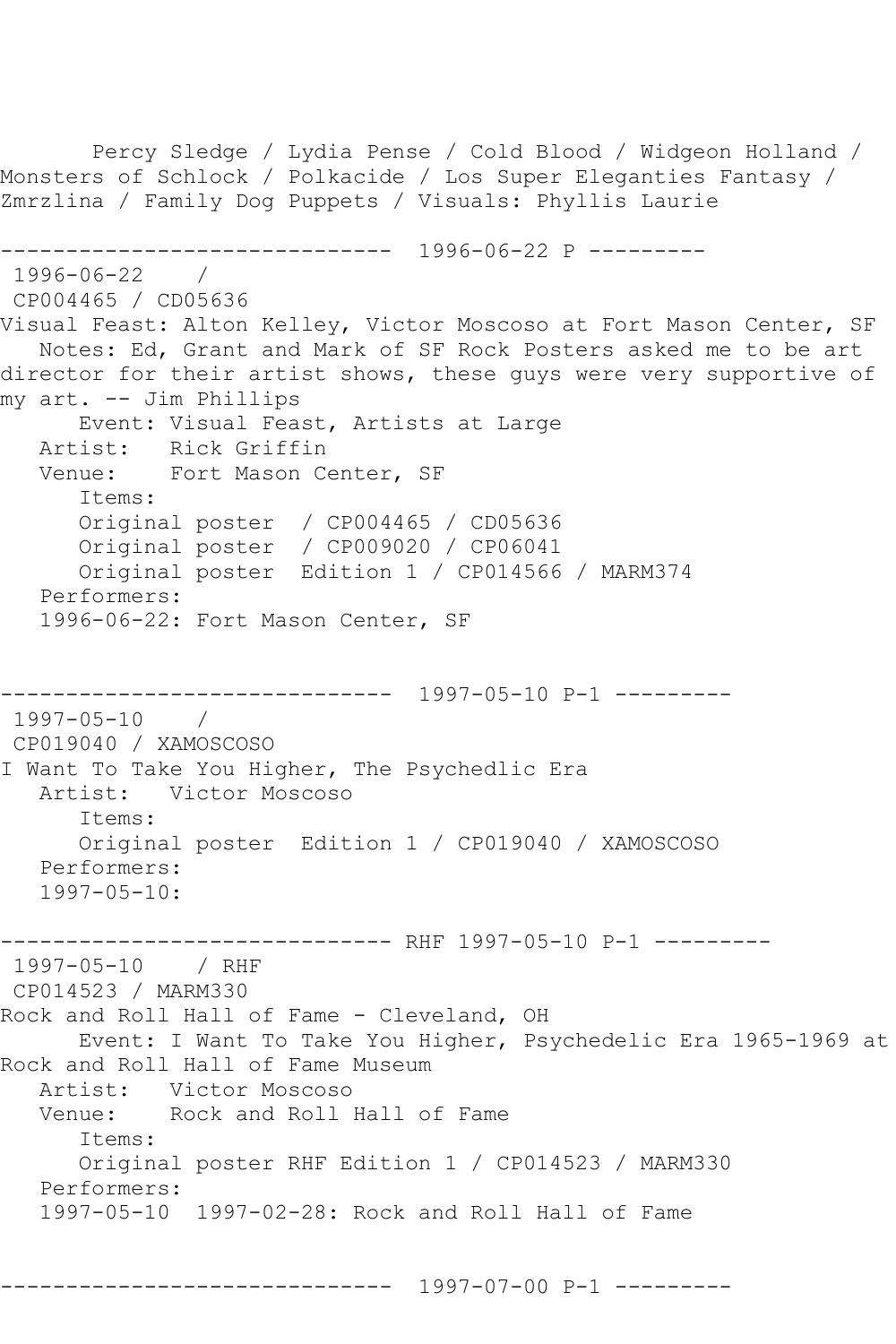1997-07-00 / CP019041 / XAMOSCOSO1 Starbucks Poster by Victor Moscoso Artist: Victor Moscoso Items: Original poster Edition 1 / CP019041 / XAMOSCOSO1 Performers: 1997-07-00: ------------------------------ 1997-09-07 P --------- 1997-09-07 / CP052156 / CP052156 Memorabilia Auction Summer of Love Artist: Victor Moscoso Venue: Fillmore Promoter: Eric Christensen Items: Original poster / CP052156 / CP052156 Performers: 1997-09-07: Fillmore ------------------------------ 19990-12-0 P-1 --------- 19990-12-06 / CP020642 / XL19901206 Victor Moscoso Exhibition Artist: Victor Moscoso Items: Original poster Edition 1 / CP020642 / XL19901206 / NONE / XL1990120 Performers: 19990-12-06: ------------------------------ 19zz-00-00 P-1 --------- 19zz-00-00 / CP001232 / 1247 Eye Ball Event: Eye Ball Artist: Victor Moscoso Items: Original poster Edition 1 / CP001232 / 1247 (13 x 18) Performers: 19zz-00-00: Eye Ball ------------------------------ 19zz-00-00 P-1 --------- 19zz-00-00 / CP002191 / 2181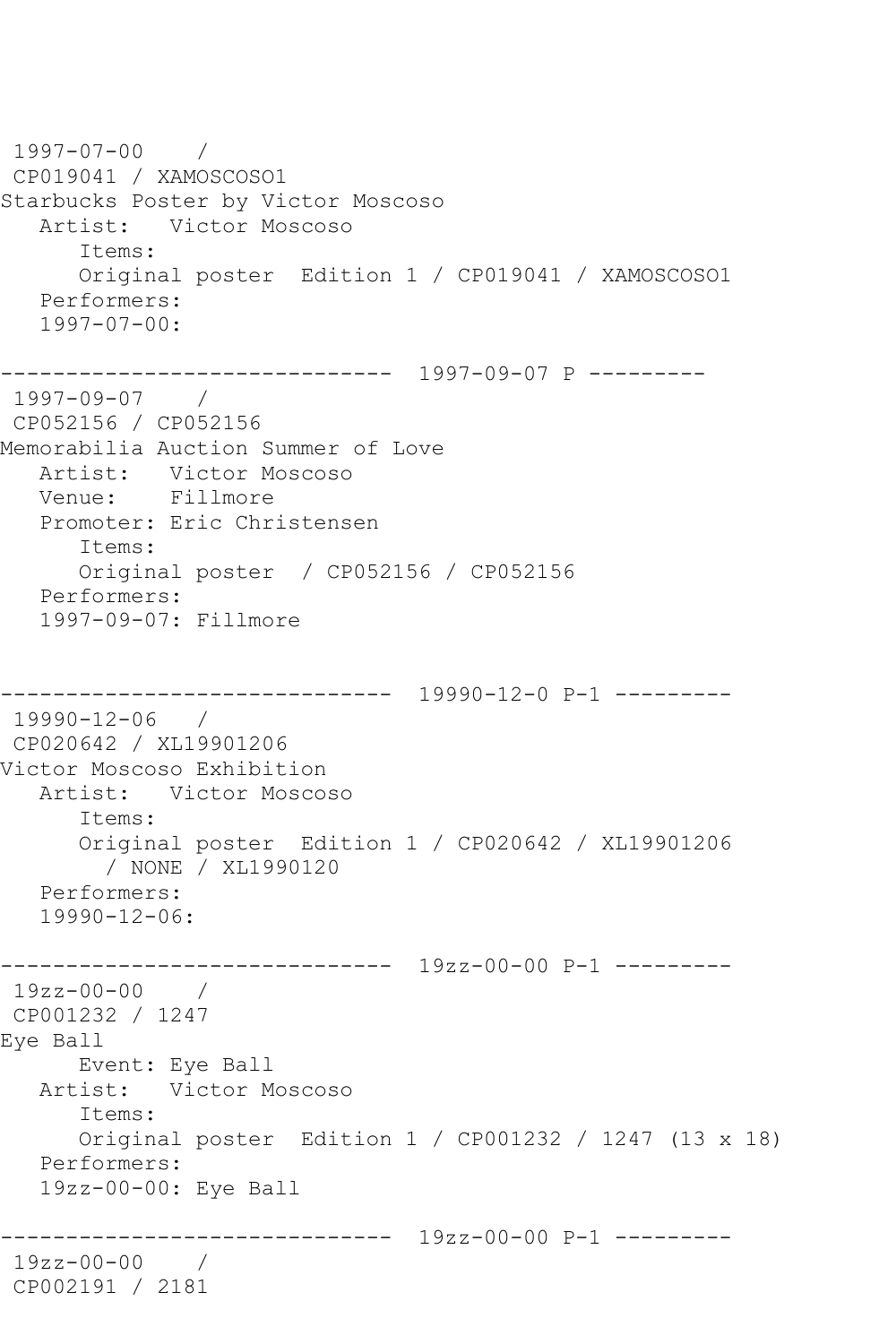Levi-Strauss Poster (Victor Moscoso) Artist: Victor Moscoso Items: Original poster Edition 1 / CP002191 / 2181 (24 x 31) Performers: 19zz-00-00: Levis ------------------------------ 19zz-02-02 P-1 --------- 19zz-02-02 / CP021922 / XP005 Family Dog Artist: Victor Moscoso Venue: Family Dog Items: Original poster Edition 1 / CP021922 / XP005 Performers: 19zz-02-02: Family Dog ------------------------------ MAT 19zz-02-05 H-1 --------- 19zz-02-05 / MAT Matrix - San Francisco, CA Artist: Victor Moscoso Venue: Matrix Items: Handbill MAT Edition 1 / Performers: 19zz-02-05: Matrix ------------------------------ 19zz-10-16 P-1 --------- 19zz-10-16 / CP000164 / 0168 Moscoso at Poster, SF - San Francisco, CA Event: KSAN Presents the Comix Artist: Victor Moscoso Venue: Poster, SF Items: Original poster Edition 1 / CP000164 / 0168 Performers: 19zz-10-16 19zz-11-23: Poster, SF Victor Moscoso ------------------------------ POST 19zz-10-16 P-1 --------- 19zz-10-16+ / POST CP000163 / 0167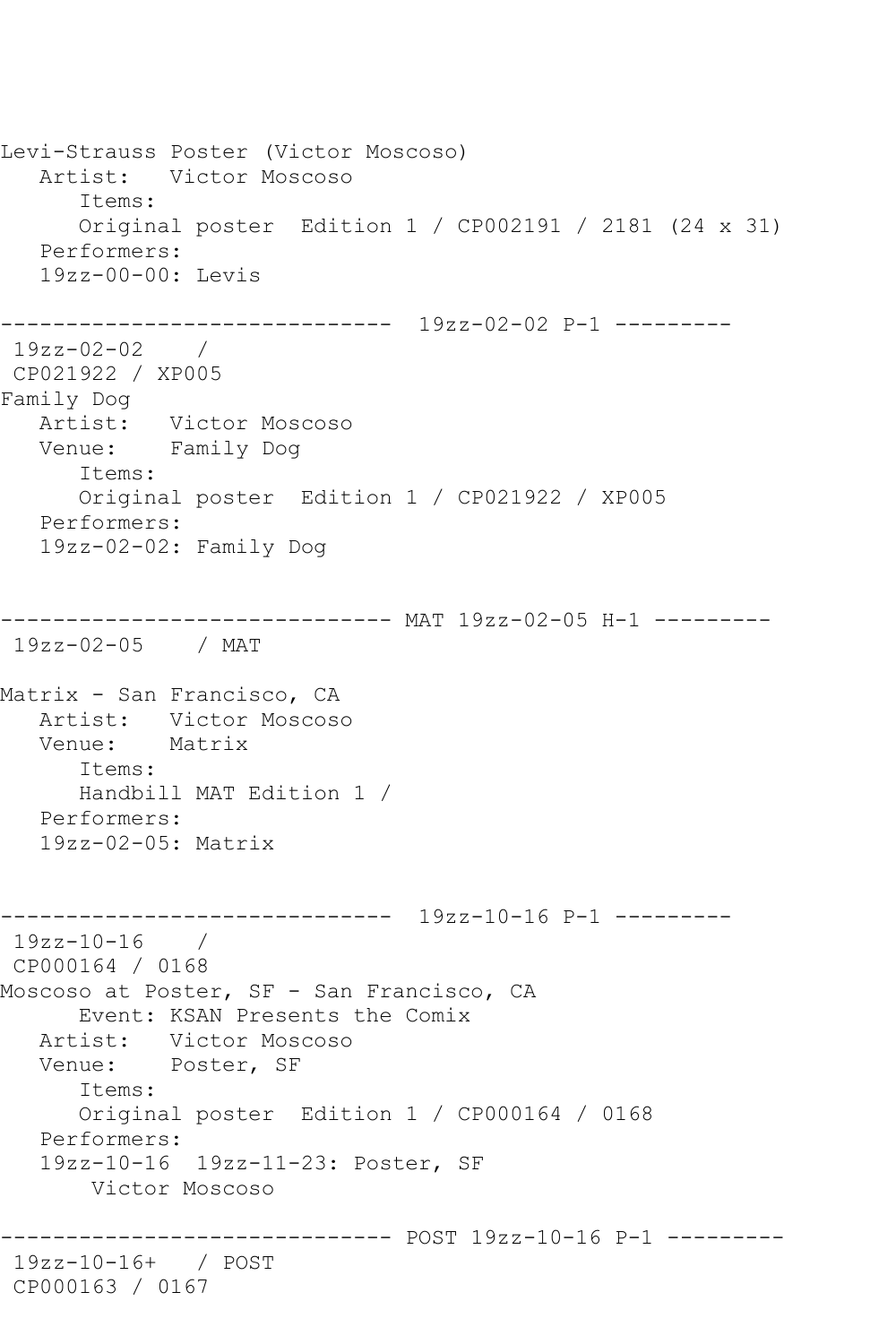KSAN at Poster - Los Angeles, CA Event: KSAN FM 95 Comix<br>Artist: Victor Moscoso Victor Moscoso Venue: Poster Items: Original poster POST Edition 1 / CP000163 / 0167 Performers: 19zz-10-16+: Poster KSAN ------------------------------ 2004-12-18 P ---------  $2004 - 12 - 18$ CP007066 Complete Neon Rose Set by Victor Moscoso \$9000 Notes: Complete Neon Rose Set by Victor Moscoso \$9000 Complete Set of 27 Posters The Neon Rose set is classic psychedelic art and members of it have been displayed in museums around the world, including the Museum of Modern Art in NYC. The Neon Rose set is work of Victor Moscoso and probably marks a high-water mark in this artist's career. This particular set includes all 27 posters (0 through 26) and one variation (total of 27), 18 of them signed by the artist himself. These posters are mostly originals, but there are some reprints. The story of the Neon Rose series is important in the history of psychedelic posters for at least a couple of reasons. First, it is an example of some of the best psychedelic art ever created and marks perhaps the high-water mark of the pure use of color for that era. Moscoso is the master of psychedelic colors and vibrating colors, but always with exquisite taste. {!P CP007068 "Neon Rose #2 Steve Miller Blues Band"} Here in Moscoso's own words: "For instance, I had been told that lettering should always be legible, so I turned that around to say: Lettering should be as illegible as possible. Another rule was that a poster should transmit its message quickly and simply. So, I said: A poster should hang you up as long as possible. Another one is: Do not use vibrating colors; they're irritating to the eyes. So I said: Use vibrating colors as much as possible. After all, the musicians were turning up their amplifiers to the point where they were blowing out your eardrums. I did the equivalent with the eyeballs. " {!P CP007070 "Neon Rose #2 Big Brother and the Holding Company"} And more: "So I reversed everything that I had learned, and once I did that, then it fell into place. Then everything I'd learned in school began to work for me. I could pick a vibrating color like nobody could. You know when I had that conversation with {Wes Wilson} and he says,

"Oh, I use vibrating colors all the time." I said, "Wait a minute.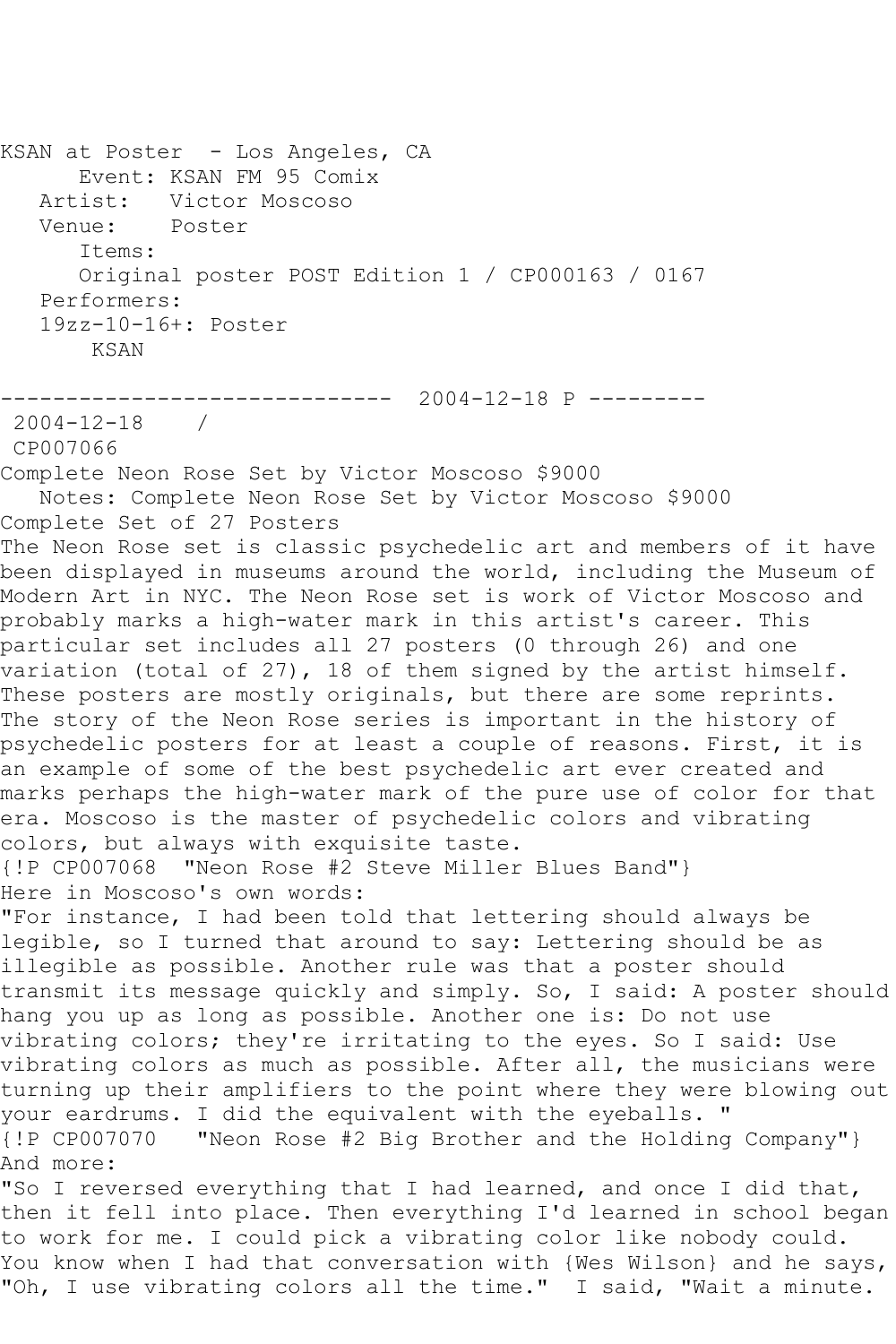No you don't." Just 'cause you use a green and a red doesn't mean they vibrate, if the value of the green is like 20% and the value of the red is 80%. Uh uh!!" "Neon Rose #12 Chambers Brothers"} There are few sets of posters as immediately appealing, not just to the collector, but to the whole family. When I began collecting posters, I had to do some fast talking to make it clear to my wife that these things were worth something, worth investing in. When she saw some of the Neon Rose series, she liked them at once and got the message. Here is the whole set, including the rare and impossible to find items. Contact Michael Erlewine at info@ClassicPosters.com with questions of for more details on purchasing this set. Artist: Victor Moscoso Promoter: Neon Rose Items: Original poster / CP007066 Price: 9000.00 Performers: 2004-12-18: Neon Rose Set ------------------------------ 2004-12-18 P --------- 2004-12-18 / CP005805 Artist Rights Today Set of Four Signed \$1300 Notes: Artist's Rights Today \$1300 This is a set of four posters, for the first three Artist's rights benefits, in San Francisco for the rights of artists. These posters are very undervalued. Where else can you get the signatures of Rick Griffin…. Wes Wilson, Alton Kelley, AND Victor Moscoso? Where can you get Griffin's signature at all? This set includes all three main posters, plus the alternate color version for the 2nd event, and all four posters are signed by all four artists. Better yet, these are gorgeous posters, perfectly printed on the best stock, and large. {!P CP006072 "Artist Right's Benefit 1987"} Contact Michael Erlewine at info@ClassicPosters.com with questions of for more details on purchasing this set. Artist: Alton Kelley Items: Original poster / CP005805 Price: 1300.00 Performers: 2004-12-18: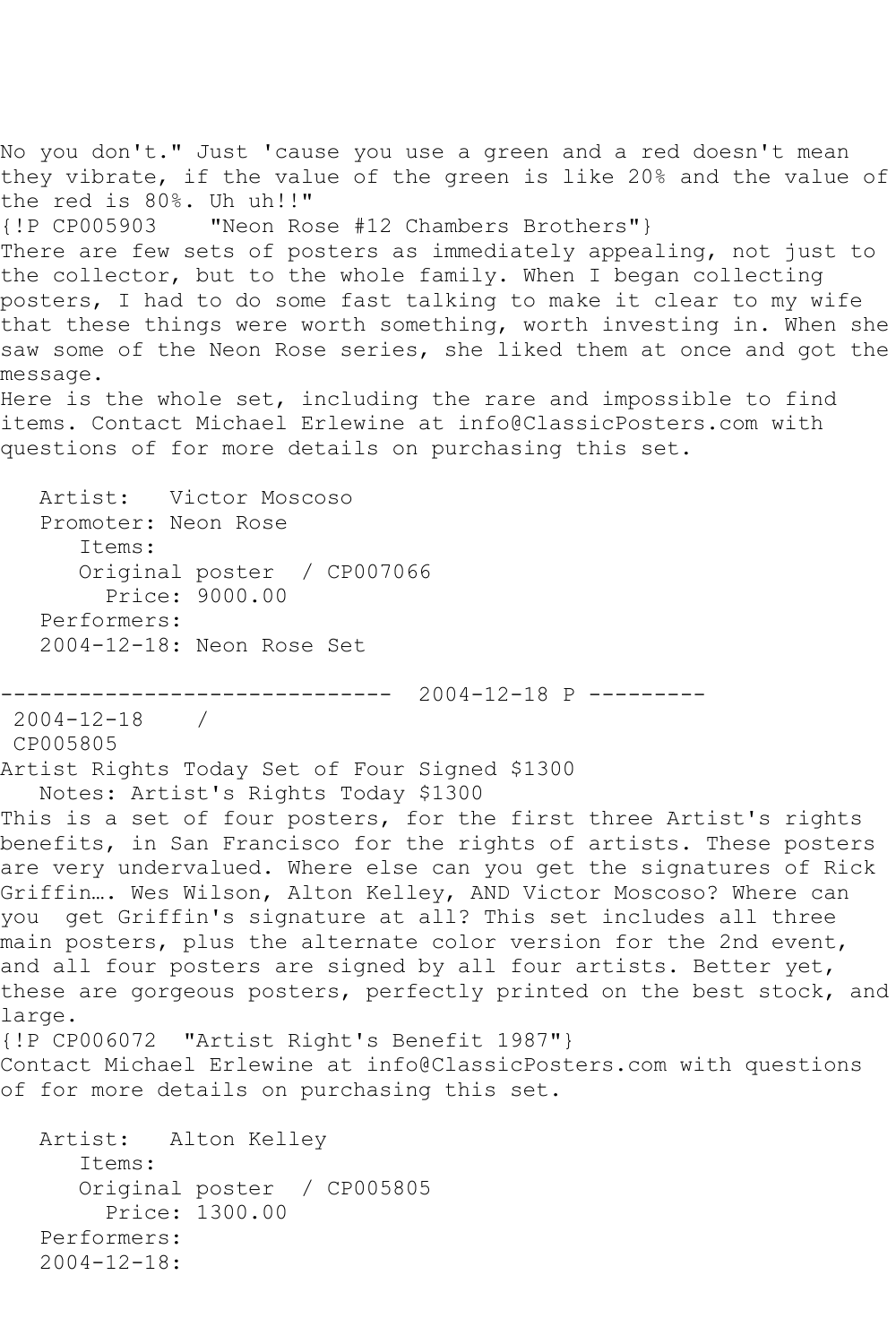------------------------------ NONE P-1 --------- NONE / CP004044 / CD04453 Comix by Victor Moscoso and Rick Griffin Artist: Victor Moscoso Items: Original poster Edition 1 / CP004044 / CD04453 Performers: NONE: ------------------------------ NONE P-1 --------- NONE / CP014447 / MARM252 DJ Burns: Rock and Roll Event: DJ Burns: Rock and Roll Artist: Victor Moscoso Items: Original poster Edition 1 / CP014447 / MARM252 Performers: NONE: DJ Burns ------------------------------ NONE P-1 --------- NONE / CP009963 / CS05058 Endless Summer Artist: Victor Moscoso Items: Original poster Edition 1 / CP009963 / CS05058 Performers: NONE: ------------------------------ NONE P-1 --------- NONE / CP019064 / XB012 Junior Wells at Golden Bear, Record Album for Blues Rock Artist: Victor Moscoso Venue: Golden Bear Items: Original poster Edition 1 / CP019064 / XB012 Performers: NONE: Golden Bear Junior Wells ------------------------------ KMPX-NR-20(B-1) NONE P-1 --------- / KMPX NR-20(B-1) CP005942 / CP01191 KMPX at KMPX Radio Station - San Francisco, CA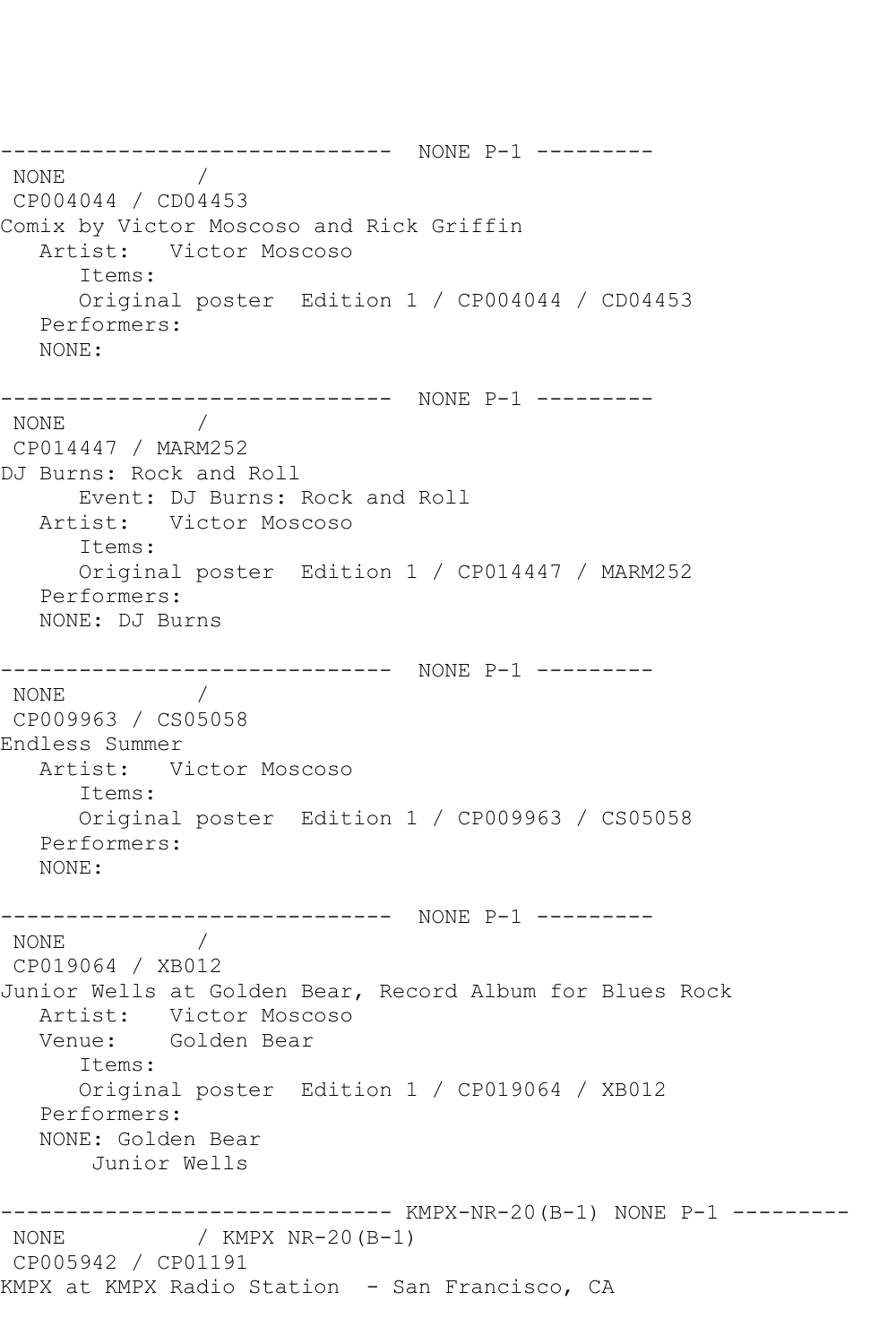```
 Private Notes: NR-OP-1 * A- 225
   Artist: Victor Moscoso
   Venue: KMPX Radio Station
       Items:
      Original poster KMPX-NR-20(B-1) Edition 1 / CP005942 / CP01191 
Var. A
         Description: 1 original in 3 variations. See Eric King's 
guide for details. (22 x 27-7/8)
         Price: 225.00
   Performers:
   NONE: KMPX Radio Station
        Set: Neon Rose
        KMPX
------------------------------ zzzz-02-16 P ---------
zzzz-02-16 / 
CP052165 / CP052165
Blues Project at Matrix - San Francisco, CA
  Artist: Victor Moscoso<br>Venue: Matrix
  Venue:
       Items:
      Original poster / CP052165 / CP052165
   Performers:
   zzzz-02-16: Matrix
       Blues Project
   2002:
   zzzz-02-13: Matrix
       Blues Project
------------------------------ zzzz-05-02 P ---------
zzzz-05-02 / 
CP060889 / CP060889
Big Brother and the Holding Company, Albert King at Shrine Exp. Hall
   Artist: Rick Griffin
   Venue: Shrine Exp. Hall
      Items:
      Original poster / CP060889 / CP060889 (4-1/8 x 6-7/8)
   Performers:
   zzzz-05-02 zzzz-05-04: Shrine Exp. Hall
        Big Brother and the Holding Company / Albert King / PCE
------------------------------ zzzz-zz-zz P ---------
zzzz-zz-zz / 
Political Benefit: Boogie for Hallinan
   Artist: Victor Moscoso
   Venue: Longshoremen's Hall
```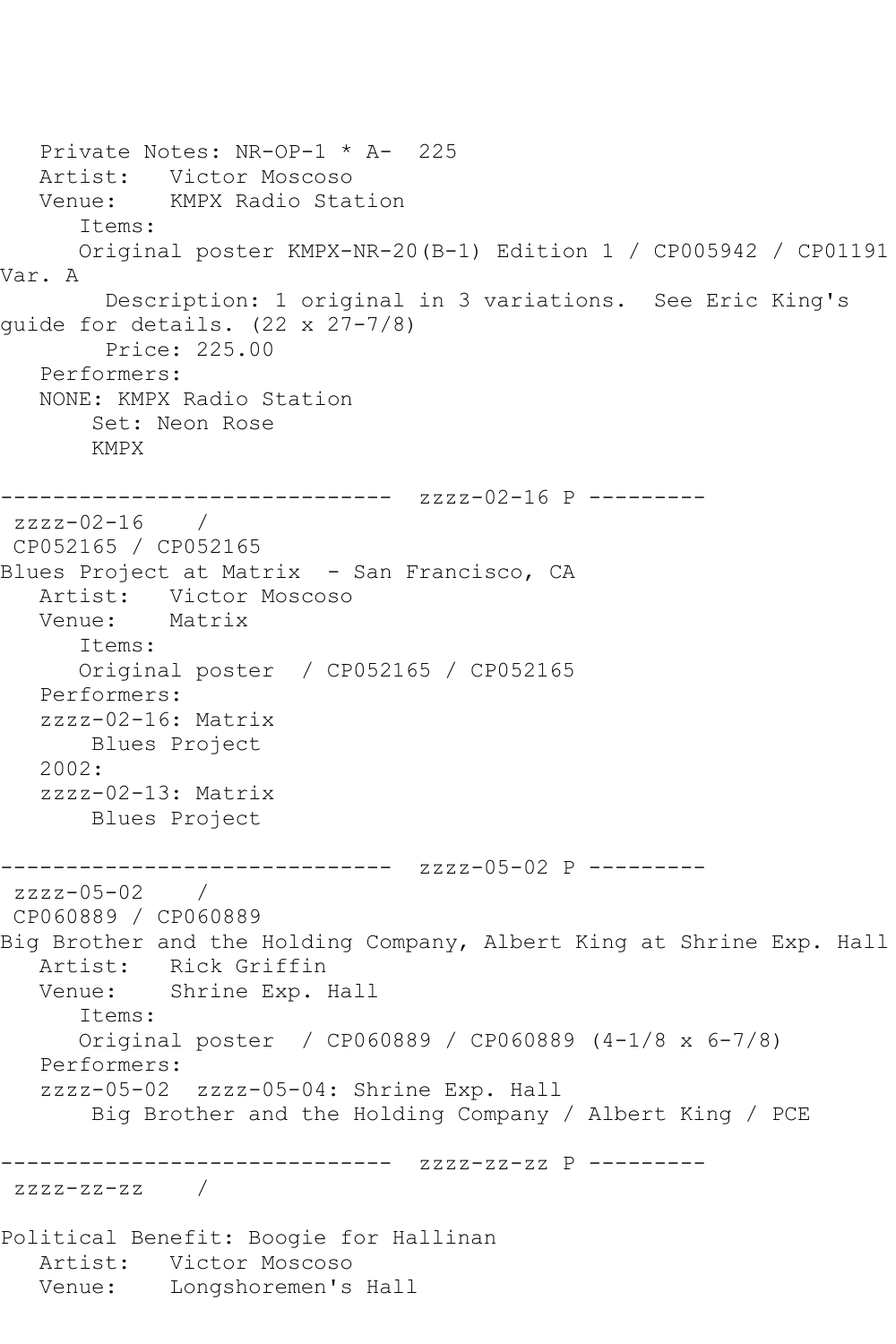```
 Items:
       Original poster / 
    Performers:
    zzzz-zz-zz: Longshoremen's Hall
        Country Joe and the Fish / Stoneground / Sylvester / Pointer 
Sisters
------------------------------ zzzz-zz-zz P ---------
zzzz-zz-zz / 
CP045563 / CP045563
Percy Sledge
   Private Notes: Maritime Hall
       Benefit: Art Poster
   Artist: Victor Moscoso
       Items:
       Original poster / CP045563 / CP045563
   Performers:
    zzzz-zz-zz:
------------------------------ zzzz-zz-zz P ---------
zzzz-zz-zz /
CP052164 / CP052164
Painting of Gail Moscoso: Moscoso Book
   Artist: Victor Moscoso
       Items:
       Original poster / CP052164 / CP052164
    Performers:
    zzzz-zz-zz:
    ---:
    ---:
    zzzz-zz-zz:
   ---:ZZZZ-ZZ-ZZ:
    zzzz-zz-zz:
    zzzz-zz-zz:
    ---:
    1988-zz-zz:
    ---:
    zzzz-zz-zz:
    zzzz-zz-zz:
    zzzz-zz-zz:
    zzzz-zz-zz:
    zzzz-zz-zz:
    zzzz-zz-zz:
   ---: ---:
    ---:
```